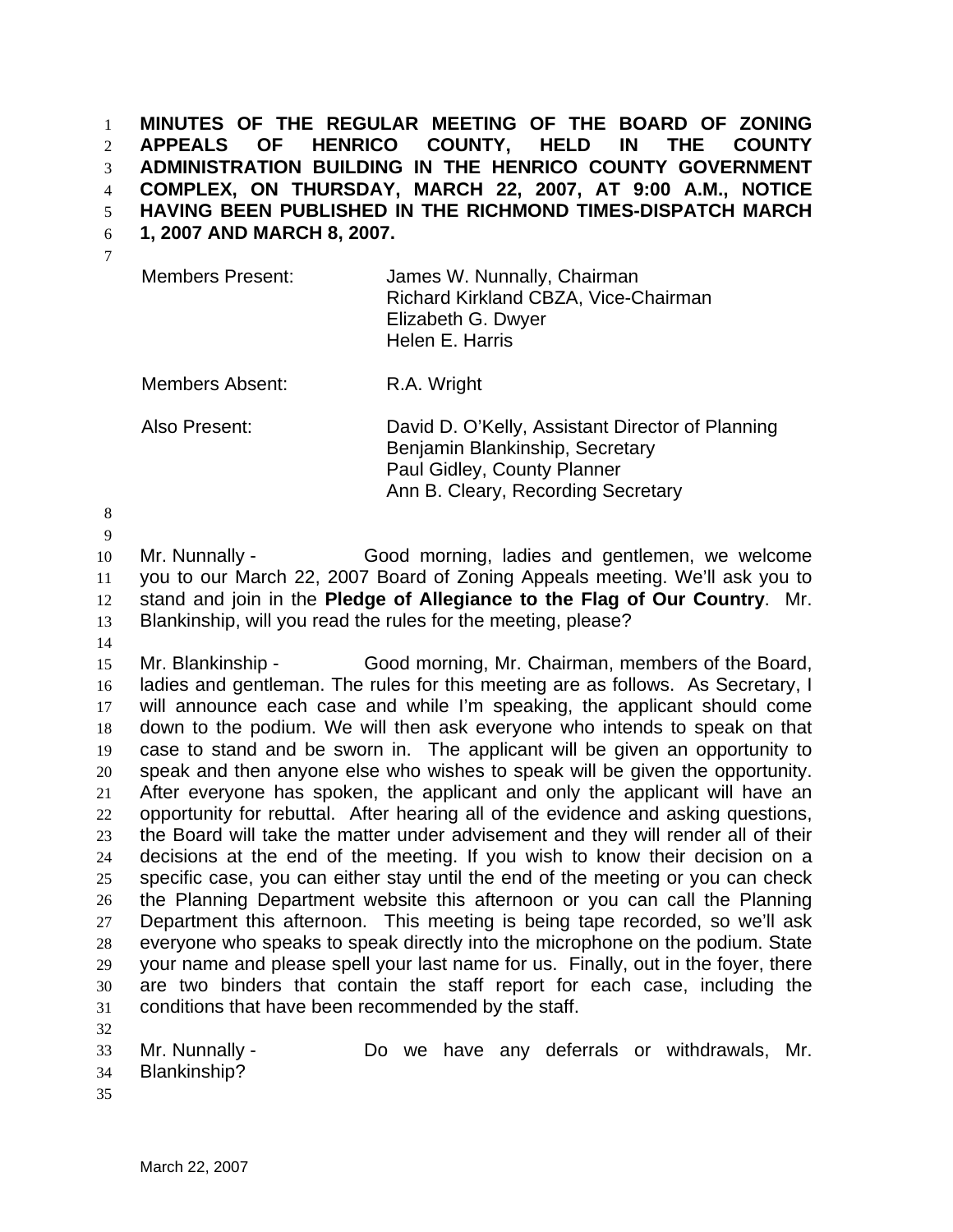36 Mr. Blankinship - Not that I'm aware of. 37 38 39 40 41 42 43 44 45 46 47 48 49 50 51 52 53 54 55 56 57 58 59 60 61 62 63 64 65 66 67 68 69 70 71 72 73 74 75 76 77 78 79 80 81 Mr. Nunnally - All right, sir, thank you. Please call the first case then, sir. **A-005-07 BETTY G. LEGGETT** appeals a decision of the director of planning pursuant to Section 24-116(a) regarding the property at 3615 Malpas Drive (Old Cannon Estates) (Parcel 846-708-9615, zoned A-1, Agricultural District (Varina). Mr. Nunnally - This there anyone here interested in this case? Mr. Blankinship - We have plenty of staff, but I don't see Mrs. Leggett or her attorney. Should we pass by? Mr. Nunnally - Yes, we'll just hold off and go on to the next one. **UP-005-07 DAYTON HUDSON CORP**. requests a temporary conditional use permit pursuant to Section 24-116(c)(1) to install a 150' by 50' tent at 10100 Brook Road (Parcel 783-770-1727), zoned B-2C, B-3C, Business District (Conditional), and O-2C, Office District (Conditional) (Fairfield). Mr. Nunnally - The Anyone else here interested in this case? If so, please stand and be sworn in. Mr. Blankinship - Raise your right hand, please. Do you swear the testimony you're about to give is the truth and nothing but the truth so help you God? Mr. Nunnally - Please state your name for the record and tell us what you're requesting. Mr. Bunch - My name is Barry Bunch. I represent John S. Clark Company and we are asking for the 150 by 50-foot tent to put up on Brook Road. Mr. Nunnally - Can you give us a little background on what you're going to use it for, sir? Mr. Bunch - This is a lay down yard. We are doing a remodel for the Target store in this parking area. This is a lay down yard. What we are doing is this is a fenced-in area. To do these remodels, approximately 40 to 50 trailers normally come in to do the remodeling and the restocking of this store. What we are asking for the tent for is aesthetically for your neighbors and what you have in that area, this tent is a little more pleasing to look at than having the storage containers out by your road and out in front of your businesses.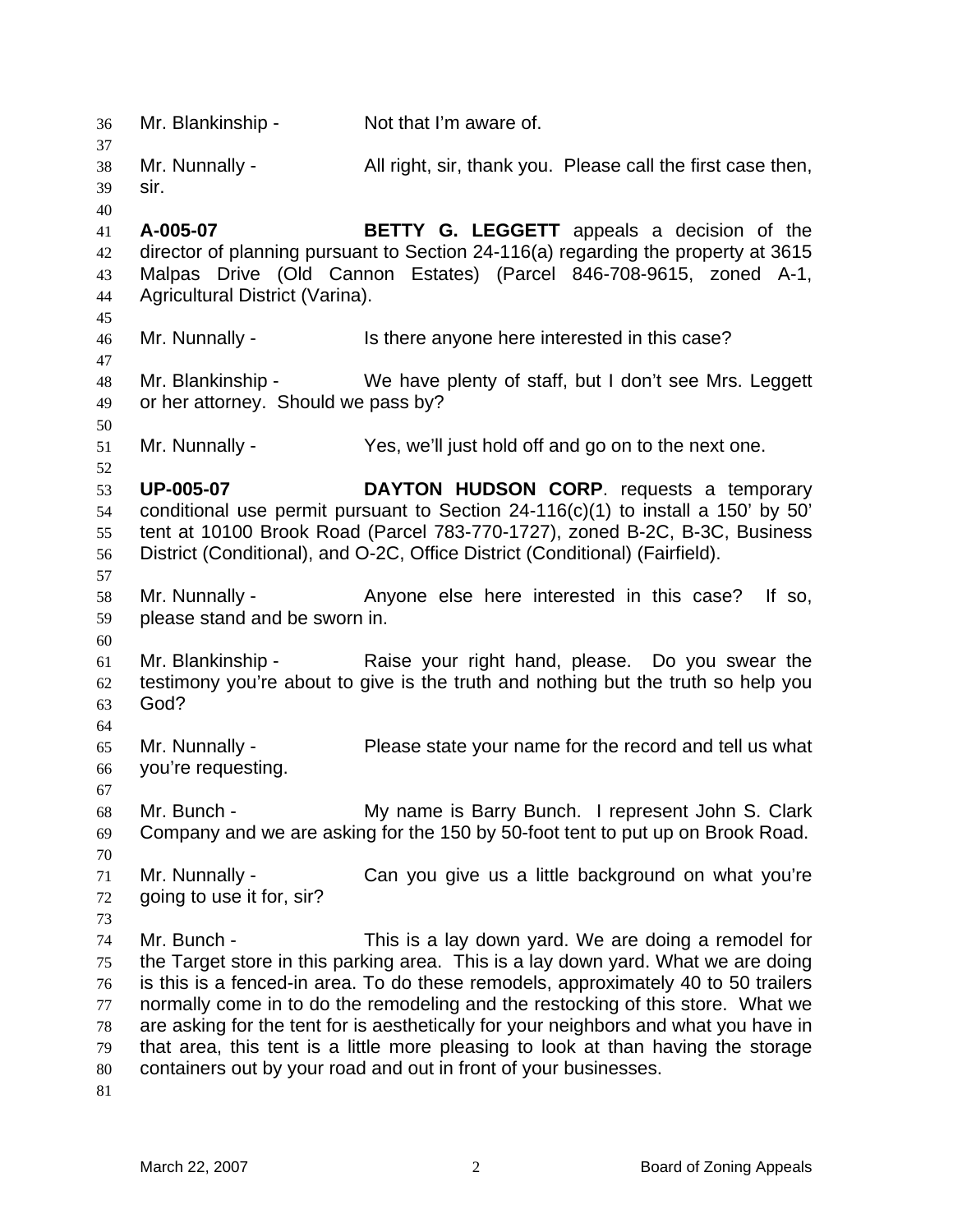| 82                                                                 | Ms. Dwyer -                                   | Will the whole area be enclosed by fencing?                                                                                                                                                                                                                                                                                                                                                                                                                                                                                                                                                                                                                   |
|--------------------------------------------------------------------|-----------------------------------------------|---------------------------------------------------------------------------------------------------------------------------------------------------------------------------------------------------------------------------------------------------------------------------------------------------------------------------------------------------------------------------------------------------------------------------------------------------------------------------------------------------------------------------------------------------------------------------------------------------------------------------------------------------------------|
| 83<br>84                                                           | Mr. Bunch -                                   | Yes ma'am.                                                                                                                                                                                                                                                                                                                                                                                                                                                                                                                                                                                                                                                    |
| 85<br>86<br>87                                                     | Ms. Dwyer -                                   | What kind of fencing?                                                                                                                                                                                                                                                                                                                                                                                                                                                                                                                                                                                                                                         |
| 88<br>89<br>90                                                     | Mr. Bunch -<br>barbed wire top on it as well. | It's a chain link fence. It's eight foot and it has a                                                                                                                                                                                                                                                                                                                                                                                                                                                                                                                                                                                                         |
| 91<br>92                                                           | Mr. Nunnally -                                | How many feet?                                                                                                                                                                                                                                                                                                                                                                                                                                                                                                                                                                                                                                                |
| 93<br>94                                                           | Mr. Bunch -                                   | The tent itself-                                                                                                                                                                                                                                                                                                                                                                                                                                                                                                                                                                                                                                              |
| 95<br>96                                                           | Mr. Nunnally -                                | I mean the height of it.                                                                                                                                                                                                                                                                                                                                                                                                                                                                                                                                                                                                                                      |
| 97<br>98<br>99<br>100<br>101                                       | Mr. Bunch -<br>leave the property.            | The height of the fence is eight foot tall and it does<br>have a barbed wire top. There are four gates gated into this entrance area along<br>this fenced area so we can get the trucks inside, unload them, and then they will                                                                                                                                                                                                                                                                                                                                                                                                                               |
| 102<br>103                                                         | Ms. Dwyer -                                   | Then will you have trailers outside the tent area?                                                                                                                                                                                                                                                                                                                                                                                                                                                                                                                                                                                                            |
| 104<br>105<br>106<br>107                                           | Mr. Bunch -<br>this area.                     | Yes ma'am, there will be some more trailers outside.<br>We're trying to eliminate the number of trailers that we have to park in front of                                                                                                                                                                                                                                                                                                                                                                                                                                                                                                                     |
| 108<br>109<br>110                                                  | Ms. Dwyer -<br>will be on the site.           | I'm not clear from the packet exactly where the tent                                                                                                                                                                                                                                                                                                                                                                                                                                                                                                                                                                                                          |
| 111<br>112                                                         | Mr. Bunch -                                   | Are you familiar with the area at all?                                                                                                                                                                                                                                                                                                                                                                                                                                                                                                                                                                                                                        |
| 113<br>114<br>115<br>116                                           | Ms. Dwyer -<br>area is located on the plan.   | Yes and we have an aerial photograph. We have a<br>plan that shows the tent area, but it's such a close-up, I can't tell where the tent                                                                                                                                                                                                                                                                                                                                                                                                                                                                                                                       |
| 117<br>118<br>119<br>120<br>121<br>122<br>123<br>124<br>125<br>126 | Mr. Bunch -<br>feet.                          | There are two things that are stated in the staff report<br>here. The store will remain open. It says in here that the store is closed. The<br>store is open all the time, so they're working normal business hours. In the area<br>you're showing right here, there's a McDonald's in the yellow area just adjacent<br>to that. The fenced-in area—Does this work? Okay. This area right here, right in<br>this little area, our fence starts right here, comes to the outside of where these<br>rows are here. Then they will come back around to here. It also says 300 feet<br>from Brook Road. We're actually somewhere in the neighborhood of about 150 |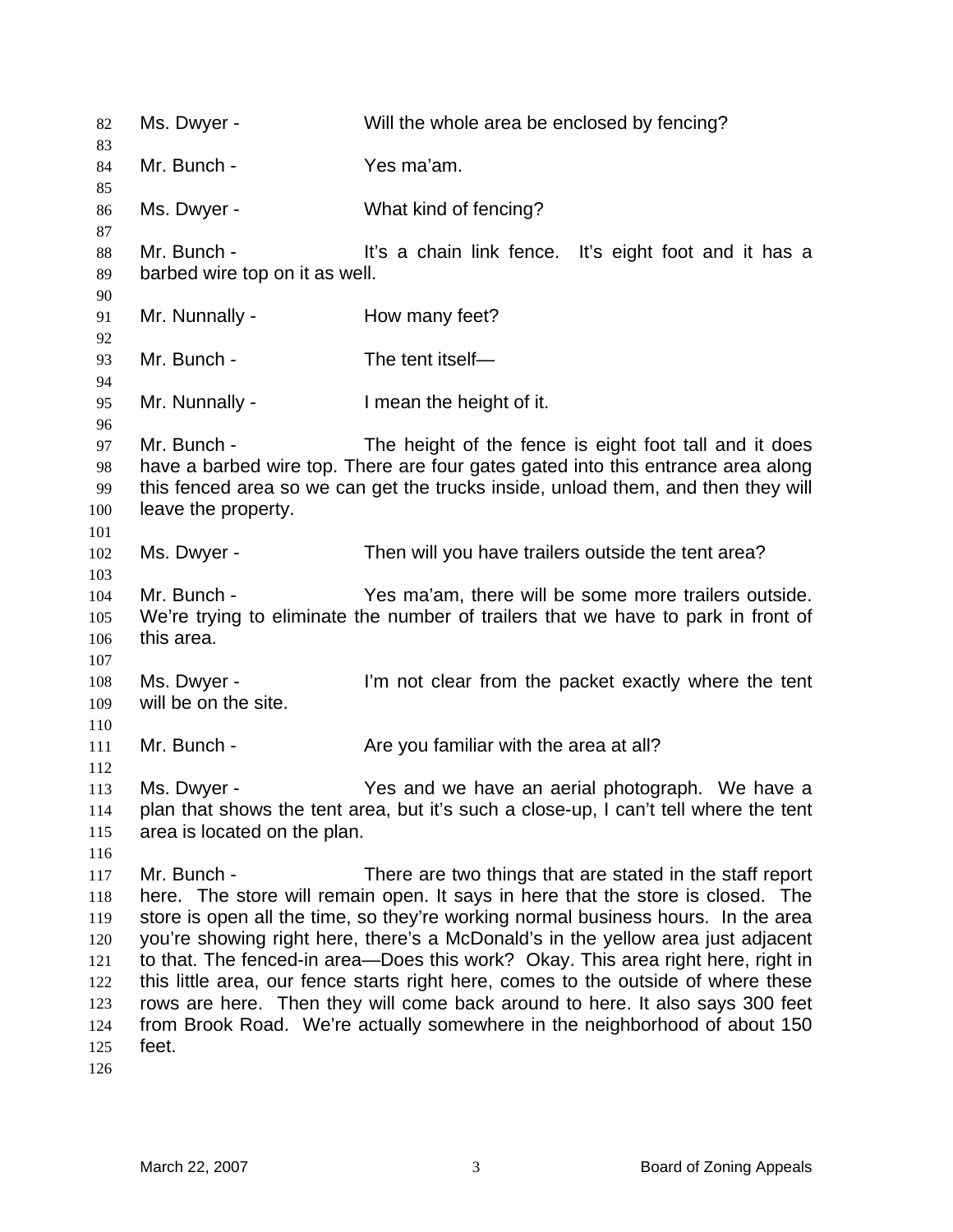| 127<br>128<br>129                                                         | Mr. Blankinship -<br>it's going to remain open, then that's not practical. | Three hundred feet is what I would like to see, but if                                                                                                                                                                                                                                                                                                                                                                                                                                                                                                                                                                                                                       |
|---------------------------------------------------------------------------|----------------------------------------------------------------------------|------------------------------------------------------------------------------------------------------------------------------------------------------------------------------------------------------------------------------------------------------------------------------------------------------------------------------------------------------------------------------------------------------------------------------------------------------------------------------------------------------------------------------------------------------------------------------------------------------------------------------------------------------------------------------|
| 130<br>131<br>132<br>133<br>134<br>135                                    | Mr. Bunch -                                                                | Well, there's another reason for that. This area right<br>here, where the new addition is going onto the building, there is a storm sewer<br>drain that actually takes us into the parking area, which is where we originally<br>thought they were going to put it. We can't do that because there are services<br>going in that area and we have to take that parking lot off.                                                                                                                                                                                                                                                                                              |
| 136<br>137                                                                | Ms. Dwyer -                                                                | It's part of the construction area?                                                                                                                                                                                                                                                                                                                                                                                                                                                                                                                                                                                                                                          |
| 138<br>139                                                                | Mr. Bunch -                                                                | Yes ma'am.                                                                                                                                                                                                                                                                                                                                                                                                                                                                                                                                                                                                                                                                   |
| 140<br>141                                                                | Ms. Harris -                                                               | Had you considered putting it behind the store?                                                                                                                                                                                                                                                                                                                                                                                                                                                                                                                                                                                                                              |
| 142<br>143<br>144                                                         | Mr. Bunch -<br>access behind the store where we could get to it.           | There's no room for it behind the store. There's no                                                                                                                                                                                                                                                                                                                                                                                                                                                                                                                                                                                                                          |
| 145<br>146<br>147<br>148                                                  | Mr. Kirkland -<br>yourself?                                                | I didn't know you were going to put an addition, but in<br>the total renovation of the store, will there be any other contractors on site beside                                                                                                                                                                                                                                                                                                                                                                                                                                                                                                                             |
| 149<br>150                                                                | Mr. Bunch -                                                                | Yes sir, there are.                                                                                                                                                                                                                                                                                                                                                                                                                                                                                                                                                                                                                                                          |
| 151<br>152                                                                | Mr. Kirkland -                                                             | Are they going to be in this same area?                                                                                                                                                                                                                                                                                                                                                                                                                                                                                                                                                                                                                                      |
| 153<br>154                                                                | Mr. Bunch -                                                                | Yes sir.                                                                                                                                                                                                                                                                                                                                                                                                                                                                                                                                                                                                                                                                     |
| 155<br>156                                                                | Mr. Kirkland -<br>will be in this area?                                    | Everyone that's working on this project, and storage,                                                                                                                                                                                                                                                                                                                                                                                                                                                                                                                                                                                                                        |
| 157<br>158<br>159<br>160<br>161<br>162<br>163<br>164<br>165<br>166<br>167 | Mr. Bunch -<br>here in this area.                                          | Yes sir. We're trying to make sure that everything is in<br>one area. Again, we're trying to eliminate trailers and we're trying to eliminate<br>traffic with the trucks and everything coming into the area. If we can get a tent,<br>like I said, aesthetically it's much more pleasing to look at for the neighbors and<br>the other businesses than having all these trailers. Everybody will store their<br>equipment in there. Also, the expansion that's going on with the building that's<br>right in this area right here, our access zone is into the back. The lay down yard<br>for the brick and the steel and so forth that's coming, we've applied for an area |
| 168<br>169                                                                | Mr. Kirkland -                                                             | Okay.                                                                                                                                                                                                                                                                                                                                                                                                                                                                                                                                                                                                                                                                        |
| 170<br>171<br>172                                                         | Mr. Bunch -                                                                | What we've done is the fixtures and everything that's<br>in the store will be in this area. The construction trailer will be in this area right<br>here. So, all of our parking vehicles and so forth will be here and our work area                                                                                                                                                                                                                                                                                                                                                                                                                                         |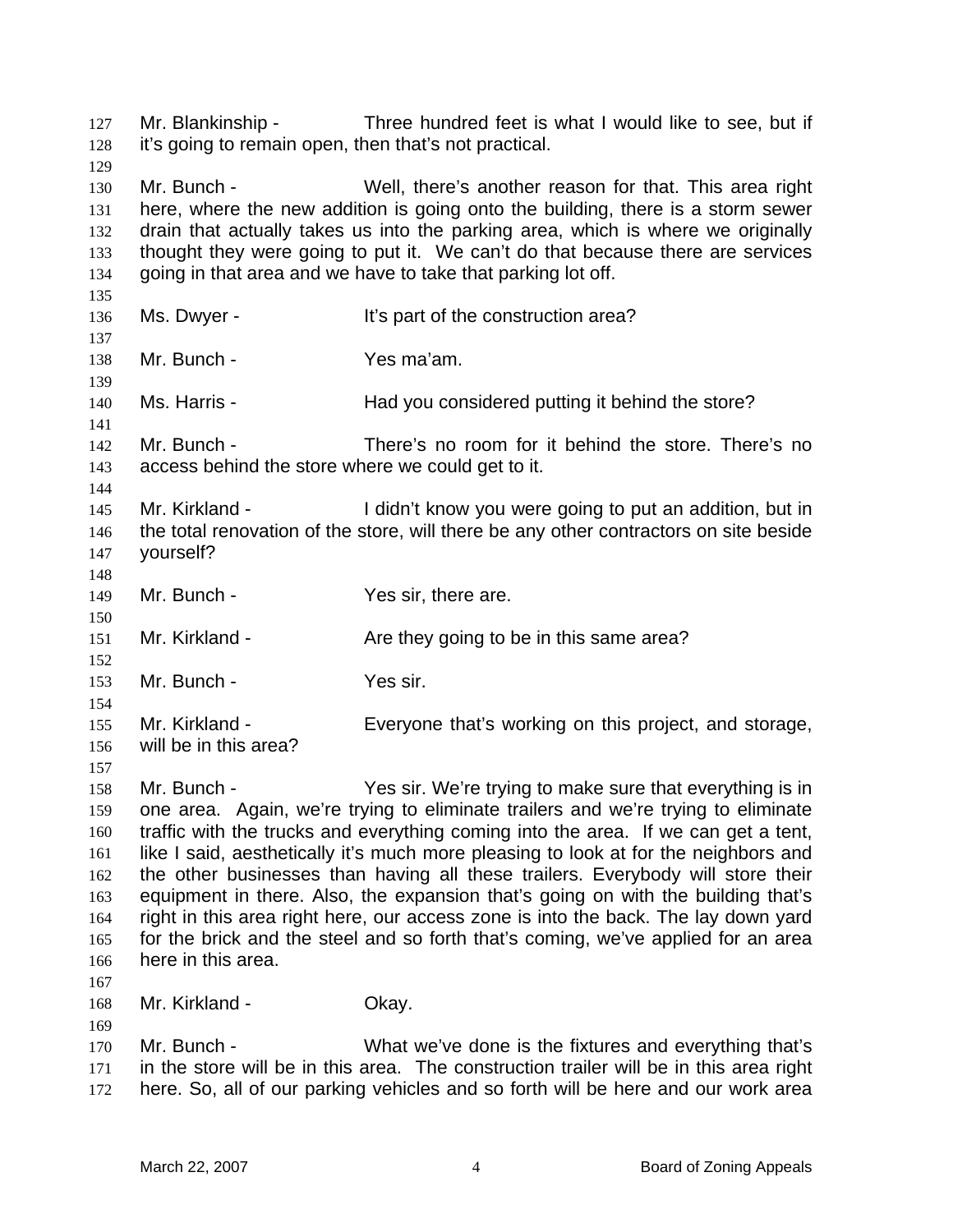will be in this fenced-in area so [unintelligible] and where we're keeping everything confined is inside that fenced area. 173 174 175 176 177 178 179 180 181 182 183 184 185 186 187 188 189 190 191 192 193 194 195 196 197 198 199 200 201 202 203 204 205 206 207 208 209 210 211 212 213 214 215 216 217 Mr. Kirkland - Will this be secured and lit? Mr. Bunch - There are four entrances, there are four gates. We've got a gated area right here, one on this side, one right here, and over here. What that does for us is we'll have just two shifts. There's a day shift working and there will also be people working in the store at night. So, there will always be someone on this job. We do have our own security staff. Mr. Kirkland - The people security is what I was interested in. Mr. Bunch - Yes sir, we will have that. Ms. Harris - Will you have to divert public parking around the work area? Mr. Bunch - No ma'am. What we've done with the fence, there's an access road that actually goes all the way around our fenced area here. Then there's another entrance here that's still intact. We won't affect anything within the traffic area or the zoned area for your traffic in and off this parking lot. Mr. Kirkland - Mr. Blankinship, have you all calculated whether or not there is enough parking once this is taken away? Mr. Blankinship - No sir, we have not. Somebody told someone on our staff that the store was going to be closed during this process, so we didn't worry about the parking for that reason. We'll have to go back and confirm them. You have to maintain your required number of parking spaces all through the project. Mr. Bunch - As long as the store is open. Ms. Dwyer - So, we need to defer the case then since the staff report was written based on an assumption that the store will be closed? Mr. Kirkland - That's a big issue because Target's not the only store there. Mr. Blankinship - What is your timeline? Are you ready to get out there? Mr. Bunch - The fenced area has already been installed. The trailers have been ordered. They'll be put in place next Tuesday. We didn't affect the parking area for McDonald's, which is right here. We didn't affect their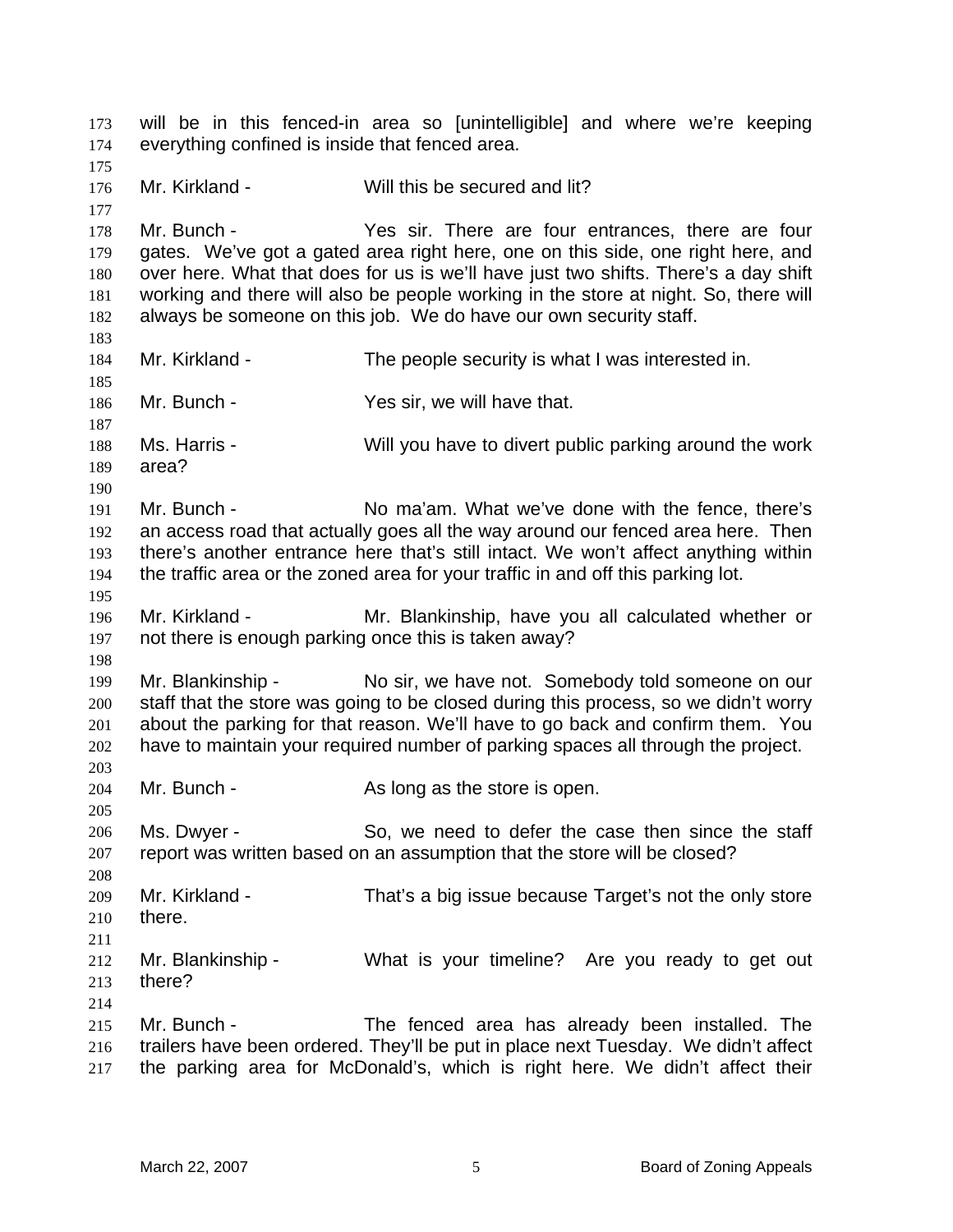parking here or this line of parking that goes through this area. None of this is affected. 218 219 220 221 222 223 224 225 226 227 228 229 230 231 232 233 234 235 236 237 238 239 240 241 242 243 244 245 246 247 248 249 250 251 252 253 254 255 256 257 258 259 260 261 262 263 Mr. Kirkland - The How many spaces are you taking away with this project? Mr. Bunch - The ally don't know. We've taken four of these islands. So, if you count from this area right here, we've taken four islands up and come to the back of it at this point. Right there. So, we've gone from here four islands up and inside. Mr. Kirkland - That's a quarter of the lot. Mr. Blankinship - That's probably between 80 and 100 spaces. Ms. Dwyer - Will the entire store be open or just portions of it? Mr. Bunch - No ma'am, the entire store will stay operational. Normal business hours. They open at 7 and they close at 9:30. Ms. Dwyer - What I'm looking for was there a reduction in square footage in the store that would reduce the number of parking spaces you're required to have. Mr. Bunch - No ma'am, not that I'm aware of at this point. What we've done is the parts of the store that are being remodeled, the inside, such as your pharmacy and different areas, we're just moving them from where they're going to be rebuilt to another location in the store. So, it will stay the business as normal. Ms. Harris - Could we see this entire area? I wanted to see the left side. You said the area behind Target you don't have room to erect a tent and the trailers in the area. Mr. Bunch - This is not useable property here. This area that's directly behind the store, there is an embankment here that's, I don't know, it's probably 12 feet high that slopes down into the backyard all the way around. In fact, it comes all the way around the building. Where the expansion is it kind of slopes around. The construction area lay down for steel and brick is in this area. What we're trying to do is eliminate, saying we can control that from an environmental standpoint in the back area back here rather than have it up in the front where you have a wash area. We can control that here. Ms. Harris - The Music of the don't have enough parking spaces, according to our guidelines, what would you do?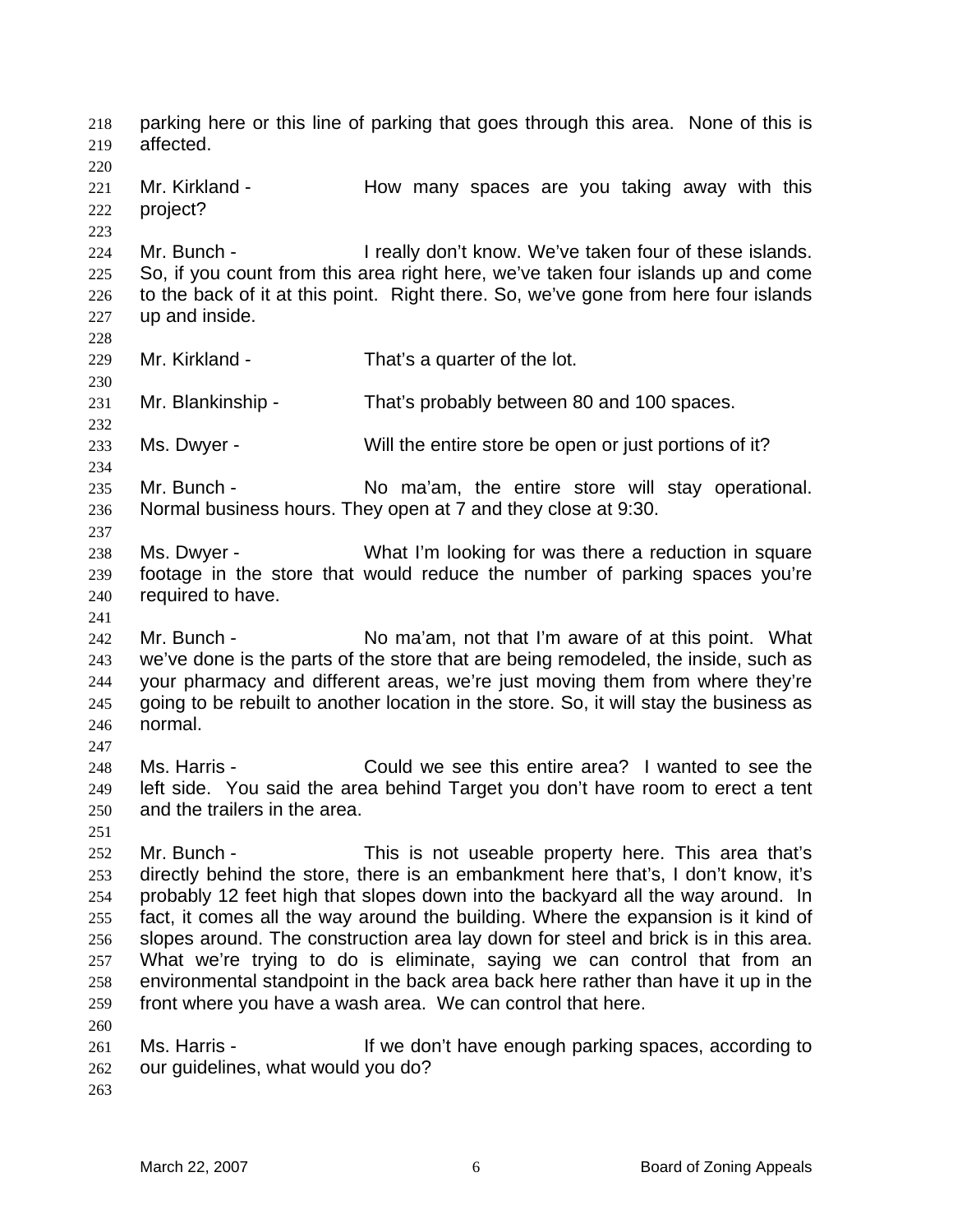Mr. Bunch - We'd have to go back and look at what we could do. Like I said, this is not a useable area. As we said before, to do one of these stores it takes about 40 to 50 trailers of equipment coming in to make this transition to this store. I think that's what they had applied for earlier in this fenced area. The reason for the tent was aesthetically, back to your neighbors, it looks better than having all these trailers sitting out in your front yard. That was the reason for the tent. 264 265 266 267 268 269 270 271 272 273 274 275 276 277 278 279 280 281 282 283 284 285 286 287 288 289 290 291 292 293 294 295 296 297 298 299 300 301 302 303 304 305 306 307 308 309 Ms. Dwyer - What does staff recommend as far as this dilemma about parking spaces. Mr. Blankinship? Mr. Blankinship - As I said, we hadn't really considered it because we were told that the store would be closed. Normally, my first instinct is to say they have to maintain the required number of parking spaces. I assume that they have overbuilt, that they have more spaces than the Code requires, so they could take up some. Ms. Dwyer - Even if we approved it today, if they didn't have the required number of parking spaces, they couldn't put the tent up until they assured the [unintelligible]. Mr. Blankinship - They would have make adjustments. Mr. Bunch - The one thing that we could do, if you look right in this area right here, the tent is actually set to go from here up. We could actually move this fence if we needed to. We could pull this fence here. We'd have to relocate some of the other trailers to a different area, if we needed to. We're at the back of this island at this point. Mr. Kirkland - So, all the trailers have to come in at the same time, they can't be in and out. If you empty one out, it goes away. Do you have to have all 50 of them there the whole time? Mr. Bunch - Yes sir. There are different sequences to the trades and most of the fixtures and things that come in are in one trailer. Mr. Kirkland - **Okay.** Mr. Bunch - During the floor sample, for instance, to keep the store operable, we can only do so many square feet at night and it's done during the night while the store's closed. Mr. Kirkland - Right. Mr. Bunch - We'll take it out and put it back. These trailers will house the things that go into each one of these pieces. It would be worse if we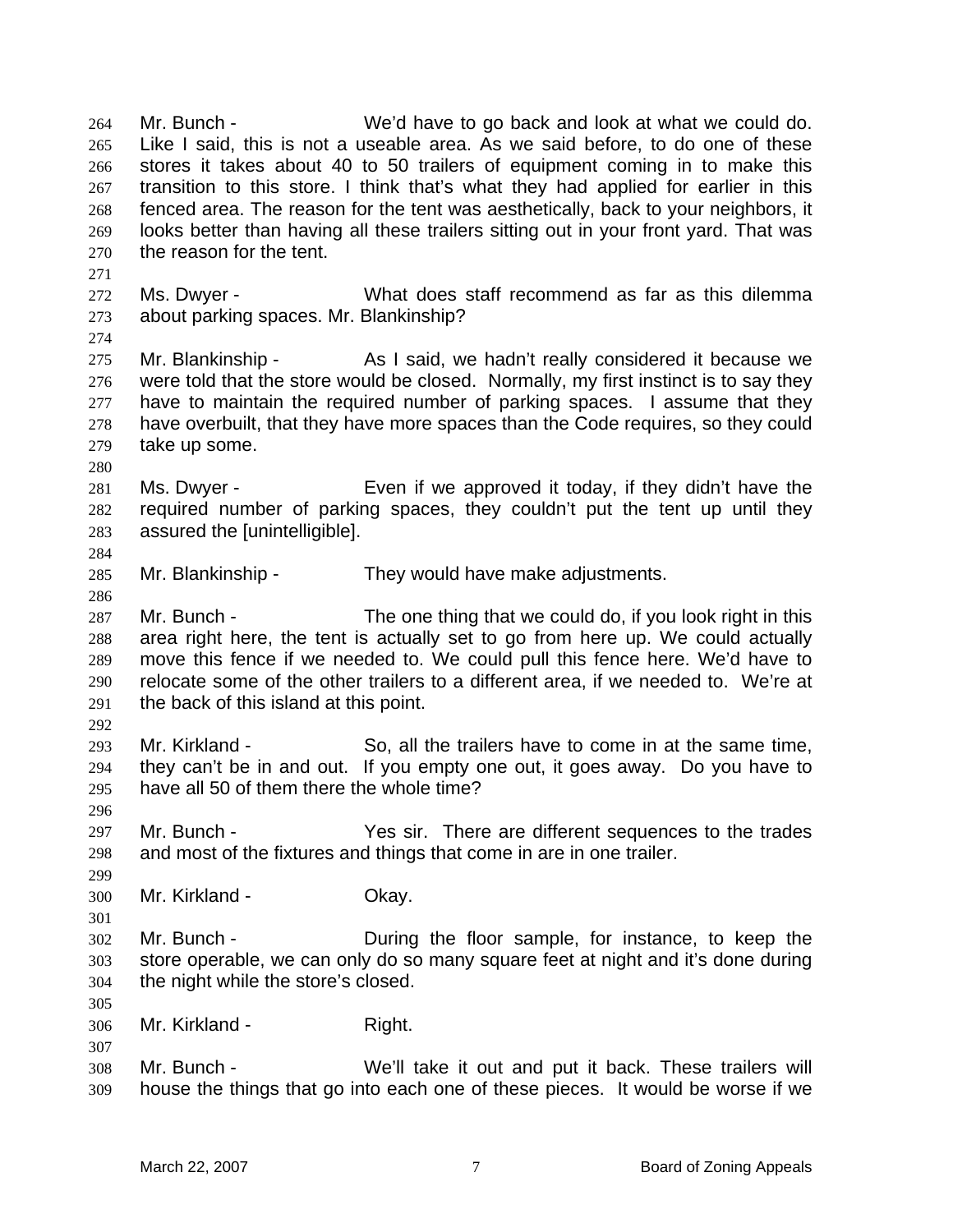were bringing trailers in and out because the traffic would just be constant all the time. 310 311 312 313 314 315 316 317 318 319 320 321 322 323 324 325 326 327 328 329 330 331 332 333 334 335 336 337 338 339 340 341 342 343 344 345 346 347 348 349 350 351 352 353 354 355 Mr. Kirkland - I just wondered if any of them ever get emptied during the process and could be moved. Mr. Bunch - When they do, we remove them, we have them pulled out. Mr. Kirkland - **Okay.** Ms. Harris - The Mr. Blankinship, do the neighbors know of this proposal? I know your property is on the opposite end and I was concerned about parking being affected for the other businesses in this complex. Mr. Blankinship - We've notified everybody with adjoining property, as we always do. Mr. Bunch - We have notified them as well that the construction has started. Each one of the adjoining customers all know that this is all happening as we speak. Ms. Harris - The adjacent neighbors are all those in that complex? Mr. Bunch - I'm sorry? Ms. Harris - You have notified your adjacent neighbor or have you notified all of the businesses in that complex? Mr. Bunch - Everybody in the complex. When we arrived on site, everyone was notified that we were beginning construction and things were going to begin to happen as far as the equipment and trailers and other things coming in and out of the parking lot. So, we've already notified everybody as such. Ms. Harris - The You have had no objections? Mr. Bunch - None that I'm aware of, no ma'am. Ms. Dwyer - Mr. Blankinship, is the parking calculation for Target based on just the yellow-bounded area that we're looking at or is it a total shopping center calculation? Mr. Blankinship - Normally, it's done by the shopping center. I'd have to pull the Plan of Development to confirm that was the case here, but typically, that's what we do.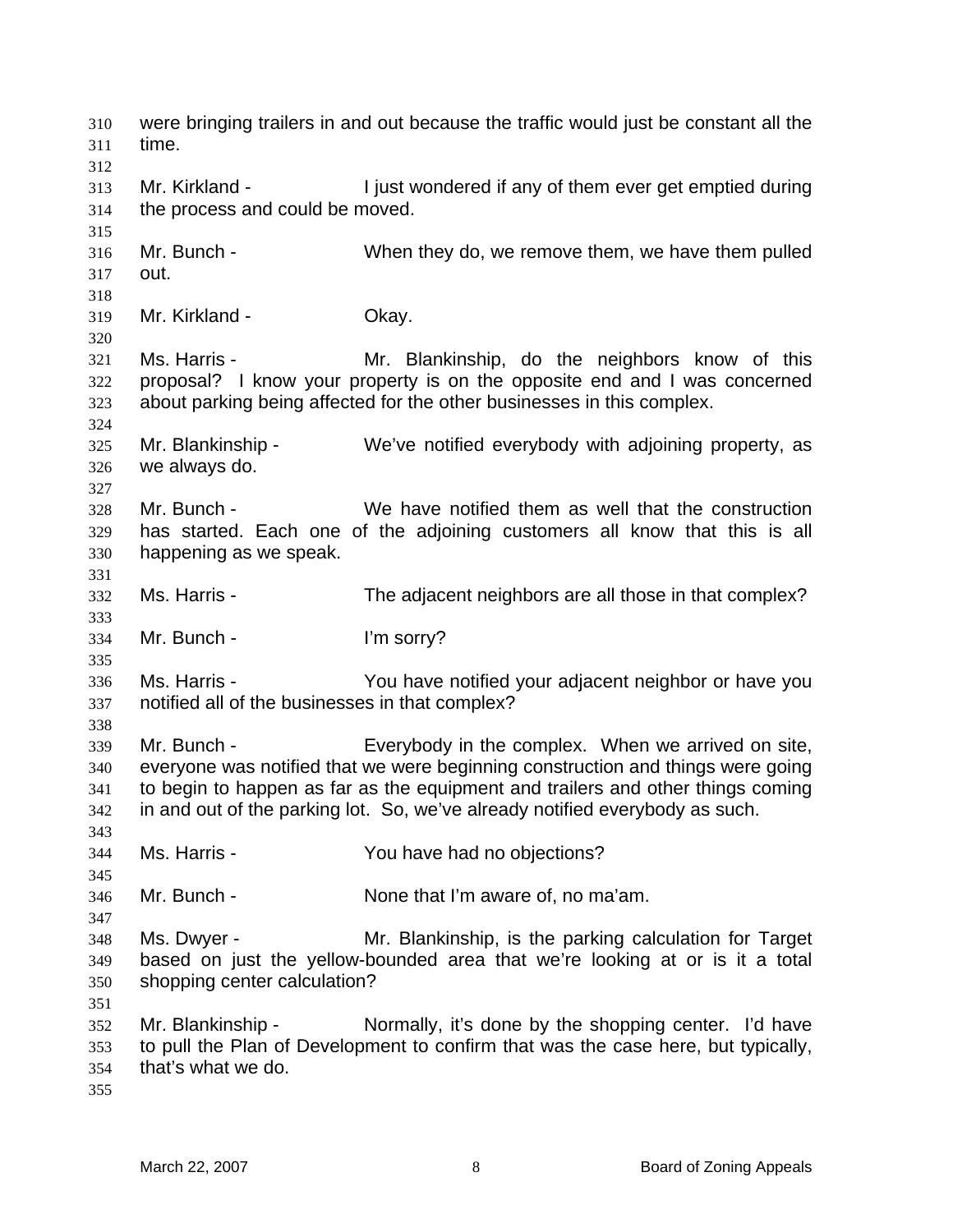Ms. Dwyer - What about this parking area in the back? Is it possible you could move back there and be less disruptive to the flow of traffic in front of the shopping center? 356 357 358 359 360 361 362 363 364 365 366 367 368 369 370 371 372 373 374 375 376 377 378 379 380 381 382 383 384 385 386 387 388 389 390 391 392 393 394 395 396 397 398 399 400 401 Mr. Bunch - We don't have that property, that doesn't belong to Target. Mr. Blankinship - Their property line follows the zoning [unintelligible]. Mr. Bunch - That's someone else's property, so that would be another easement we'd have to go through to try to get that with the other neighbor. Ms. Dwyer - The Understand you're under the time constraint, but I'm just concerned what the status of this case would be if we approved it and you didn't have the required number of parking spaces. Mr. Bunch - I understand. I didn't know that was an issue. If I had known that, I could have had the number calculated prior to coming. But I didn't realize that was an issue. Ms. Dwyer - What would be the process, Mr. Blankinship, if we approved it and it didn't have the proper number of parking spaces. How would they know that? How would the County— Mr. Blankinship - Well, we're holding the building permit. We don't release the building permit until they find some way to comply with the parking requirement. Ms. Dwyer - The As long as you know that. Mr. Bunch - Okay. What are we looking at as a timeframe? Mr. Blankinship - The next couple of days. We understand that you're in a hurry. It's not a lot of research, it's just we'll need to get the Plan of Development file and find out how it was calculated and see what you've got, if anything, left over. Ms. Dwyer - What about this 300-foot requirement that's not going to be met? The plan has been submitted and apparently— Mr. Blankinship - If the store is open, I don't think that's practical. That was written, again, on the understanding that the store was going to be closed. I think that would be preferable, but— Ms. Dwyer - **How would we reword that condition?**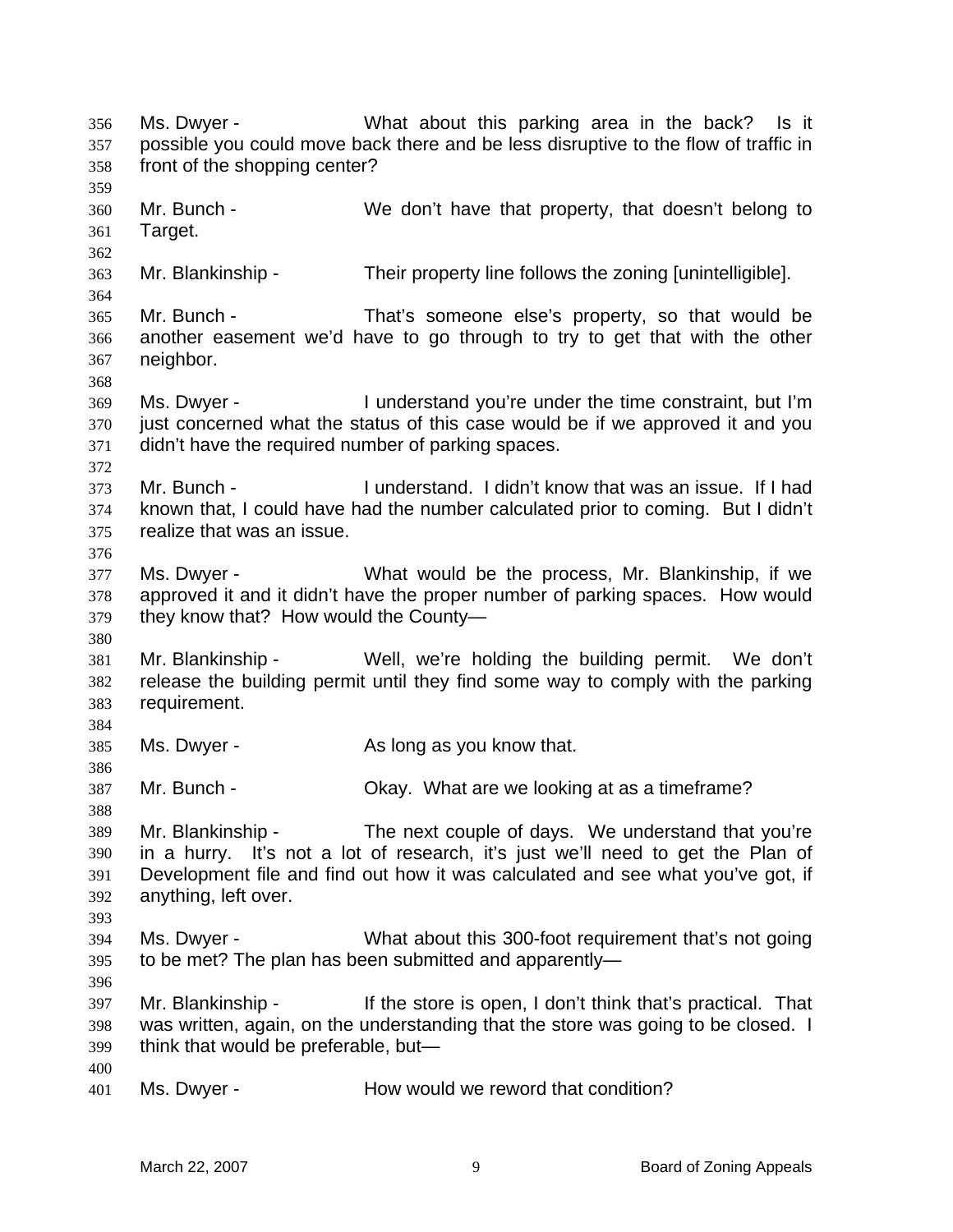| 402                                           |                                                           |                                                                                                                                                                                                                                                                                                                                                                                    |
|-----------------------------------------------|-----------------------------------------------------------|------------------------------------------------------------------------------------------------------------------------------------------------------------------------------------------------------------------------------------------------------------------------------------------------------------------------------------------------------------------------------------|
| 403                                           | Mr. Blankinship -                                         | I would [unintelligible] just to striking.                                                                                                                                                                                                                                                                                                                                         |
| 404<br>405<br>406                             | Ms. Dwyer -                                               | Is that agreeable with you, Mr. Clark? Number 2.                                                                                                                                                                                                                                                                                                                                   |
| 407<br>408                                    | Mr. Nunnally -                                            | Did you hear Ms. Dwyer's question for you, sir?                                                                                                                                                                                                                                                                                                                                    |
| 409<br>410                                    | Mr. Clark -                                               | Yes sir.                                                                                                                                                                                                                                                                                                                                                                           |
| 411<br>412<br>413                             | Ms. Dwyer -<br>case?                                      | Have you read the conditions to be imposed in the                                                                                                                                                                                                                                                                                                                                  |
| 414<br>415                                    | Mr. Clark -                                               | Yes ma'am.                                                                                                                                                                                                                                                                                                                                                                         |
| 416<br>417<br>418                             | Ms. Dwyer -                                               | We're thinking that we will eliminate condition #2<br>which requires the tent to be 300 feet from Brook Road. Is that agreeable to you?                                                                                                                                                                                                                                            |
| 419<br>420                                    | Mr. Clark -                                               | Yes ma'am.                                                                                                                                                                                                                                                                                                                                                                         |
| 421                                           | Mr. Nunnally -                                            | Do you have any questions, Ms. Harris?                                                                                                                                                                                                                                                                                                                                             |
| 422<br>423                                    | Ms. Harris -                                              | I think we've answered them all.                                                                                                                                                                                                                                                                                                                                                   |
| 424<br>425                                    | Mr. Kirkland -                                            | I'm fine, sir.                                                                                                                                                                                                                                                                                                                                                                     |
| 426<br>427<br>428<br>429                      | Mr. Nunnally -                                            | Any other questions from the Board or staff? Let me<br>ask once again, is anyone here in opposition to this case? Hear none, that<br>concludes the case. We'll let you know something later on, sir.                                                                                                                                                                               |
| 430<br>431                                    | Mr. Bunch -                                               | Thank you, sir.                                                                                                                                                                                                                                                                                                                                                                    |
| 432<br>433                                    | Mr. Nunnally -                                            | Thank you for coming.                                                                                                                                                                                                                                                                                                                                                              |
| 434<br>435<br>436<br>437<br>438<br>439<br>440 | Mr. Blankinship -<br>creating any conflict with the Code. | Mr. Chairman, before we have a motion on that, Mr.<br>Lehmann in our office did a little research while we were continuing with the<br>hearing. The required number of parking spaces for that shopping center is 468.<br>They have provided 577. So there are 109 more parking spaces on the ground<br>than the Code requires. They could occupy up to 109 parking spaces without |
| 441<br>442                                    | Mr. Nunnally -                                            | Okay.                                                                                                                                                                                                                                                                                                                                                                              |
| 443<br>444                                    | Ms. Dwyer -                                               | So they may not have a problem.                                                                                                                                                                                                                                                                                                                                                    |
| 445<br>446<br>447                             | Mr. Blankinship -<br>spaces, they should be okay.         | If they can design it so that it occupies less than 110                                                                                                                                                                                                                                                                                                                            |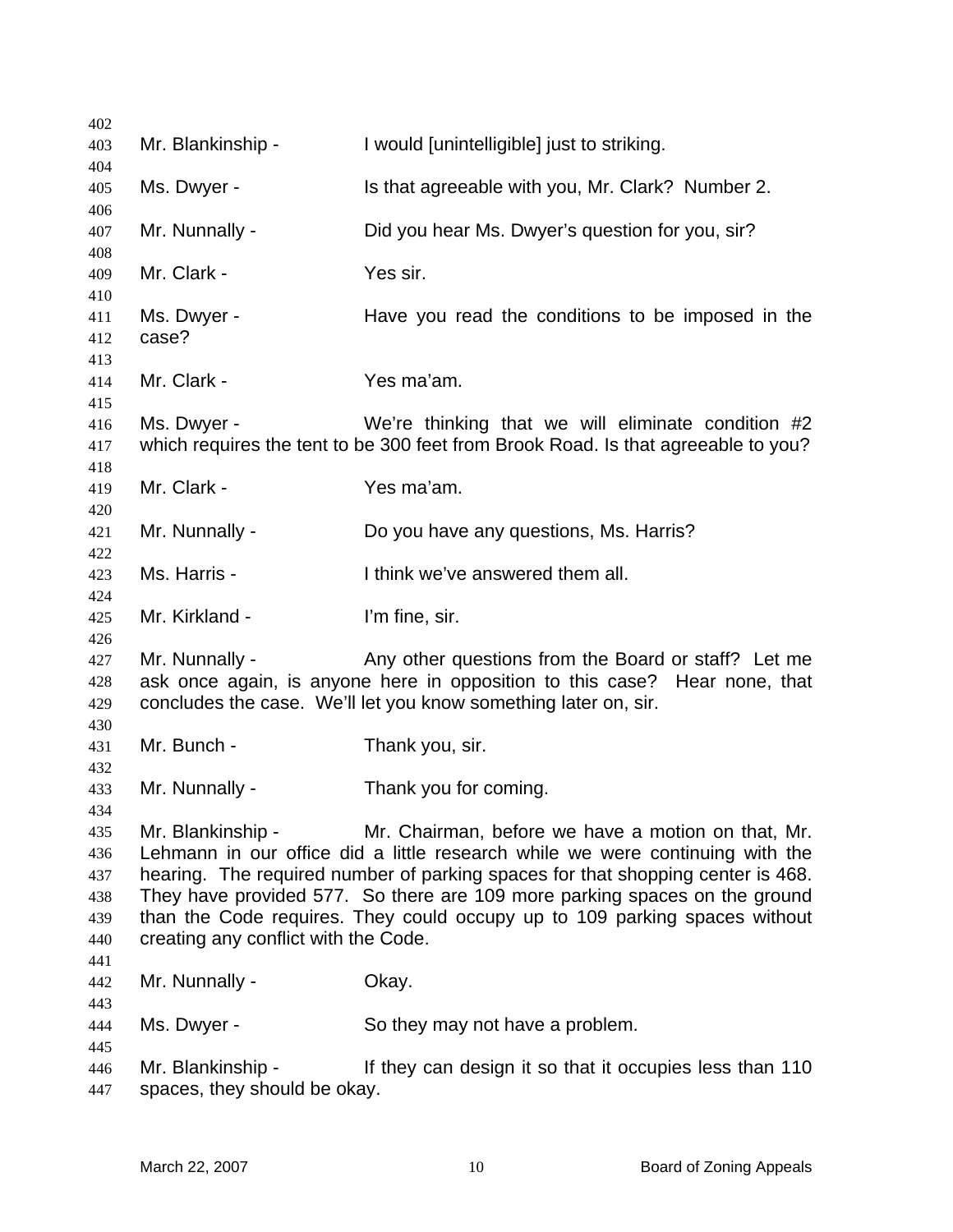448 449 450 451 452 453 454 455 456 457 458 459 460 461 462 463 464 465 466 467 468 469 470 471 472 473 474 475 476 477 478 479 480 481 482 483 484 485 486 487 488 489 490 491 492 493 Ms. Harris - The Unit of I would like to move that we approve this use permit, eliminating condition #2, "The tent shall be set back at least 300 feet from the right-of-way of Brook Road." I understand that condition was there because he thought the store would be closed and the store will remain open. That is my motion. Mr. Nunnally - Ckay, motion by Ms. Harris. Mr. Kirkland - Ms. Harris, do you mind if we put another condition there that as long as the tent and trailers do not occupy more than 110 parking places? Ms. Harris - Would that be governed by the building permit? Mr. Blankinship - I'd like to have it in the use permit, just so there's no question. Ms. Dwyer - Shall we specify the number or just say as the number required, just in case there's some problem with the calculation. Mr. Kirkland - That would probably be best. Ms. Harris - Ckay, I would like to add that condition. Mr. Blankinship - Shall not occupy any required parking spaces. Mr. Nunnally - Motion by Ms. Harris and seconded by you, Mr. Kirkland? Ms. Dwyer - Second. Mr. Nunnally - Seconded by Ms. Dwyer. We added a condition there, right Mr. Blankinship? Mr. Blankinship - Yes sir. Mr. Nunnally - Motion by Ms. Harris and seconded by Ms. Dwyer it be approved. All in favor say aye. All opposed say no. It's been approved. After an advertised public hearing and on a motion by Ms. Harris, seconded by Ms. Dwyer, the Board **granted** application **UP-005-07** for a temporary conditional use permit to install a 150' x 50' tent at 10100 Brook Road (Parcel 783-770- 1727), zoned B-2C, B-3C Business District (Conditional), and O-2C, Office District (Conditional) (Fairfield). The Board granted this use permit subject to the following conditions: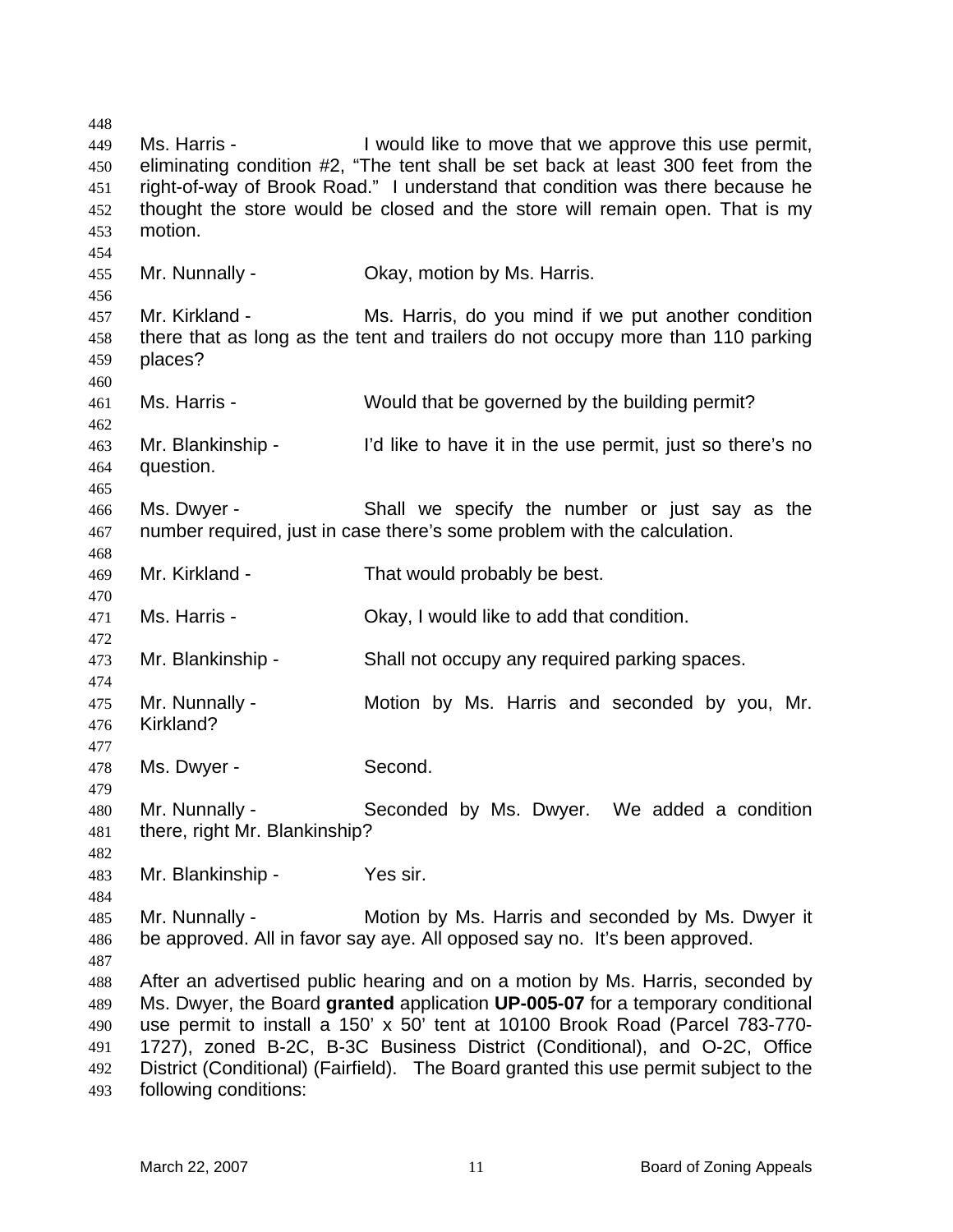494 495 496 497 498 499 500 501 502 503 504 505 506 507 508 509 510 511 512 513 514 515 516 517 518 519 520 521 522 523 524 525 526 527 528 529 530 531 532 533 534 535 536 537 538 539 1. Only the tent shown on the plan filed with the application may be installed pursuant to this approval. Any additional improvements shall comply with the applicable regulations of the County Code. Any substantial changes or additions may require a new conditional use permit. 2. [DELETED] 3. The applicant shall obtain a building permit for the tent and shall comply with all requirements of the Office of Building Construction and Inspections. 4. The tent shall be erected such that the parking surface and required landscaping shall not be damaged. 5. The tent shall be removed from the property on or before October 16, 2007, at which time this permit shall expire. 6. [ADDED] The tent and laydown area shall not occupy any required parking spaces. Affirmative: **Dwyer, Harris, Kirkland, Nunnally** 4 Negative: 0 Absent: Wright 1 Mr. Nunnally - Do you want to recall the first case, Mr. Blankinship, and see if they're here? **A-005-07 BETTY G. LEGGETT** appeals a decision of the director of planning pursuant to Section 24-116(a) regarding the property at 3615 Malpas Drive (Old Cannon Estates) (Parcel 846-708-9615), zoned A-1, Agricultural District (Varina). Mr. Nunnally - Is anyone else here interested in this case? If so, will you please stand and be sworn. Mr. Blankinship - Raise your right hand, please. Do you swear the testimony you're about to give is the truth and nothing but the truth so help you God? Mr. Nunnally - Okay, ma'am, if you'll come forward and state your name for the record and tell us what you're requesting. Ms. Cosby - Certainly. My name is Ann Neil Cosby and I'm attorney with Sands, Anderson, Marks and Miller. I'm here this morning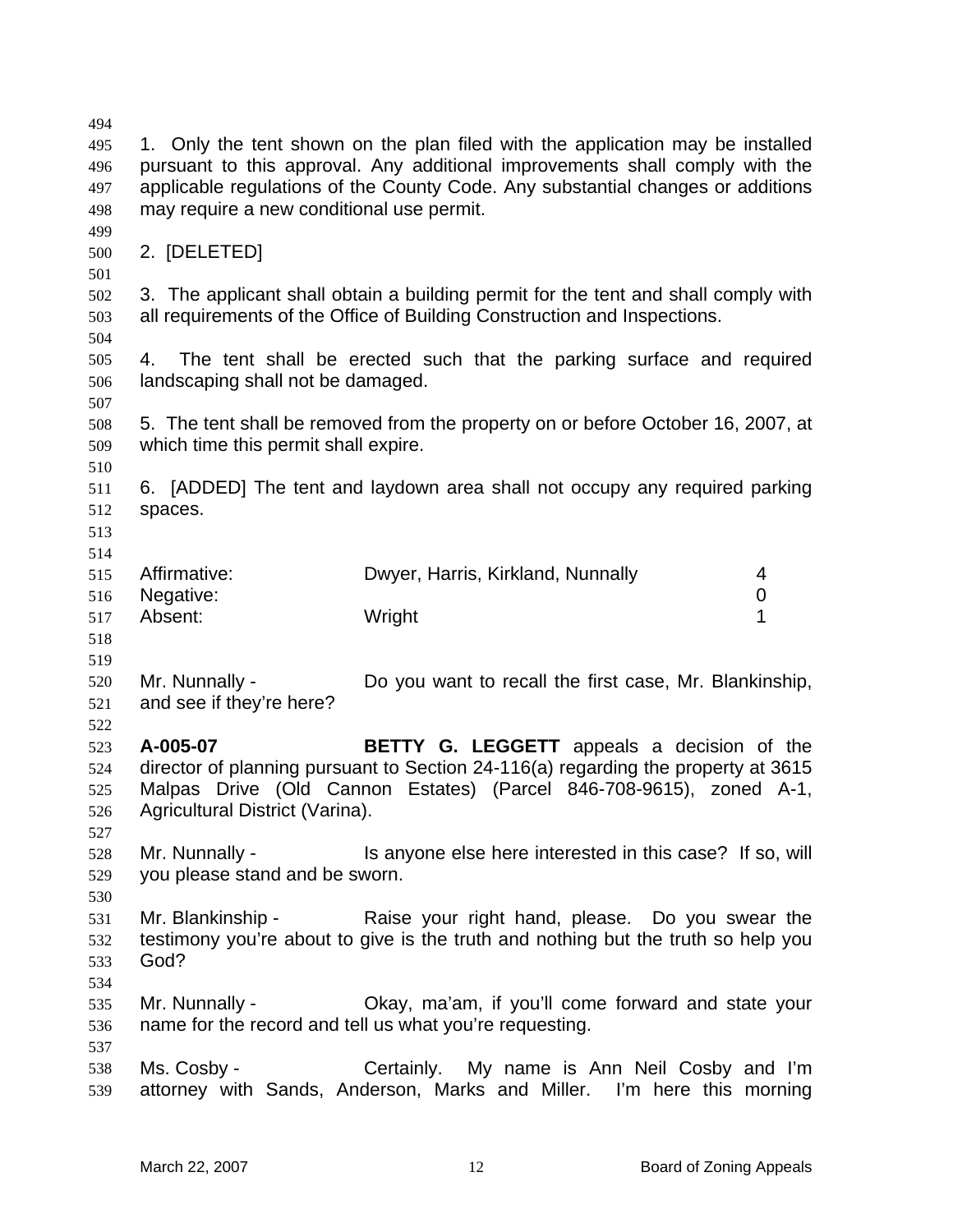representing Mrs. Leggett. I do want to apologize to the Board for our late arrival. We were actually here at 8:30 standing outside the boardroom. Somebody came down and told us that the meeting had been moved to the third floor of the annex building. So, we went over to the annex building and a very nice lady in Public Utilities made some phone calls and redirected us here. So, we were here bright and early, and so I do apologize for that. 540 541 542 543 544 545

547 Ms. Dwyer - We're always here.

549 550 551 552 553 554 555 556 557 558 Ms. Cosby - I think she may have gotten us confused with the Board of Equalization because I believe they're meeting there. I think she was maybe trying to be helpful, but at any rate. Mrs. Leggett is here today seeking to appeal the zoning determination that was issued on January 4, 2007. Her property is—I believe you have the site map. It's located in Sandston on Malpas Drive. On January  $4^{th}$ , 2007, she was issued a Notice of Violation for having more than one dwelling unit on the property and for having that dwelling unit located improperly to the rear of a principal dwelling. We are here and appealing because we believe that Notice of Violation was incorrect on the law and the facts, and I'd like to explain why.

559

546

548

560 561 562 563 564 565 566 567 A little bit of background. Mrs. Leggett— who is here with neighbors and her daughter—purchased this property in 1998. Mr. Leggett passed away January and Mrs. Leggett, who is now 73, continues to live in the property, in the home by herself. The home was built in 1970 and when the property was first purchased by the Leggett's, there was a small accessory building to the back of the property, sort of in the rear side yard, which has been referred by the Leggett's and believe the neighbors as "the cottage." So, I'll refer to it as "the cottage." What the cottage is, is what we're here today to decide.

568

569 570 571 572 573 574 575 576 After Mr. Leggett passed away, Mrs. Leggett began having some health problems and it became apparent to her daughter that perhaps the best thing to do was for her daughter to move into the cottage on the property. This cottage has been occupied consistently since the house was first built. This cottage was built simultaneously, so it has always been there. It has always been occupied. I believe there would be some neighbors that can respond to any questions that you might have about occupancy. It has been the same structure and occupied since the 1970's.

577

578 579 580 581 582 583 584 585 When Mrs. Leggett and her daughter decided that it would be best for her daughter to come and live nearby, they discussed first enlarging the cottage to make it a little bit bigger, give her daughter a little bit more room. They called the County to ask, first of all, if there was any problem with her daughter living there in the cottage and then secondly, whether or not they could enlarge the cottage. That first phone call to the County took place on October  $16<sup>th</sup>$  of 2006 to the Planning Office. The individual advised Mrs. Leggett. Mrs. Leggett told her she was 73 and she was having health problems. Her daughter wanted to come and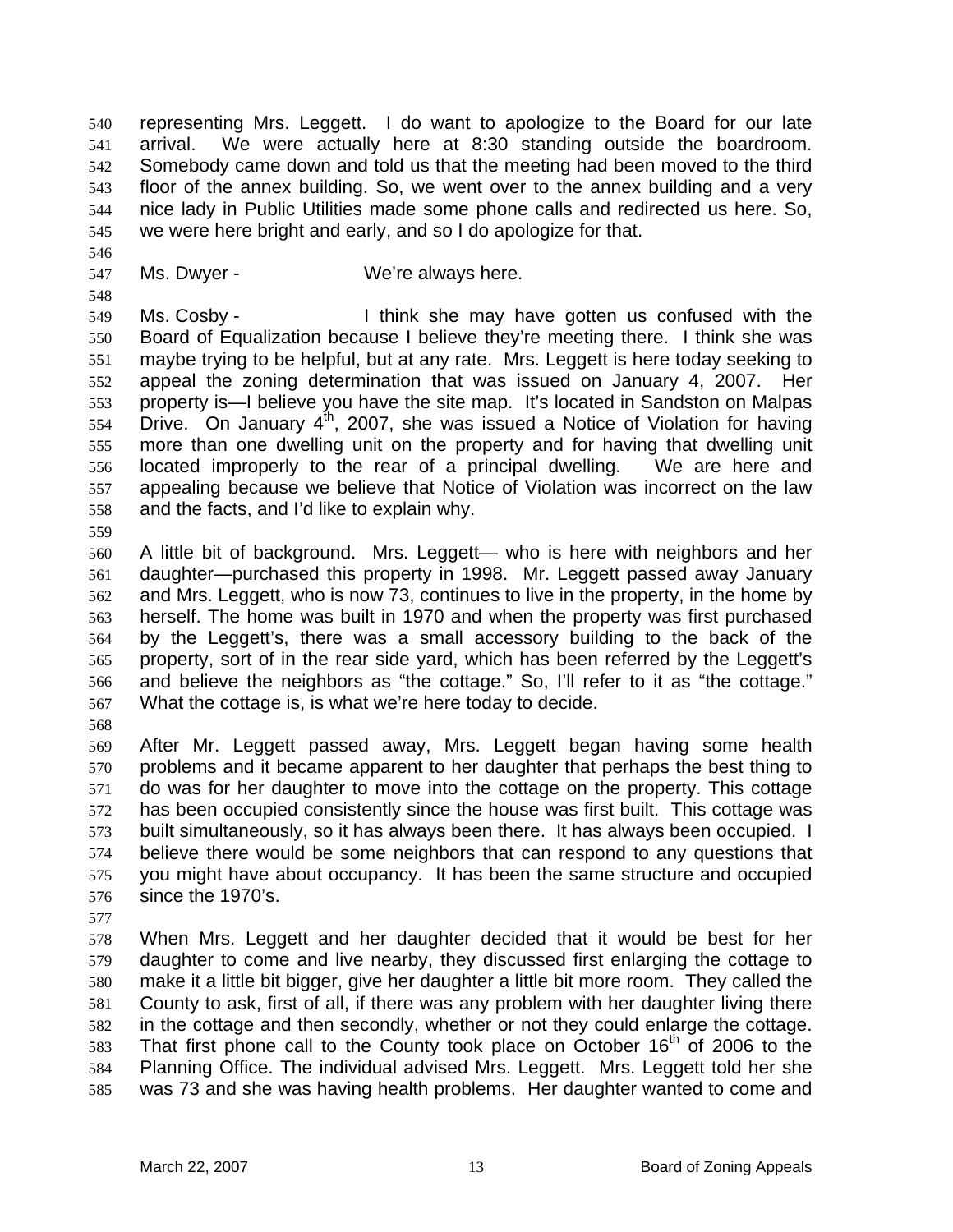live nearby so that she would be there, as happens all the time, to take care of her mother. The staff person advised her at that time that under the Zoning Ordinance, the cottage would be considered a caretaker's quarters and that her daughter living there was permitted. 586 587 588 589 590 591 592 593 594 595 596 597 598 599 600 601 602 603 604 605 606 607 608 609 610 611 612 613 614 615 616 617 618 619 620 621 622 623 624 625 626 627 628 629 630 631 Mr. Nunnally - Ms. Cosby, let me stop just for a moment. Ms. Cosby - Certainly. Mr. Nunnally - The How many people live in this house with Mrs. Leggett? Just Mrs. Leggett alone? Ms. Cosby - Mrs. Leggett currently is the only occupant of the principal dwelling, yes. Mr. Nunnally - Why can't her daughter move in that house? That's a large house; I rode by there yesterday. Ms. Cosby - Mrs. Leggett's daughter is a grown woman and I think this cottage is back there, and just for privacy. She can be nearby but not underfoot. They are both grown women and it seems to be a better fit for them, but certainly there would be room in the main house. Again, it was just preferred to use the structure that was already there and had been occupied. Ms. Dwyer - Ms. Cosby, you say this cottage, as you call it, has been occupied since the 1970's. Has it been consistently occupied as a second dwelling or has it been occupied as a guesthouse intermittently? Ms. Cosby - We would say as a guesthouse. It's been relatives or friends of relatives. Again, Mrs. Leggett can respond as to particularly who has been there. It's not been used as a boarding house or rented to transients or advertised as being an apartment or anything like that. It's always been— Ms. Dwyer - So, Ms. Leggett will testify today as to who has lived in the house since she's been there in '98. Ms. Cosby - The Yes. Ms. Dwyer - The Is there anyone to testify as to how the cottage was used prior to '98? Ms. Cosby - I believe so. There are two neighbors, one across the street and another adjacent property that can certainly answer any of the Board's questions. Mrs. Leggett and her daughter believed that her daughter would be permitted to occupy this cottage as a living quarters. Unfortunately, what staff either missed or didn't fully explain was that under the Zoning Ordinance, the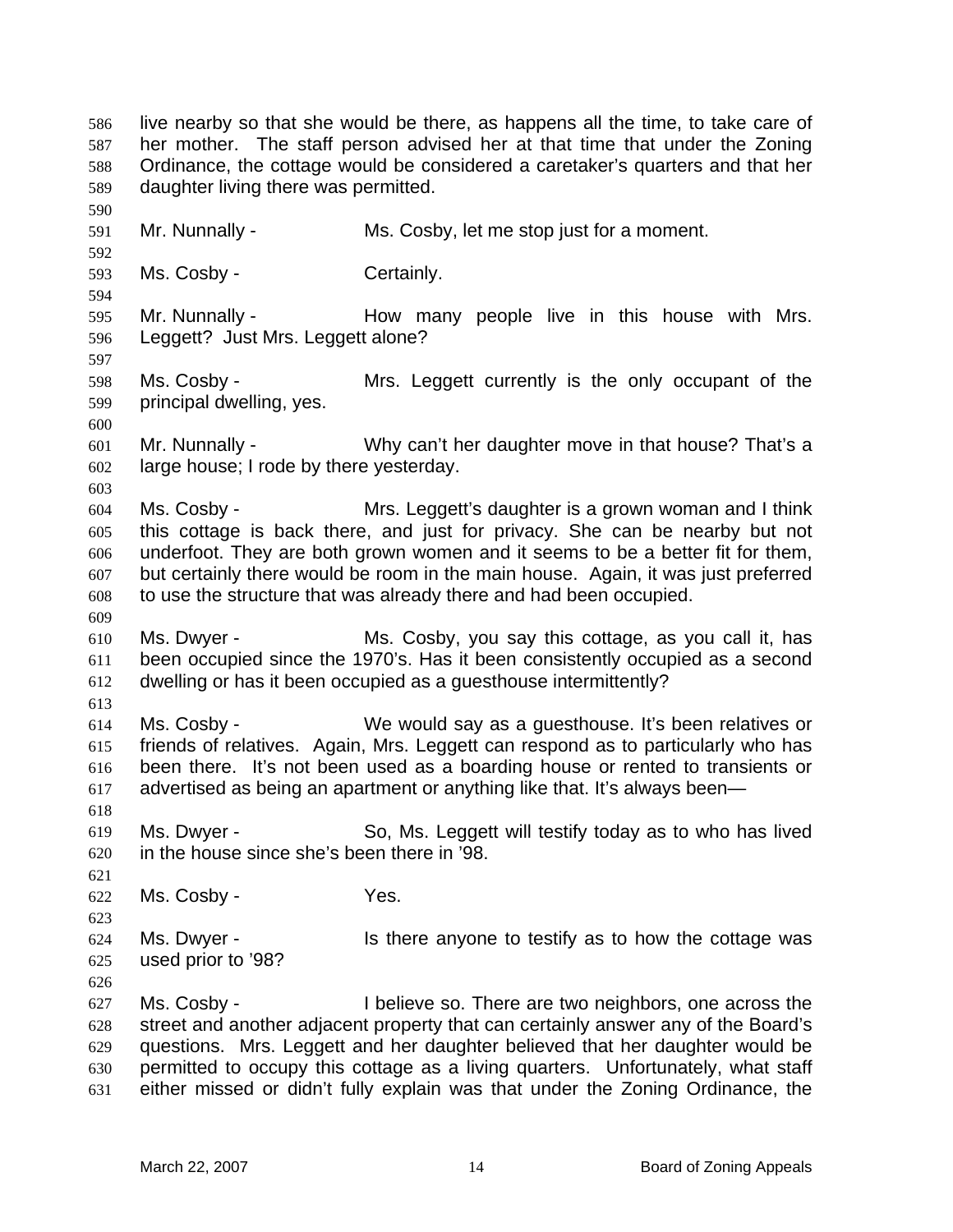only accessory use—and this would be an accessory use. It wouldn't be another principal use. This cottage would not be a dwelling, per se, a principal dwelling; it would be an accessory living quarters. The Zoning Ordinance only permits living quarters for persons employed at the principal dwelling. Mrs. Leggett never indicated to this staff person that her daughter was going to be employed by her. In our society, that would be really a reasonable assumption, that if you've got an elderly parent and the daughter is coming nearby, that's an employee/employer relationship. I would certainly think that that would be something quite obvious to this Board, that each of you would understand that that was really not a reasonable assumption to have even made. Certainly, the staff person could have asked and certainly Mrs. Leggett would have said, "No, absolutely not. I'm not going to pay her; she's my daughter. She's just going to live nearby." 632 633 634 635 636 637 638 639 640 641 642 643

644

650

656

662

645 646 647 648 649 At any rate, Mrs. Leggett filed for a building permit to try to expand the structure. That was turned down due to drainfield problems, which was fine. No further plans went forward to do the expansion. The property just started to be cleaned up and carpet removed and some interior changes made, but nothing that changed the structure any more than what it was.

- 651 652 653 654 655 On November 14<sup>th</sup>, an adjacent property owner called the County and complained about, presumably, this cottage being used as a residence, even though it had always been used as a residence, and there are neighbors here who will testify that even before these particular neighbors moved in it was always used as a residence. It was quite obvious.
- 657 658 659 660 661 Ms. Dwyer - The Ms. Cosby, let me stop you there. You said this earlier and it's a question that came to mind. Let's assume that the occupancy of this cottage was illegal and has been since it was constructed. Are you suggesting that because it's been illegally occupied or unlawfully occupied until now, that that unlawful occupation should therefore continue?
- 663 664 665 666 667 668 Ms. Cosby - **Absolutely not.** This is not actually a non-conforming case. My advising you that folks have been living there is really just background so you will know the situation with the property. But no, we don't believe this is a non-conformity at all. We're not asking for a non-conforming determination. The legality or illegality of the prior use really doesn't mean much to my argument other than just letting the Board know the situation.
- 669
- 670 671 672 673 674 675 676 After the adjacent property owners called the County, a different member of County staff—I think a different department, actually—came out. There were subsequent inspections because this inspector told Mrs. Leggett that no, in fact, she couldn't use the property the way she wanted to use it. So now Mrs. Leggett is very confused and called the County again. She's talked to, I think, at least five different people in the County offices and every time it's just a slightly different version of what can be done and folks, obviously, trying to do what they can do,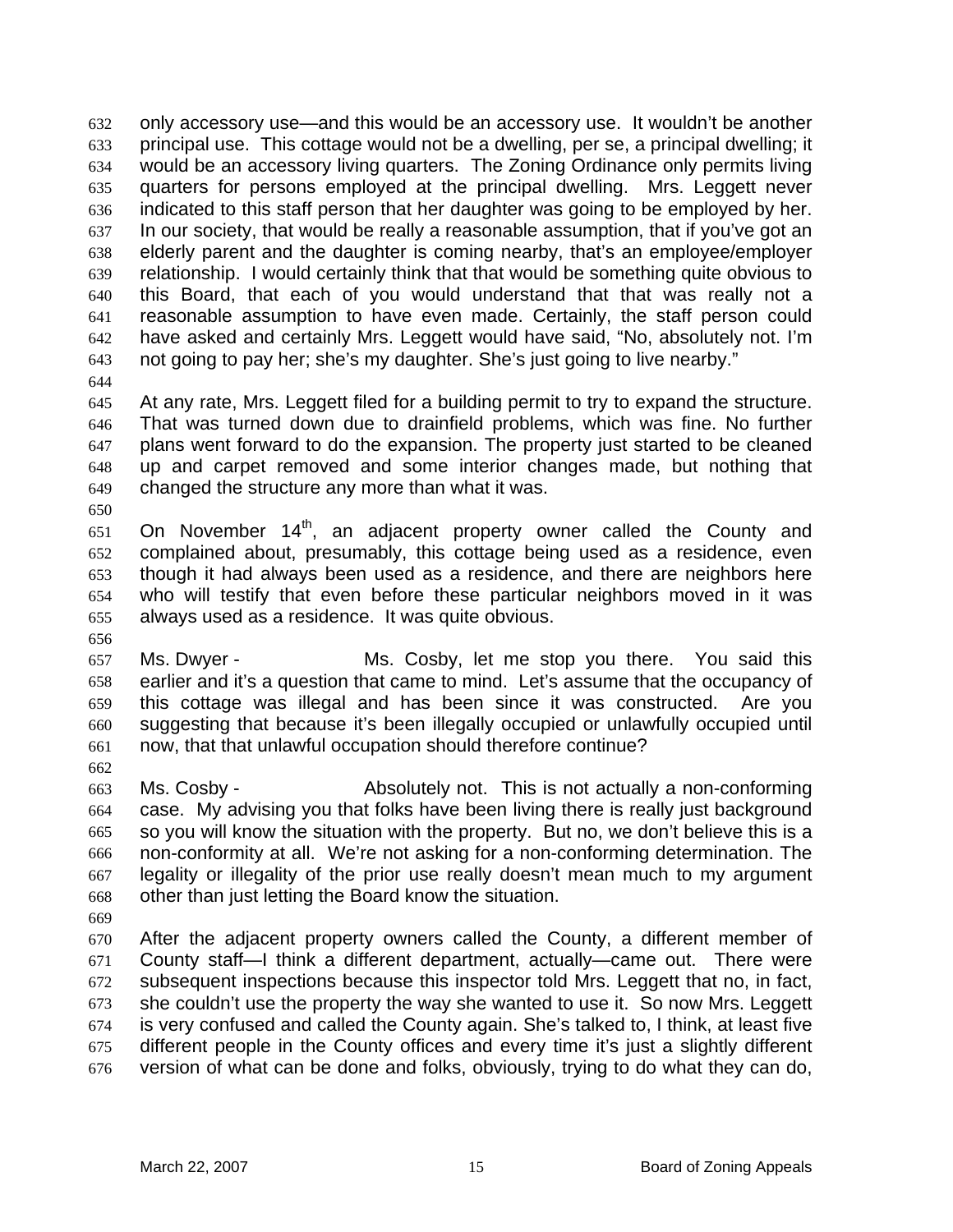given that they're picking up in the middle of something. At any rate, she has tried her very best and has followed-up. 677 678

679

680 681 682 683 684 685 686 687 688 689 690 691 I would like at the end of this to submit, at least for the record, her notes just memorializing every time she has called the County, to whom she spoke, what she said. She took very copious notes. She has spoken to Mr. Blankinship and followed-up with a letter. I would like to, for the record, ask that that just be made a part of the record, the draft letter to the County, again, memorializing what she did. I don't want to belabor what Mrs. Leggett understood and what staff had said, and I certainly don't want to get up here and start an argument with Mr. Blankinship because I have all respect for Mr. Blankinship. Frankly, I don't think even what transpired is absolutely relevant to our appeal. Again, I just want the Board to know that this is the situation, Mrs. Leggett has tried. She comes to you as an innocent landowner. If there's any question that she is somebody who has been trying to skirt the rules or not comply, that's certainly not the case.

692

693 694 695 696 697 698 699 700 701 702 703 704 705 706 707 708 709 710 711 712 713 714 715 716 717 718 719 720 I would take issue factually with—My client absolutely does not recall anyone ever telling her at any time that this cottage could not be a guesthouse or that it couldn't—Because a guesthouse can't have a kitchen and may only be occupied temporary. Frankly, that's what we think this structure is. Given everything I've just explained to you as background, our basis for our appeal today is that this structure is a legal accessory guesthouse under the Zoning Ordinance. If I could, I'd like to go over the statutory standard of proof, which I'm sure you all know very well. But just to sort of set the framework of this, of your decision—The BZA decides whether or not the zoning inspector was correct and the BZA has to look at the ordinances. This is under 15.2-2309 of the Code. The BZA "must consider the purpose and intent of any applicable ordinances, laws, and regulations in making its decision." So clearly, you have to focus on the ordinance at issue. Mrs. Leggett's property is A-1. The accessory uses that are permitted in A-1 are those that are permitted in most of the residential districts. That would include a guesthouse. The Zoning Ordinance—I have it here; I'm sure Mr. Blankinship has it up there—does not define "guesthouse." So, it's for this BZA to determine if what Mrs. Leggett has there falls under a guesthouse. In addition to the statutory framework that the Board has to think about, there's also statutory [unintelligible] and that's really what this Board needs to do today. One of the first tenets of statutory construction—And I hate to sit here and site case law and all that because it can get very tedious, but one the first principals of statutory construction is that because zoning ordinances are contrary to the common law—they limit freedom—they have to be strictly construed. If there's any doubt, they have to be determined in favor of the property owner. That's not my language; that's the Virginia Supreme Court in 1992. So, it's in favor of the property owner unless it's very clear otherwise. We start, in other words, with the assumption she's permitted to do this unless the ordinance clearly states that she cannot.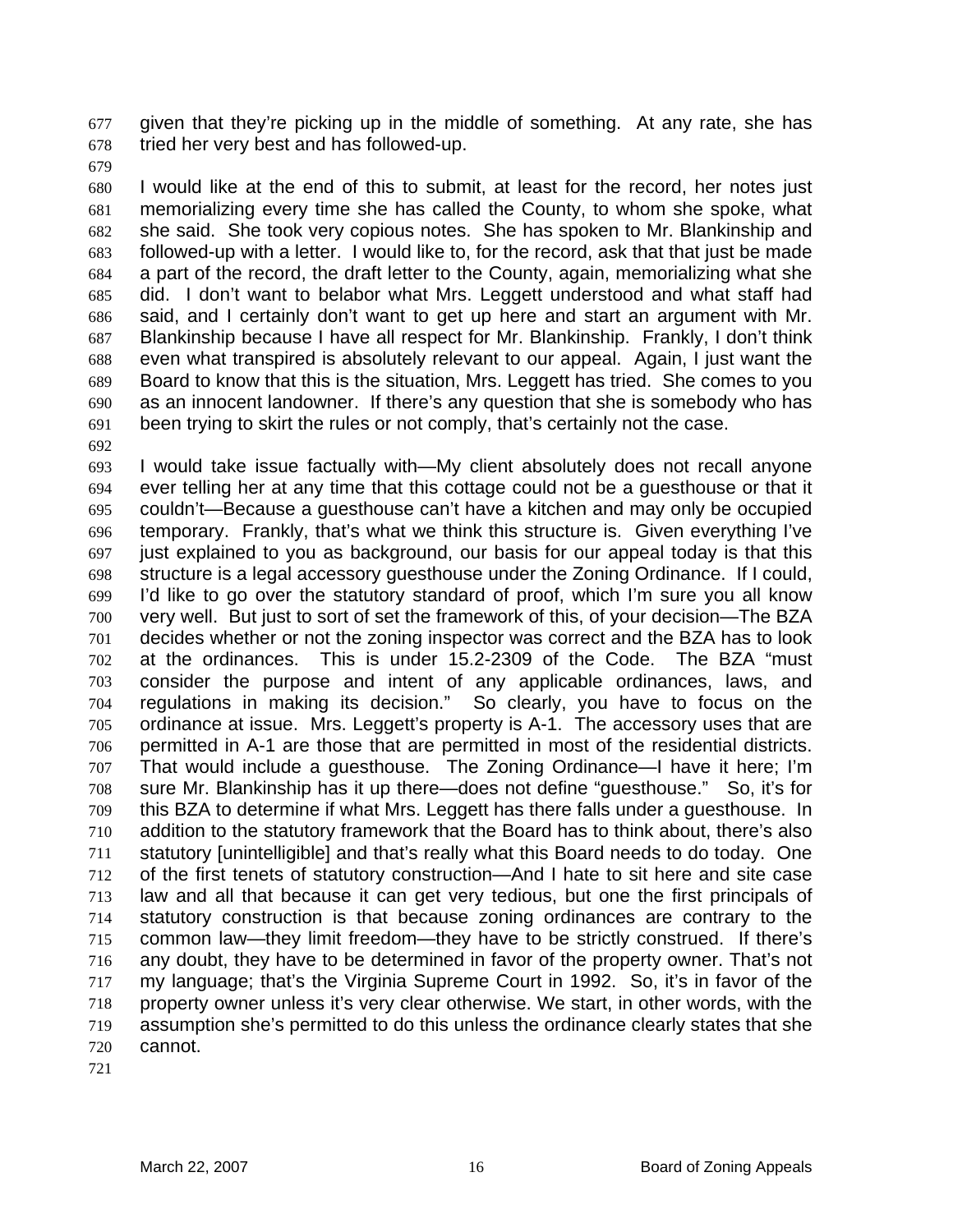In the A-1 District, guesthouses are permitted. What's a guesthouse? It's not defined. The Board of Supervisors, unfortunately, hasn't given me or you or Mr. Blankinship any direction in this, and the Board of Supervisors is the only body that can restrict what a guesthouse is. If it's plain on its face, they are the only body that can add restrictions. Staff can't add restrictions; I can't add restrictions; you can't add restrictions. That's only for the Board to do. 722 723 724 725 726 727

729 730 731 732 733 734 735 736 737 738 739 740 741 742 743 744 745 746 747 748 749 750 Another rule of statutory construction is that when there is no expressed definition of a term, the general rule is you look to the plain meaning of the language. All it says is "guesthouse." What do courts do, and lawyers and other people do? You go to Webster's Dictionary. What's the definition of a guesthouse? Webster's Dictionary says it's, "a building for guests or a separate establishment on a private estate for the accommodation of guests." Begs the question, what's a guest? A guest is simply, "a person to whom hospitality is extended," or, the common understanding is that a guest is someone—maybe a legal understanding—who has no legal right to be on your property, to whom you have invited to be there, to remain, and to whom you can ask to leave at any time. So, a guest is more somebody who doesn't have a right. It's not defined in Webster's Dictionary as somebody who can only be there for a day, or two days, or three days, or a month. There is no temporal aspect of a guest in either Webster's Dictionary or the legal definition. There's certainly nothing in the ordinance that says a guest can only be your guest for a month. I think it would be unusual for a guestroom in your house, that a Board would say, "You may only keep your family as your guest for two months or three months, and a guesthouse is really just a larger guestroom off your property." So again, I think the BZA needs to be very careful if it is concerned that there is some type of a limit on how long a guest can be there because it's not borne in the ordinance. The ordinance doesn't say it; Webster's Dictionary doesn't say it. It would be sort of an arbitrary how long can a guest be there.

751

757

728

752 753 754 755 756 Ms. Dwyer - Ms. Cosby, would you agree that the time a person is there is a fact that the Board could consider in determining whether a person is a guest or a resident? Are you saying that we're somehow not permitted to consider the time that they've been there or the time they intend to be there at all?

758 759 760 761 762 763 764 765 Ms. Cosby - The Would say that unless and until the Board of Supervisors puts that in there—I hate to use this example in Virginia before this BZA, but Cato Caitlin in OJ Simpson, I don't know how—He was living in the guesthouse. He's probably the most famous occupant of a guesthouse ever to make national TV. He was living in that questhouse two, three, four years. I don't know. OJ Simpson couldn't get rid of him. I think you want to think of a guest as somebody who stays for a limited period for time, but again, the Board hasn't said that, which it could, arguably.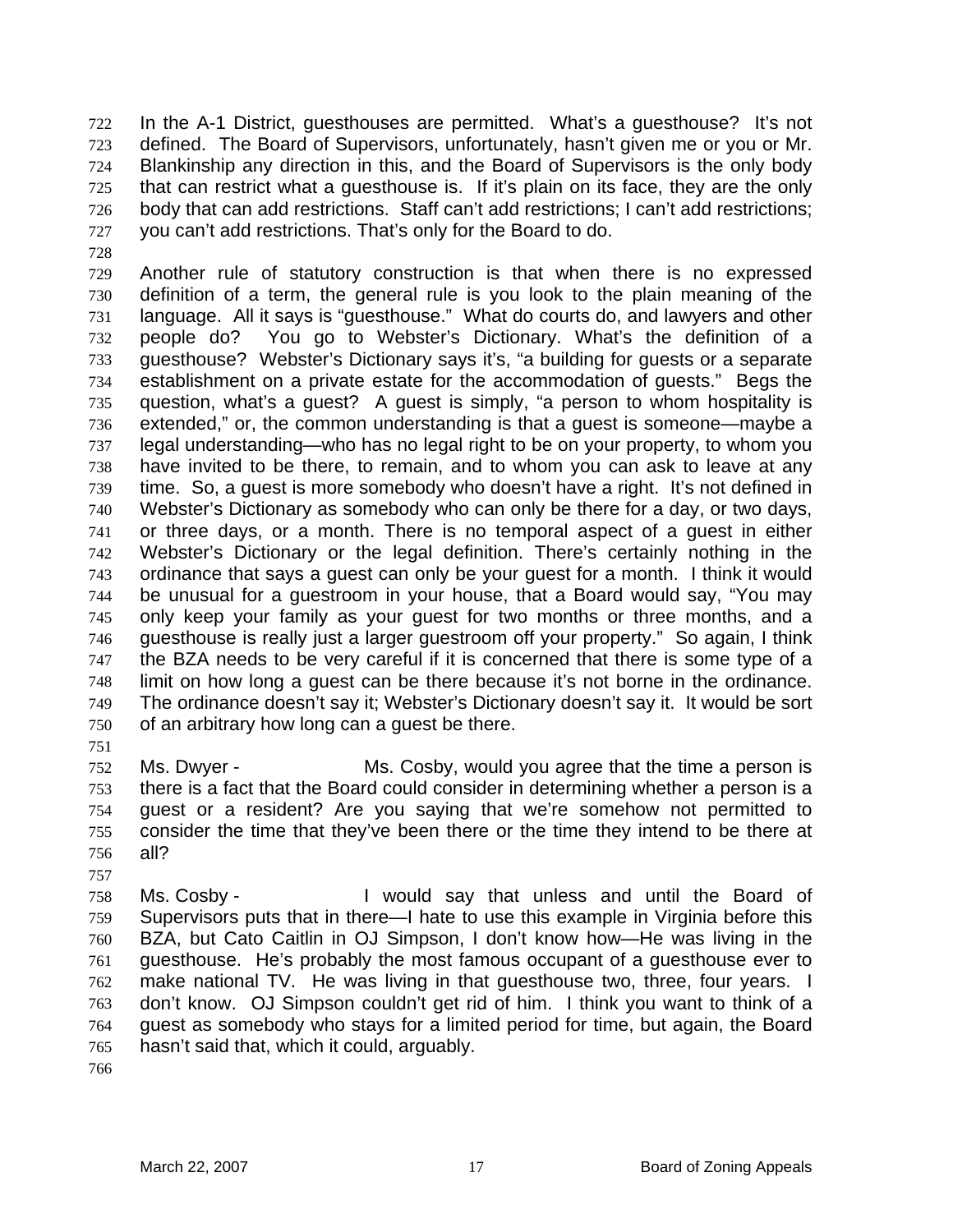Ms. Dwyer - We have to give the term plain meaning. My thought is, as you're speaking, that the time a person is there is one factor. It's not a determining factor. You're right, we can't say as a BZA we define "guesthouse" as a house occupied by a person less than three years, or pick an arbitrary time. I would agree with you on that, but I think the time a person is there is one fact that this Board could and should consider in trying to determine the plain meaning of the word, "guest." 767 768 769 770 771 772 773

775 776 777 778 779 780 781 782 783 784 785 786 Ms. Cosby - That is certainly for the BZA to decide. Again, I would just counsel that Webster's Dictionary, the plain meaning, certainly doesn't have that. Again, the Board could do something like that. If the BZA did believe that there should be some sort of a limitation, then the question would arise, well, what is that? Once you start staying, well, what is that, then you start weighing policy. Then you start sort of thinking about health, safety, welfare issues, and then that starts sounding like, "Well, that's really for the Board to do." While yes, this is a body that has to make these determinations, you're absolutely right, I think, again, if your mind starts going—If your ruling is she can't be a guest because she's there more than—and you supply the "more than," I would say that's going into a policy determination versus a straight—We need to look at the ordinance as it's written and strictly construe it in favor of the property owner.

788 789 Ms. Dwyer - Could you just proceed with your case and what facts do you want to present to show us that this is a guesthouse?

791 792 Ms. Cosby - Certainly. I do have photographs, which I'll pass up. There are several sets.

793

787

790

774

794 795 796 Mr. Kirkland - Mr. Blankinship, I'm sure there's no building permit for this so-called cottage or guesthouse on record many years ago.

797 798 799 Mr. Blankinship - We don't have a copy of the building permit, but I don't doubt that there was a building permit. It was constructed in 1970, so we don't have a copy of that permit.

800

804

801 802 803 Ms. Harris - The Attorney Cosby, as we look through these pictures, my question is did Ms. Leggett ever consider adding a wing to her house for her daughter and her daughter's friend?

805 806 807 808 Ms. Cosby - I don't know that she did, but I don't know that she could, given the setbacks of the property. I think the answer is no, she never did. I would defer to Mr. Blankinship, who I think has seen this property somewhat, as to whether setbacks or drain fields, she could do that. I don't know.

| 810 | Ms. Harris - | These are the interior? |
|-----|--------------|-------------------------|
|     |              |                         |

811

809

812 Ms. Cosby - Yes ma'am.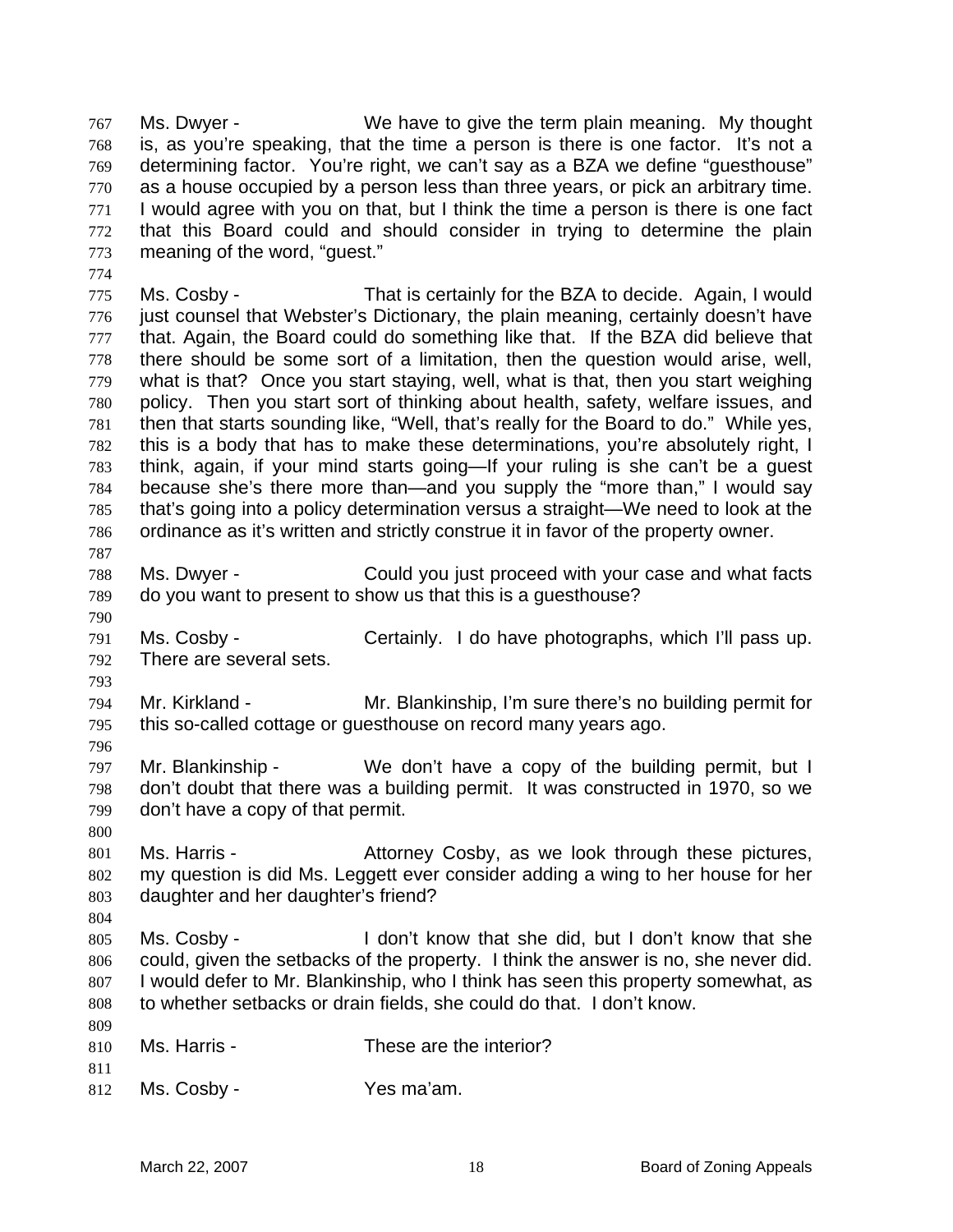| 813<br>814                                                                                                                        | Mr. Kirkland -                                                      | Was this like this when she purchased it in 1998?                                                                                                                                                                                                                                                                                                                                                                                                                                                                                                                                                                                                                                                                                                                                                                                                                                                                                                                                                                                                                                                                                                                                                                                                                                                                                                                                                                             |
|-----------------------------------------------------------------------------------------------------------------------------------|---------------------------------------------------------------------|-------------------------------------------------------------------------------------------------------------------------------------------------------------------------------------------------------------------------------------------------------------------------------------------------------------------------------------------------------------------------------------------------------------------------------------------------------------------------------------------------------------------------------------------------------------------------------------------------------------------------------------------------------------------------------------------------------------------------------------------------------------------------------------------------------------------------------------------------------------------------------------------------------------------------------------------------------------------------------------------------------------------------------------------------------------------------------------------------------------------------------------------------------------------------------------------------------------------------------------------------------------------------------------------------------------------------------------------------------------------------------------------------------------------------------|
| 815<br>816                                                                                                                        | Ms. Cosby -                                                         | Yes.                                                                                                                                                                                                                                                                                                                                                                                                                                                                                                                                                                                                                                                                                                                                                                                                                                                                                                                                                                                                                                                                                                                                                                                                                                                                                                                                                                                                                          |
| 817                                                                                                                               |                                                                     |                                                                                                                                                                                                                                                                                                                                                                                                                                                                                                                                                                                                                                                                                                                                                                                                                                                                                                                                                                                                                                                                                                                                                                                                                                                                                                                                                                                                                               |
| 818<br>819                                                                                                                        | Mr. Blankinship -                                                   | She should probably come to the podium.                                                                                                                                                                                                                                                                                                                                                                                                                                                                                                                                                                                                                                                                                                                                                                                                                                                                                                                                                                                                                                                                                                                                                                                                                                                                                                                                                                                       |
| 820<br>821                                                                                                                        | Ms. Cosby -                                                         | She can, certainly.                                                                                                                                                                                                                                                                                                                                                                                                                                                                                                                                                                                                                                                                                                                                                                                                                                                                                                                                                                                                                                                                                                                                                                                                                                                                                                                                                                                                           |
| 822<br>823                                                                                                                        | Mr. Nunnally -                                                      | Ms. Leggett, if you want to come up.                                                                                                                                                                                                                                                                                                                                                                                                                                                                                                                                                                                                                                                                                                                                                                                                                                                                                                                                                                                                                                                                                                                                                                                                                                                                                                                                                                                          |
| 824<br>825<br>826<br>827<br>828<br>829<br>830<br>831<br>832<br>833<br>834<br>835<br>836<br>837<br>838<br>839<br>840<br>841<br>842 | Ms. Cosby -<br>The Supreme Court can't do it; none of us can do it. | I just had a few more remarks. This is, of course, the<br>outside and the inside of the cottage. One bedroom, bathroom, small kitchen.<br>With respect to the statement, I think, in the staff report that kitchens aren't<br>permitted, again, that language isn't in the guesthouse definition. Importantly, I<br>think, it is in the definition for a guestroom. So, the Board has chosen where it<br>wants to limit kitchens and it has chosen to do it in guestrooms, but no definition<br>and no limitations are in the guesthouse. That's also another principal of statutory<br>construction. When a governing body puts it purposefully one place and doesn't<br>put it another place, there's a big Latin term, but basically it means it was<br>intended. So, I think there's no question as far as the limitation on kitchens is<br>adding language to the statute. I would quote the Virginia Supreme Court in<br>Amherst versus the Board of-the Amherst Board of Supervisors, rather, that<br>said, "We," and by that, they're talking about the Virginia Supreme Court, "may<br>not be interpreting or otherwise adding language to a statute which the<br>legislature has chosen not to include." So, if it says, "guesthouse," without<br>anything else and it's by decision or interpretation, you're adding language-<br>kitchen, how long you can be there, anything, square footage; you can't do that. |
| 843<br>844<br>845<br>846<br>847<br>848<br>849<br>850<br>851                                                                       | Ms. Dwyer -                                                         | Well, again, Ms. Cosby, the Board has not chosen to<br>even define "guesthouse," so we have to find a practical definition of<br>"guesthouse." We can consider the time period a person has occupied it. I think<br>we can also look at other factors. It doesn't prevent us from looking at whether<br>or not there is a full kitchen in the guesthouse. I would just respond to you in that<br>way. Certainly, we can't define it specifically, any house that has a kitchen<br>therefore cannot be a guesthouse. We certainly wouldn't do that. But again, I<br>don't think it prevents us from considering that as one factor.                                                                                                                                                                                                                                                                                                                                                                                                                                                                                                                                                                                                                                                                                                                                                                                            |
| 852<br>853<br>854<br>855                                                                                                          | Ms. Harris -                                                        | Ms. Cosby, you said in your definition that a guest<br>doesn't have a right. Do you think that implies a non-permanent condition, a<br>person doesn't have a right, they can be asked to leave by?                                                                                                                                                                                                                                                                                                                                                                                                                                                                                                                                                                                                                                                                                                                                                                                                                                                                                                                                                                                                                                                                                                                                                                                                                            |
| 856<br>857<br>858                                                                                                                 | Ms. Cosby -                                                         | I think it implies—Well, you're there at the invitation<br>and desire of the person who lets you there. If that person wants you to be there<br>for a significant amount of time, you could do that. I have a guestroom in my                                                                                                                                                                                                                                                                                                                                                                                                                                                                                                                                                                                                                                                                                                                                                                                                                                                                                                                                                                                                                                                                                                                                                                                                 |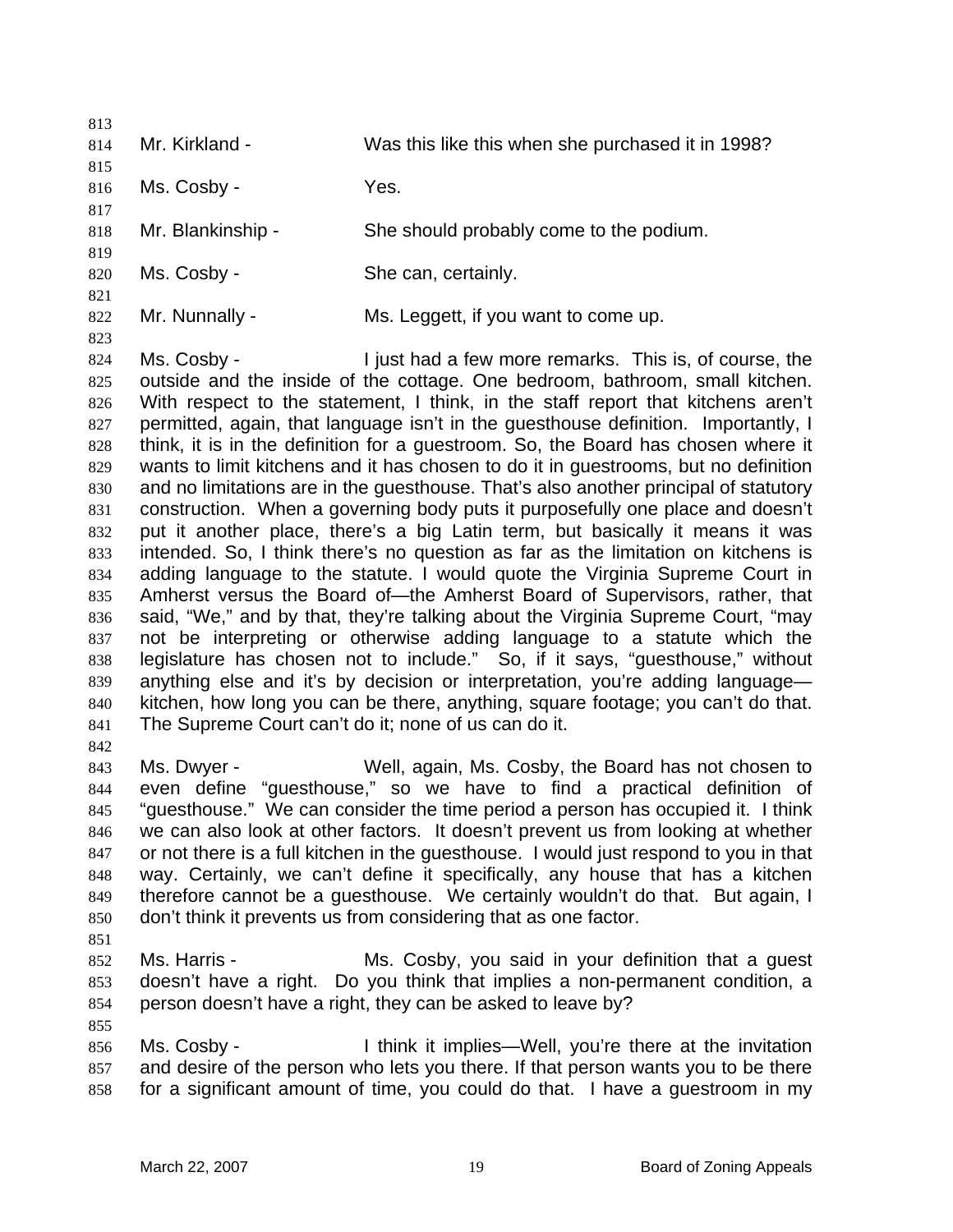home and if I wanted my sister to come live there, stay there, I could kick her out at any time, but it's up to me. That's a guest, I believe, based on Webster's Dictionary and the legal term. It's almost confusing a visitor with a guest. A guest is more of a legal you're here at my invitation. You don't have a lease; you don't have title to the property; you don't have an easement; you don't have anything. You're only here as my guest. I have all rights to this property. You can remain there as long as I say. 859 860 861 862 863 864 865 866 867 868 869 870 871 872 873 874 875 876 877 878 879 880 881 882 883 884 885 886 887 888 889 890 891 892 893 894 895 896 897 898 899 900 901 902 903 904 Ms. Harris - So, is that temporary, is my question. Ms. Cosby - I would say no. I would say maybe a visitor, if it were a visitor or a lodger is something different. No, I don't think there's anything in a guest, legally speaking, that would require they can only be there for some amount of time. Ms. Harris - No, I didn't say for a certain amount of time. I said is it temporary. Ms. Cosby - Temporary. Again-Ms. Harris - That's [unintelligible] time. Ms. Cosby - I think it may be temporary, but it may not be temporary. Mr. Kirkland - The Are the utilities, the electrical and maybe cable or whatever's in there, is that paid for by Mrs. Leggett or is that paid for by the person that lives there? Mr. Blankinship - This would probably be a good time for Mrs. Leggett to come up to the microphone and state your name for the record. I think we'll have several questions. Ms. Cosby - Certainly. I'm sorry, go ahead. Mrs. Leggett - My name is Betty Jean Leggett and I reside at 3615 Malpas Drive and I am [unintelligible]. Mr. Kirkland - Mrs. Leggett, does the electrical service that goes to the cottage and whether cable television or any other utilities, are they paid for by the person living in the cottage or is it paid for by you? Mrs. Leggett - It's paid by my daughter. Mr. Kirkland - Therefore, it's a permanent situation.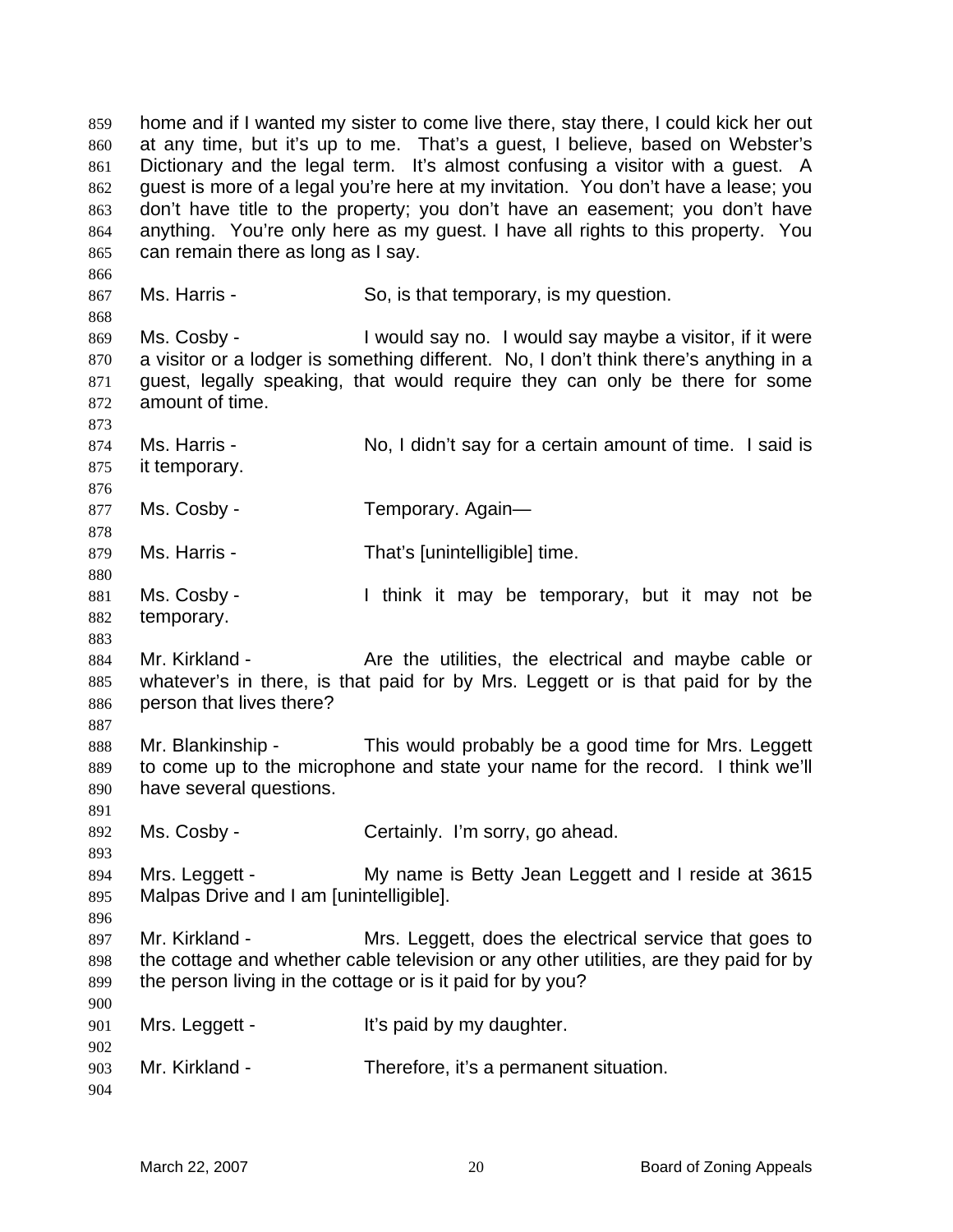Mrs. Leggett - Not necessarily. This is something I can [unintelligible] at any time. 905 906 907 908 909 910 911 912 913 914 915 916 917 918 919 920 921 922 923 924 925 926 927 928 929 930 931 932 933 934 935 936 937 938 939 940 941 942 943 944 945 946 947 948 949 Mr. Kirkland - **Okay.** Ms. Dwyer - The utilities, then, are separate. Mrs. Leggett - They always have been separate. Ms. Dwyer - Chay. Mrs. Leggett - There always has been two meters, one for the cottage and one for the main house. Mr. Kirkland - When you purchased the property in 1998, was anyone living in the cottage? Mrs. Leggett - No, the property was empty at the time. Mrs. Thomas died in 1996 and the property was empty from the time Mrs. Thomas died until I moved in, in 1998. That was the only time the property was vacant. Mr. Kirkland - The 1998, the service on the cottage was paid for by you until someone moved in it, is that correct? Mrs. Leggett - Was paid by me until someone moved in, yes. Mr. Kirkland - **Okay. Thank you.** Ms. Dwyer - The Do the bills for the cottage come to a separate address or do they come— Mrs. Leggett - No, they come to the same address. Mr. Blankinship - I'm looking at the photograph of the kitchen, Mrs. Leggett. Do you know how long that refrigerator has been there? Mrs. Leggett - The refrigerator? It's a recent purchase because the one that was in there was not operating any more. Mr. Blankinship - Ckay. What about the countertop? Mrs. Leggett - The same thing. The cottage was in really bad condition because it had been occupied since the 1970's and occupied by a different member of family or friends. No repairs had been done, no cleaning had been done. This was the reason for the repairs inside that I started in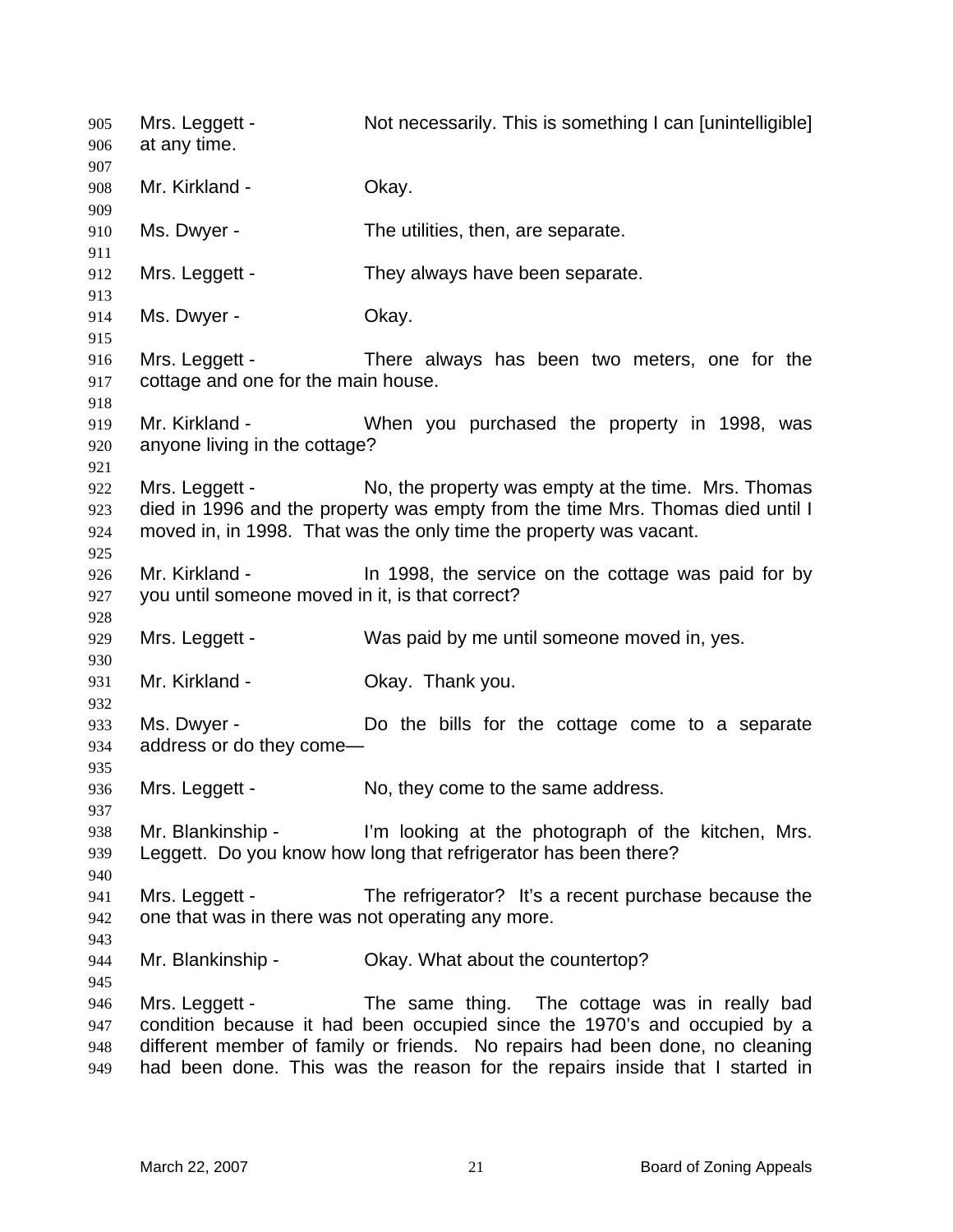November. The place was falling apart and I'm not going to let my property fall apart. Mr. Blankinship - Can you describe what that wall that is now a kitchen, what that part of the cottage was like when you acquired it in '98? Mrs. Leggett - The Mrs a rug on the kitchen floor. The rug was stained. The sink was not draining. There were stains everywhere, cigarette burns, burns from pots that were sat on the counter. Apparently, people who had lived there as temporary people or perhaps guests had probably the same kind of reaction I think anybody who rents a place and doesn't take care of it because when it's not mine, I don't care, I'm just going to use it. Mr. Blankinship - So, there was a sink there with a counter. Was the counter as wide as this one? Mrs. Leggett - It's the same size, exactly the same size. Mr. Blankinship - Was there a refrigerator there when you bought the property? Did that convey or did you have to buy it? Mrs. Leggett - Yes there was. Mr. Blankinship - The refrigerator conveyed with the sale? Mrs. Leggett - Yes, yes. Mr. Blankinship - Was there a stove or range? Mr. Blankinship - The stove was there, too, yes. Mr. Blankinship - You didn't bring one and put it there. Mrs. Leggett - Yes. Mr. Blankinship - It conveyed with the property. Ms. Dwyer - Mrs. Leggett, how long has your daughter lived in this accessory building? Mrs. Leggett - She moved in on December the  $15<sup>th</sup>$ . Ms. Dwyer - Common Common Common Common Discoversive Discoversive MS. Mrs. Leggett - 2006.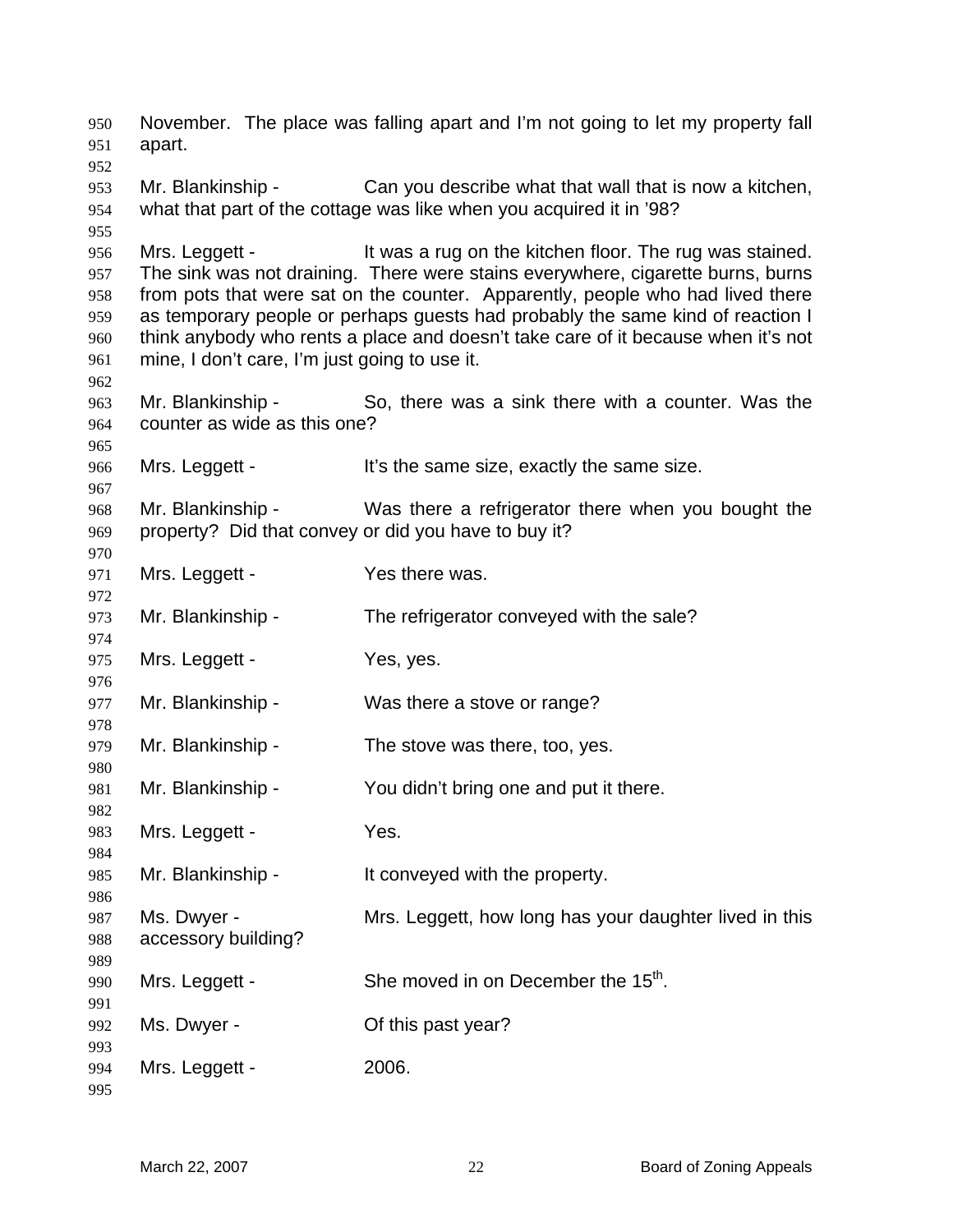996 Ms. Dwyer - Did she live somewhere else before? 997 998 999 1000 1001 1002 1003 1004 1005 1006 1007 1008 1009 1010 1011 1012 1013 1014 1015 1016 1017 1018 1019 1020 1021 1022 1023 1024 1025 1026 1027 1028 1029 1030 1031 1032 1033 1034 1035 1036 1037 1038 1039 1040 1041 Mrs. Leggett - She owned her own house in the city, yes. Ms. Dwyer - She had her own house. Does she maintain that house or did she move? Mrs. Leggett - She sold it. Ms. Dwyer - So, this is her primary residence. This is where she lives. Mrs. Leggett - Well, I wouldn't say her primary residence because it is mine, really. The property is mine. Ms. Dwyer - But she doesn't live anywhere else or have any other apartment or any other house or any other place to live. Mrs. Leggett - Yes. Ms. Dwyer - This is where she lives. Who lived there before your daughter? Mrs. Leggett - Before my daughter? When we moved here in 1998, a friend of my former son-in-law needed a place to stay because he had to vacate his house after it was built. We let him stay in the cottage. He was single for a while and then later on was married. He and his wife resided in the cottage until June the  $30<sup>th</sup>$ , 2006. He moved in, in November 1998 and stayed until June  $30<sup>th</sup>$  of 2006 without any objection from any of my neighbors. Ms. Dwyer - Who was this? Your son-in-law, you said? Mrs. Leggett - A friend of my former son-in-law. Ms. Dwyer - Oh, friend, okay. So, a friend lived there from '98 to 2006. Mrs. Leggett - Yes ma'am. Ms. Dwyer - The As to your intent, is it your intent that your daughter will live there as long as she—For how long? Mrs. Leggett - In view of what has been going on with me in 2006, I lost a husband for 46 years to begin with, and after that, my health started to go downhill. I've had couple of trips to the emergency room. I had a couple of falls, one more recently, and I had to stay in the hospital. I feel like I need someone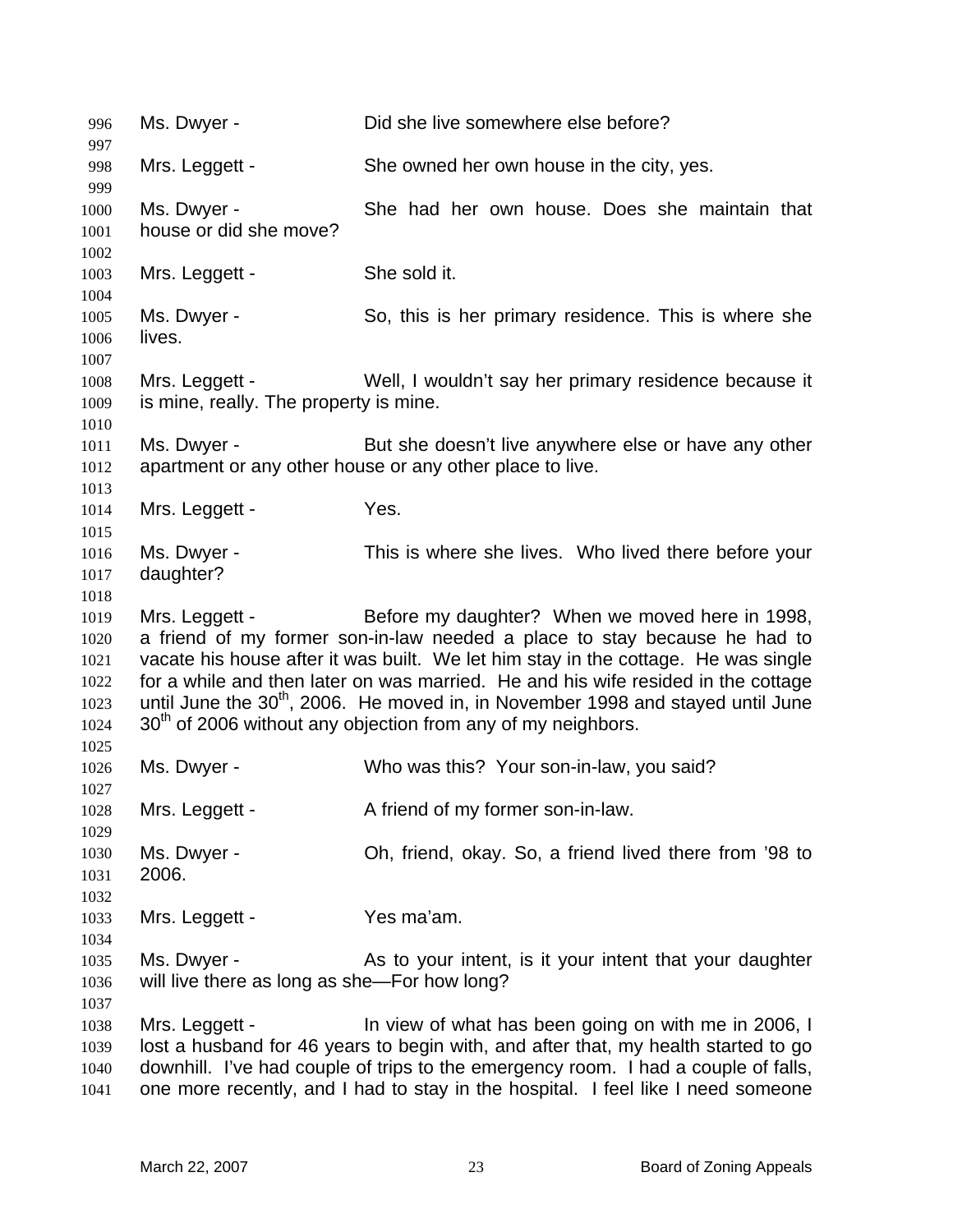with me. I have this property, this dwelling, or cottage, whatever you want it to be named as. I have a daughter who had her own house, was willing to sell her house and come in with me so she could help through this. To me, it would be ludicrous to have to hire somebody and pay somebody else when I have a daughter willing and [unintelligible] enough to take care of me and help me through this. This was our reason for [unintelligible] any time to go against County rules and do anything to be objectable [sic]. We didn't have any idea that there would be any objection from our neighbors since the place had been occupied for so long without anything being said at any time. It was a shock to me and it was also a sad thing because I don't believe that this kind of situation should exist between neighbors. So, now, here we are, we have this. Whichever way this is going, we will still be neighbors. So, what do we do, look at each other and don't talk to one another for the next 10, 15 years. I don't believe in this kind of situation. Like I said, I didn't try to offend anybody. I'm trying to maintain my place as well as I can. I'm a quiet person and we are quiet people. Frankly, I don't know where the issue is and I don't understand why there was a complaint filed since that place has never been empty. Why now? 1042 1043 1044 1045 1046 1047 1048 1049 1050 1051 1052 1053 1054 1055 1056 1057 1058 1059

1060 1061 1062 1063 1064 1065 1066 1067 1068 1069 1070 1071 1072 1073 1074 1075 1076 Mr. Nunnally - Who did you purchase this home from? Mrs. Leggett - From Mr. Thomas? Mr. Nunnally - Mr. Thomas? Mrs. Leggett - Yes. Mr. Nunnally - He was a contractor, right? Mrs. Leggett - Yes sir. His son was a contractor, too, I understand. Mr. Nunnally - Wasn't he using that cottage as an office space back there? Mrs. Leggett - You know, this was [unintelligible] different thing at one time. Different people have called it different things. One time it was called a

1077 1078 1079 shed; one time it was called an office. Mark Thomas sold the property. Mark Thomas is the son. Mark and Sheila, his sister, sold the property to us.

1080 1081 1082 Mr. Nunnally - Okay. Does anyone else here want to speak in favor of this? We've got to get along here; we've been on it for about an hour now.

1083 Mrs. Leggett - Thank you very much.

1085 Mr. Nunnally - Thank you, ma'am.

1087 Ms. Askew - Good morning.

1084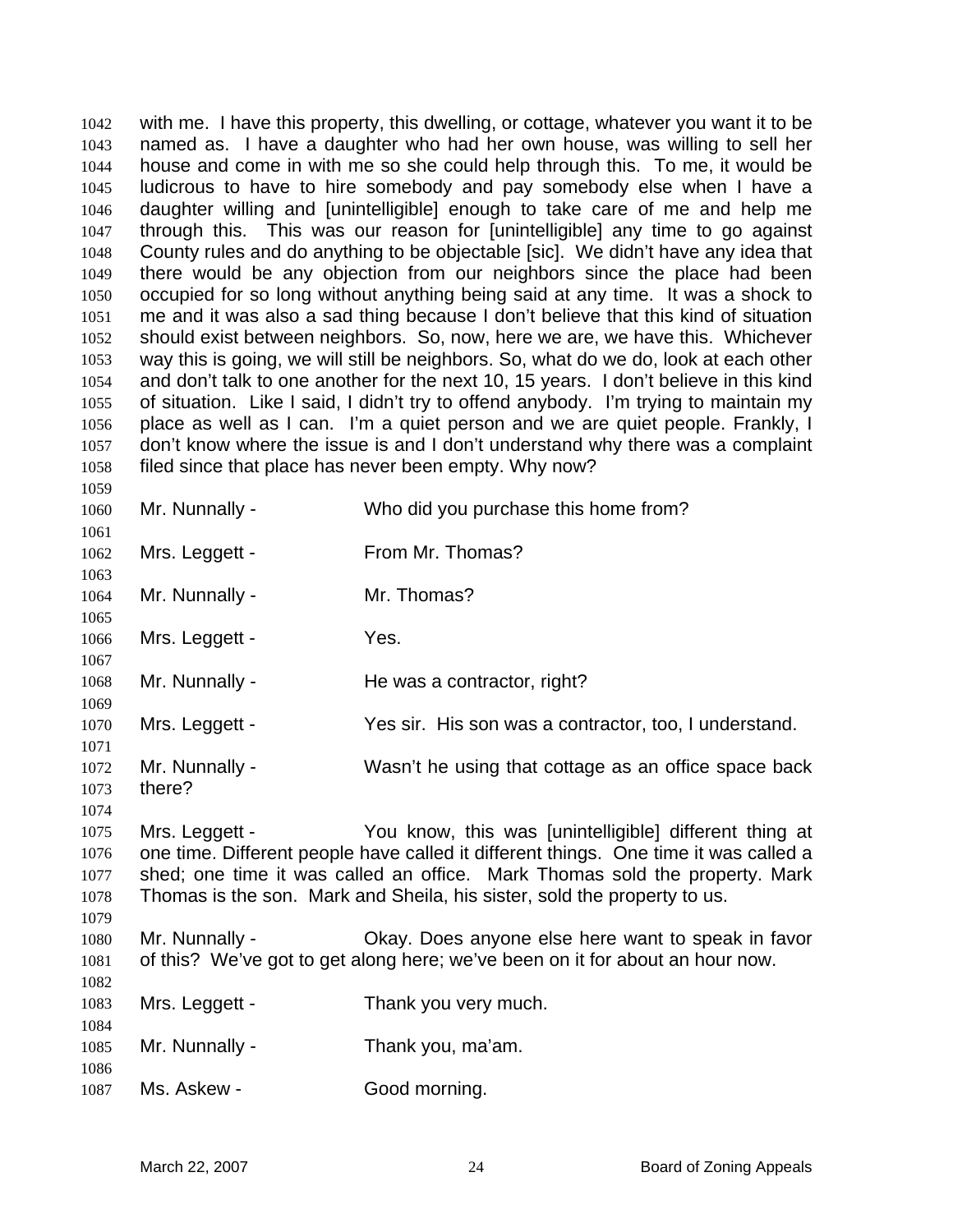1088 1089 1090 1091 1092 1093 1094 1095 1096 1097 1098 1099 1100 1101 1102 1103 1104 1105 1106 1107 1108 1109 1110 1111 1112 1113 1114 1115 1116 1117 1118 1119 1120 1121 1122 1123 1124 1125 1126 1127 1128 1129 1130 1131 1132 Mr. Nunnally - Good morning. Ms. Askew - The My name is Jane Askew and my husband and I live next door at 3617 Malpas Drive. We've been living there since 1986. Every since we've lived there, when Pete and Conky lived next door, somebody always was in the cottage. They always were. It's never been a problem. We don't understand, speaking for my husband, too, why all of a sudden. There's never been any problem even when the grandson lived there with his company trucks and stuff. We didn't have any problems and I don't see where there are any problems. It doesn't interfere with us next door. Mr. Nunnally - Chay. Ms. Askew - It's not like it's 50 zillion people or anything next door. There's no more over there than is in my household. It's less because my daughter used to live there until she got married. We had more traffic with a teenage daughter and all the friends. It's always been quiet over there. Ms. Dwyer - Ms. Askew, do you have a cottage, too? I see an accessory building on the— Ms. Askew - No ma'am, that's my garage. Mark, the son, built that and it was a big garage, painting booth and everything, before he built the house, my house. I don't have a cottage on the place. Mr. Nunnally - Ckay, thank you, ma'am. Ms. Askew - Thank you. Mr. Nunnally - Anyone else? Mr. Haynes - My name is Wayne Haynes and I live at 3614 Malpas Drive. I do not see any reason that Mrs. Leggett's daughter would not be allowed to be there. I know that in the late 70's that Mr. Thomas had fixed the building up so that it had living quarters in it and had always, like we've said, been somebody living in it. Never been any problem. The place has been looked after very well, taken good care of. I don't know why anyone would be complaining now when nothing is different than it was in the late 70's, even before the other neighbors ever lived there. Mr. Nunnally - You say somebody's always lived there. When Mr. Thomas built that house, who lived in the cottage, somebody in his family or somebody from outside the family?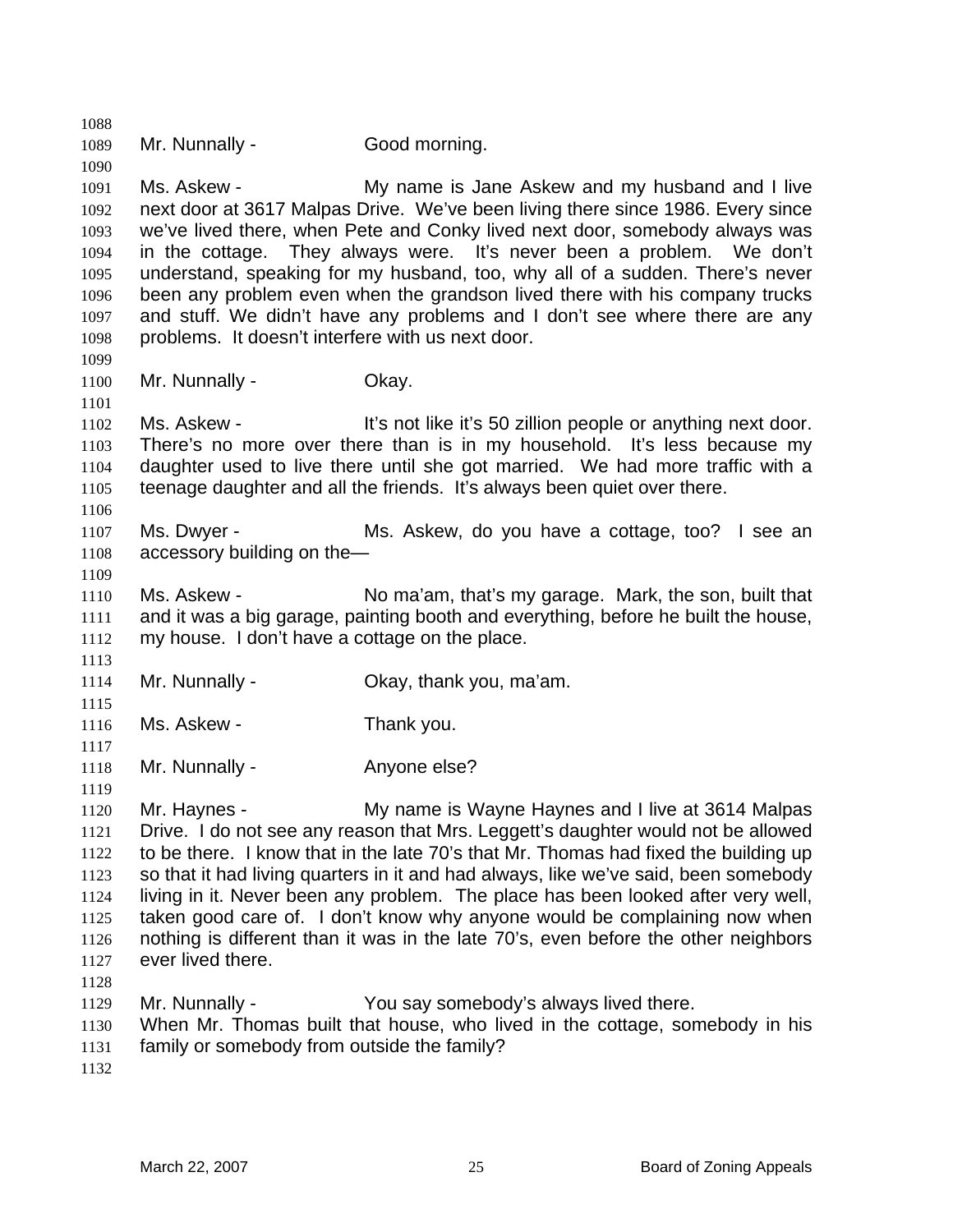Mr. Haynes - Yes, he had family members that lived in it. His daughter had lived in it; his oldest son had lived in it; his grandson had lived in it. Various ones have been there. 1133 1134 1135

1137 1138 1139 1140 Mr. Nunnally - Ckay, thank you. Anyone else to speak in favor of it? All right. Do we have any opposition to this? Anyone in opposition? We'll give you time to rebut after while, Ms. Cosby. All right, sir, please state your name for the record.

- 1142 Mr. Carpenter - I am John Carpenter.
- 1143 1144

1145

1141

1136

Mr. Nunnally - John who?

1146 1147 1148 1149 1150 1151 1152 1153 1154 1155 1156 1157 1158 1159 1160 1161 1162 1163 1164 1165 Mr. Carpenter - The John Carpenter. I live at 3613 Malpas Drive where I have lived for 25 years. When I bought this lot, it was a one-acre lot zoned as a single-dwelling lot in a nice neighborhood. The one acre provided me with a couple of things. One, it provided a small unit that would be easily maintained. Number two, it was large enough that it afforded some privacy. This unauthorized secondary dwelling in the lot just next to me has seriously compromised my privacy. If you will see where it is, the orientation of the building and its proximity to my backyard, it makes any activity in my backyard, as well as on the back of my house, rather like that of a baseball player on a baseball field with a press box overlooking it. There is a better picture. Not only does it affect the privacy, it also affects my property value. Any potential buyer would look at the front of my house and assign a value to it. Then, on coming to the back and seeing that this accessory dwelling next door is almost in my backyard would reduce his idea of the value of my property. Not only that, if you allow this to proceed, if you authorize this dwelling, it will invite others with structures in the neighborhood to convert them to a rental apartment. One thing I'd like to point out is that dwelling was rented from that November of '98 until June of '06. It was rented. Not a guest, but a rental. Because of these concerns, I ask that you reject this appeal. Restore my privacy and restore my property value and preserve the value of the neighborhood.

1166 1167 1168 1169 Mr. Nunnally - The Mr. Carpenter, you said it's almost on your property line. How far is it off your property line, do you know?

| 1170 | Mr. Carpenter - | It is a car width, less than 10 feet from the property |
|------|-----------------|--------------------------------------------------------|
| 1171 | line.           |                                                        |
| 1172 |                 |                                                        |
| 1173 | Mr. Nunnally -  | Okay. Thank you, Mr. Carpenter.                        |
| 1174 |                 |                                                        |
| 1175 | Ms. Harris -    | Questions.                                             |
| 1176 |                 |                                                        |
| 1177 | Mr. Nunnally -  | Oh, I'm sorry.                                         |
| 1178 |                 |                                                        |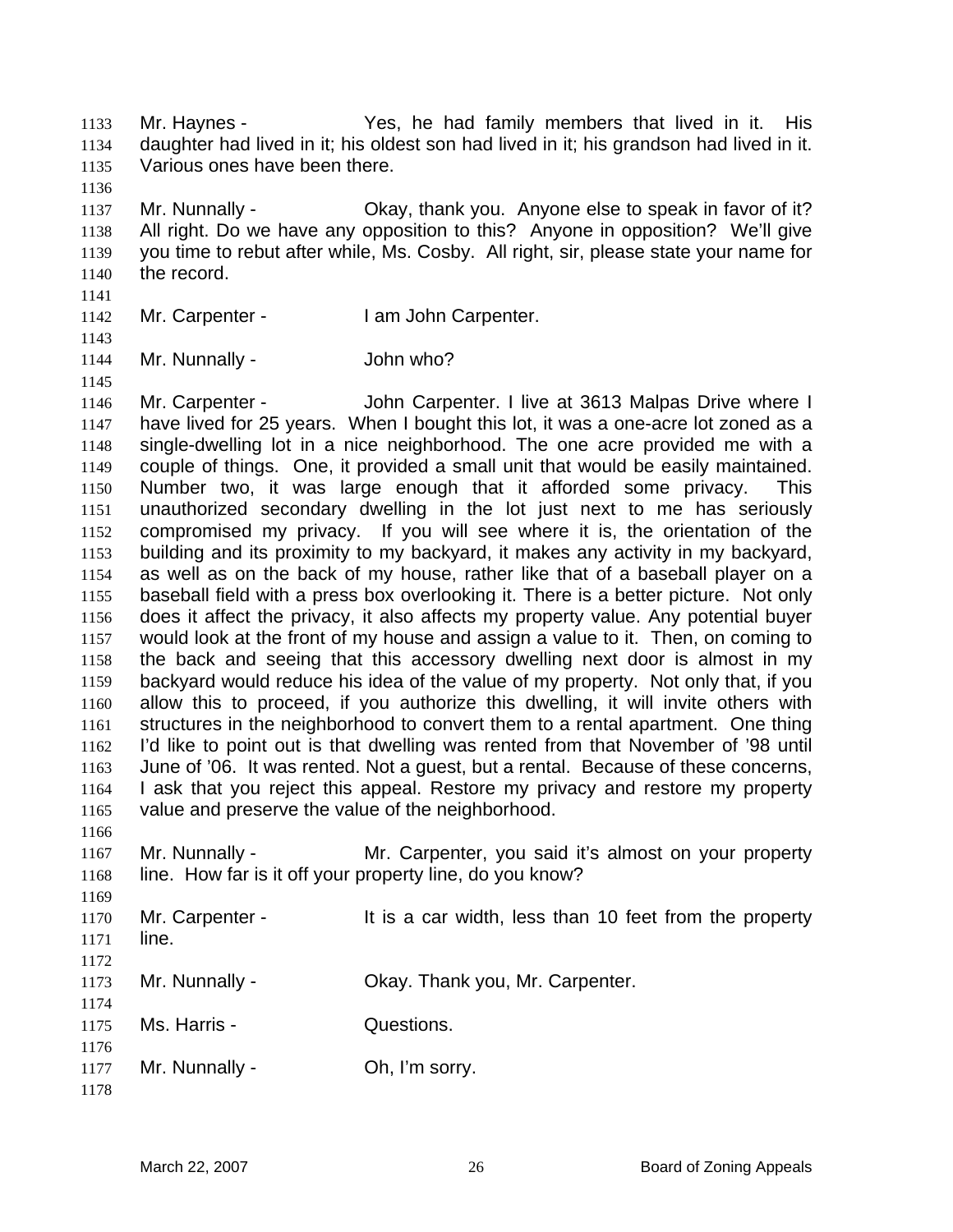Ms. Harris - Mr. Carpenter, do you have any assessment that will prove your property value has declined since this cottage was here? Do you have any assessment reports that will show a decline in your property value? 1179 1180 1181 1182 1183 1184 1185 1186 1187 1188 1189 1190 1191 1192 1193 1194 1195 1196 1197 1198 1199 1200 1201 1202 1203 1204 1205 1206 1207 1208 1209 1210 Mr. Carpenter - Thave none. Ms. Harris - Chay. You're just going by market value based on your perception? Mr. Carpenter - Yes. Ms. Harris - Thank you. Mr. Nunnally - Any other questions for Mr. Carpenter? Thank you, sir. Anyone else in opposition? Mr. Kirkland - Let's hear from the County. Mr. Nunnally - Please state your name, please. Ms. McHugh- Good morning, my name is Regina McHugh. Mr. Kirkland - Could you spell your last name, ma'am? Ms. McHugh - Yes sir. It is M-C-H-U-G-H. Mr. Kirkland - Thank you. Ms. McHugh - You're welcome. Mr. Nunnally - All right.

1211 1212 1213 1214 1215 1216 1217 1218 1219 1220 1221 1222 Ms. McHugh - I'm the zoning inspector for the Department of Community Revitalization. I am the zoning inspector responsible for writing the notice of violation on this property. I would like to bring several things to bear. First of all, the dwelling has been called several things: a shed, an office, a guest cottage or a guesthouse; I'm sorry, a cottage, and a caretaker's cottage. We have a plethora of different things that we have now called this structure. It is not allowed in the Zoning Ordinance. Section 24-93(e): "No lot shall contain more than one dwelling. No building in the rear of a principal building on the same lot shall be used for dwelling purposes." Obviously, throughout the whole testimony of everybody, that's not what has happened. Because it has been illegal from the beginning does not necessarily mean that it should continue to be illegal. I think that's the question here. I'm certainly available for questions.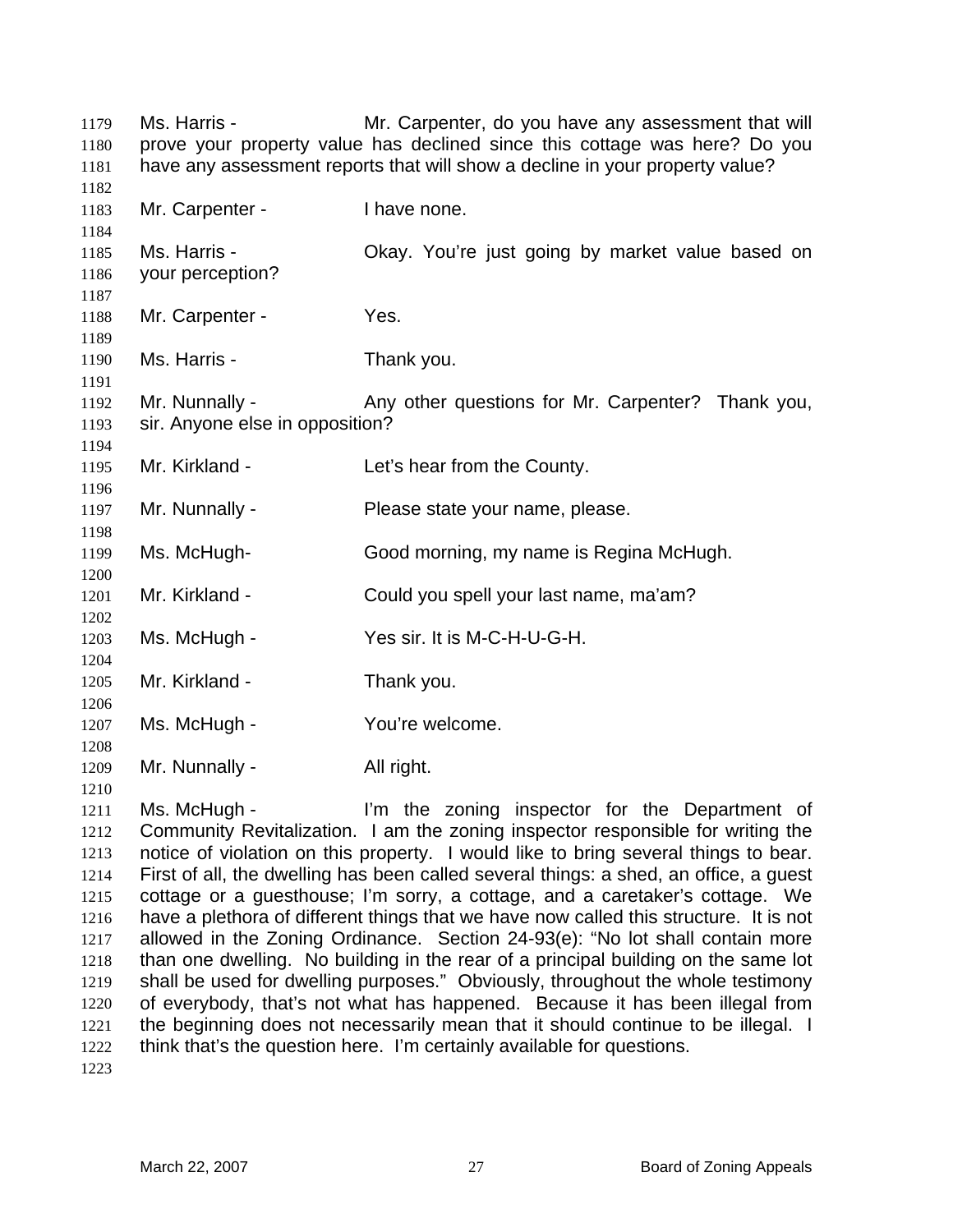Ms. Dwyer - **Did you write the Notice of Violation?** It looks like you did. 1224 1225 1226 1227 1228 1229 1230 1231 1232 1233 1234 1235 1236 1237 1238 1239 1240 1241 1242 1243 1244 1245 1246 1247 1248 1249 1250 1251 1252 1253 1254 1255 1256 1257 1258 1259 1260 1261 1262 1263 1264 1265 1266 1267 1268 1269 Ms. McHugh - Yes ma'am. Ms. Dwyer - That's in our packet. You cited 24-93(e), which is a general building regulation that says on a single-family lot, you can only have one dwelling. Ms. McHugh-<br>
Yes ma'am. Ms. Dwyer - There are, you recognize, exceptions to that. Accessory uses are permitted and one of those accessory uses that is permitted is a guesthouse. Ms. McHugh-**Correct.** Ms. Dwyer - What facts can you cite to us to say to us as a Board that this is, in fact, a guesthouse and not a residential dwelling? Ms. McHugh- I believe a questhouse— Ms. Dwyer - The Sorry, you would be arguing the opposite. Ms. McHugh- Well, I believe a guesthouse is not supposed to have a kitchen for dwelling purposes. I can certainly pass over the legal opinion #18 dated May 2, 1960. In the third paragraph, and I'll read, "It would seem to follow that a guesthouse would not come, within the definition of an accessory use, if it contains in its component parts all of the facilities necessary to provide for regular and customary everyday living." By this, I mean if a guesthouse has living, sleeping, bathing, cooking, or dining facilities, then it would, then, in and of itself be a self-contained structure. It would not be dependent or related to a main use. If that's the case, there would be two family dwelling units, regardless of the present or proposed use to which any particular person would intend the same. So, a guest cottage, we assume it to be for a guest not a permanent or dwelling structure, which everybody has admitted has been done since the building was actually constructed. Again, because it has been illegal for however long, does not necessitate that it should remain illegal. Ms. Dwyer - You're saying this can't be defined as accessory because it's self-contained, it's fully functional as a separate residence. Those are facts that you're pointing to. Ms. McHugh- Correct. I would also like to state that when I spoke with Mrs. Leggett, and I've also had opportunity to speak with her daughter, we would assume that a caretaker would be there on the property or at least be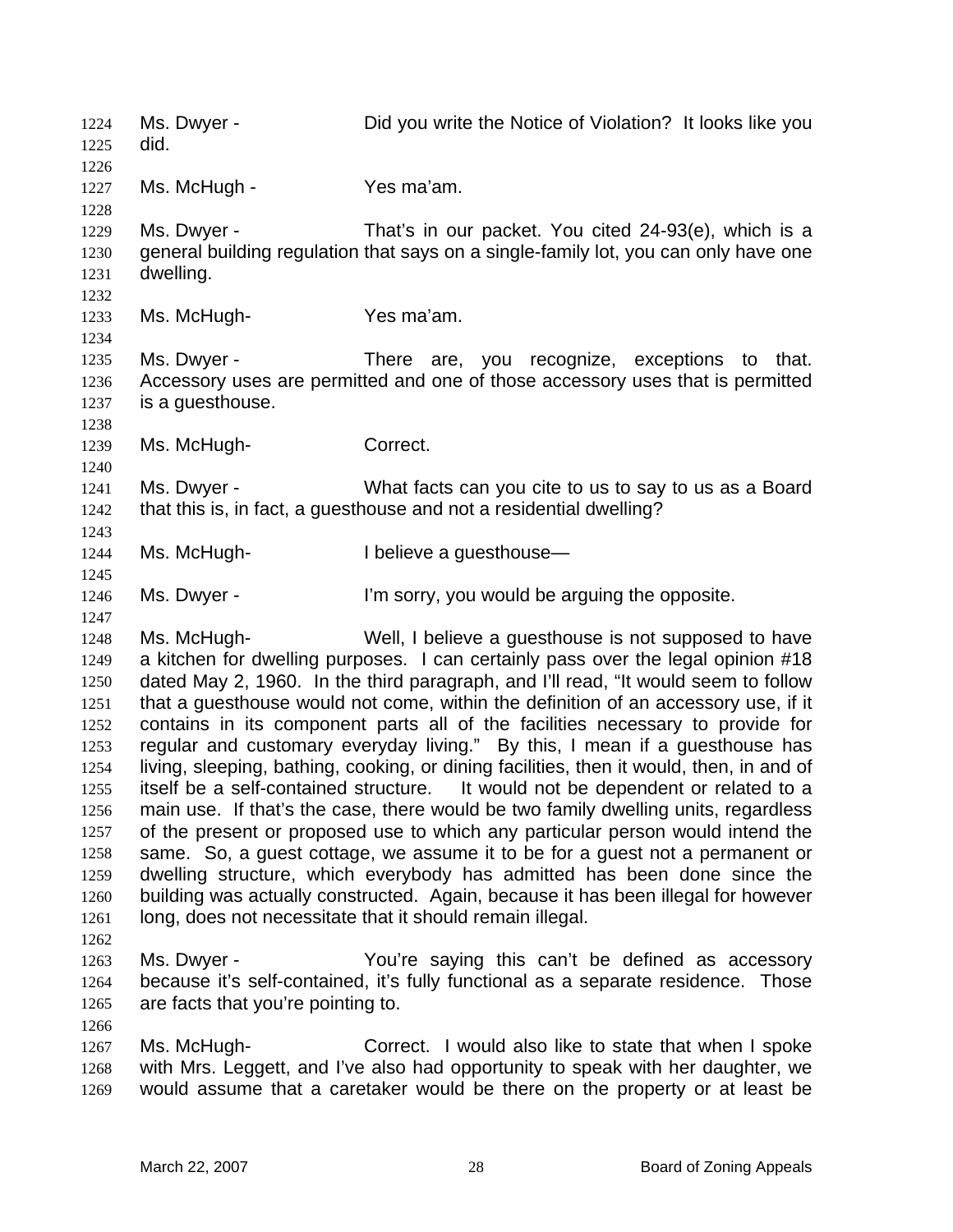there in case something happened to Mrs. Leggett. Her daughter indicated to me she has three jobs. 1270 1271 1272 1273 1274 1275 1276 1277 1278 1279 1280 1281 1282 1283 1284 1285 1286 1287 1288 1289 1290 1291 1292 1293 1294 1295 1296 1297 1298 1299 1300 1301 1302 1303 1304 1305 1306 1307 1308 1309 1310 1311 1312 1313 1314 1315 Mr. Blankinship - Mrs. Cosby made it clear that they were not making the argument that this is a dwelling for persons employed on the premises. Ms. McHugh- Okay. So, needless to say, though, three jobs would mean that you're not going to be there very often. It would seem that if you were seriously concerned about your health, you would have somebody there to be there on a fairly regularly basis, in addition to the fact that it's not just her daughter that lives there; it's her daughter's boyfriend. There's two people, not just one. That's all I have. Thank you. Mr. Nunnally - Any other questions? Anyone else in opposition? Mr. O'Kelly, do you have anything you'd like to say? Mr. O'Kelly - No sir. Mr. Nunnally - Ckay, we'll call Ms. Cosby. Ms. Dwyer - I do have a question of Mrs. Leggett. If you're going to do a rebuttal, if you could bring Mrs. Leggett up as well. I have a follow-up question for her. Mrs. Leggett, you mentioned earlier that someone had lived in the house from 1998 to 2006. Did that person pay rent? Mrs. Leggett - The Yes ma'am. We did not know we were doing something wrong, we declared it to the IRS. Ms. Dwyer - Ckay. Does your daughter pay rent? Mrs. Leggett - My daughter doesn't pay rent, per se, but my daughter cooks for me, she does the shopping. There is no exchange of dollars per se. Ms. Dwyer - Chay. Mrs. Leggett - There is exchange of services that she does for me. Ms. Dwyer - Based on your previous statements, is it fair to say that in your view your intent is for your daughter to stay in this accessory building indefinitely? Mrs. Leggett - I'm 73 years old. I don't know how long I'm going to be around. My time is getting short. I would like for her to stay, if it's possible. Ms. Dwyer - The Indefinitely.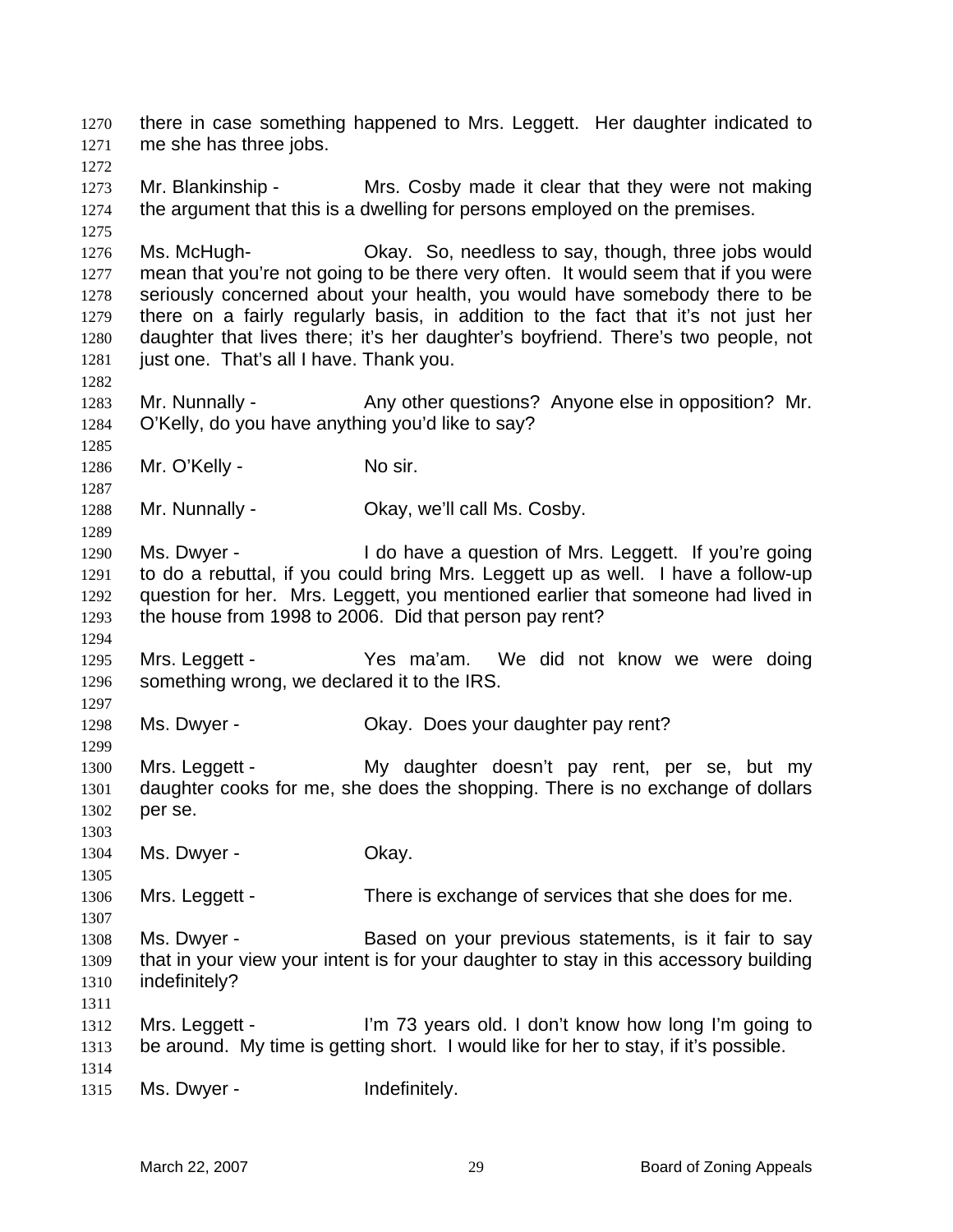1316

1317 1318 1319 Mrs. Leggett - If it's possible, yes. I would also like to say that all of this business is very sad to me and I just hope that we can come to some kind of understanding.

1320

1321 Mr. Nunnally - Thank you, Mrs. Leggett.

1322 1323 1324

1326

Mrs. Leggett - Thank you.

1325

Mr. Nunnally - Ms. Cosby, you want to have a short rebuttal now.

1327 1328 1329 1330 1331 1332 1333 1334 1335 Ms. Cosby - Certainly. I don't know the memo that went up to you. I believe it was a legal opinion and I haven't had an opportunity to read that opinion. Again, attorney's can differ. We always say when there's a good AG opinion, he or she is just another lawyer. Again, just because one lawyer has said it, obviously, I would give that the credence of another attorney standing here before you. It's certainly not a Virginia Supreme Court opinion or anything else. It certainly is argument to you, but again, I think that statutory construction, I think that goes against statutory construction, again, in looking at the plain language of the guesthouse.

1336

1337 1338 1339 1340 1341 1342 1343 1344 1345 1346 1347 1348 1349 1350 1351 1352 1353 1354 1355 1356 1357 1358 1359 1360 1361 Two quick points I do want to make because I think the question of whether or not a guesthouse may not be a guesthouse if somebody is paying rent or some compensation. I actually spent about two hours in the library over in the Circuit Court and tracked "guesthouse" since the first ordinance was adopted in Henrico County. I believe, by my notes, September 3<sup>rd</sup>, 1953, the original "guesthouse," as I said, has not been defined, but it was originally included in Henrico's ordinance as a non-commercial guesthouse. That's not what it is now. That language was intentionally removed by the Board of Supervisors sometime between—and unfortunately, they don't have the entire minutes from all of these. Sometimes between 1953, I can tell you in 1980, the Board intentionally took out, "non-commercial," which would indicate that the intent is, yes, there can be some compensation here. I don't think that fact alone—I think that's actually one of the clearer things in this because you do have some intent from the Board. I would also just point out, I have been using the term "guestroom" in common language, like my guestroom at home. Technically, the definition for "guestroom" in the County ordinance is, "a sleeping room which is designed or intended for occupancy or which is occupied by more than one guest for compensation." Internally, there's an idea of not something that's temporary and compensation. In fact, in the County's own ordinance, again that section says, "But in which no provision is made for cooking." I do believe that statutory construction, which is direction to this Board from the Virginia Supreme Court, makes is clear that when language is included in one section of a statute or an ordinance, it is expressly intended not to be included in the other section. I could cite cases to you, if you believe that's necessary, but I truly don't. Again, I think that you've had a lot of information before you and I would just keep in mind that the statutory rules,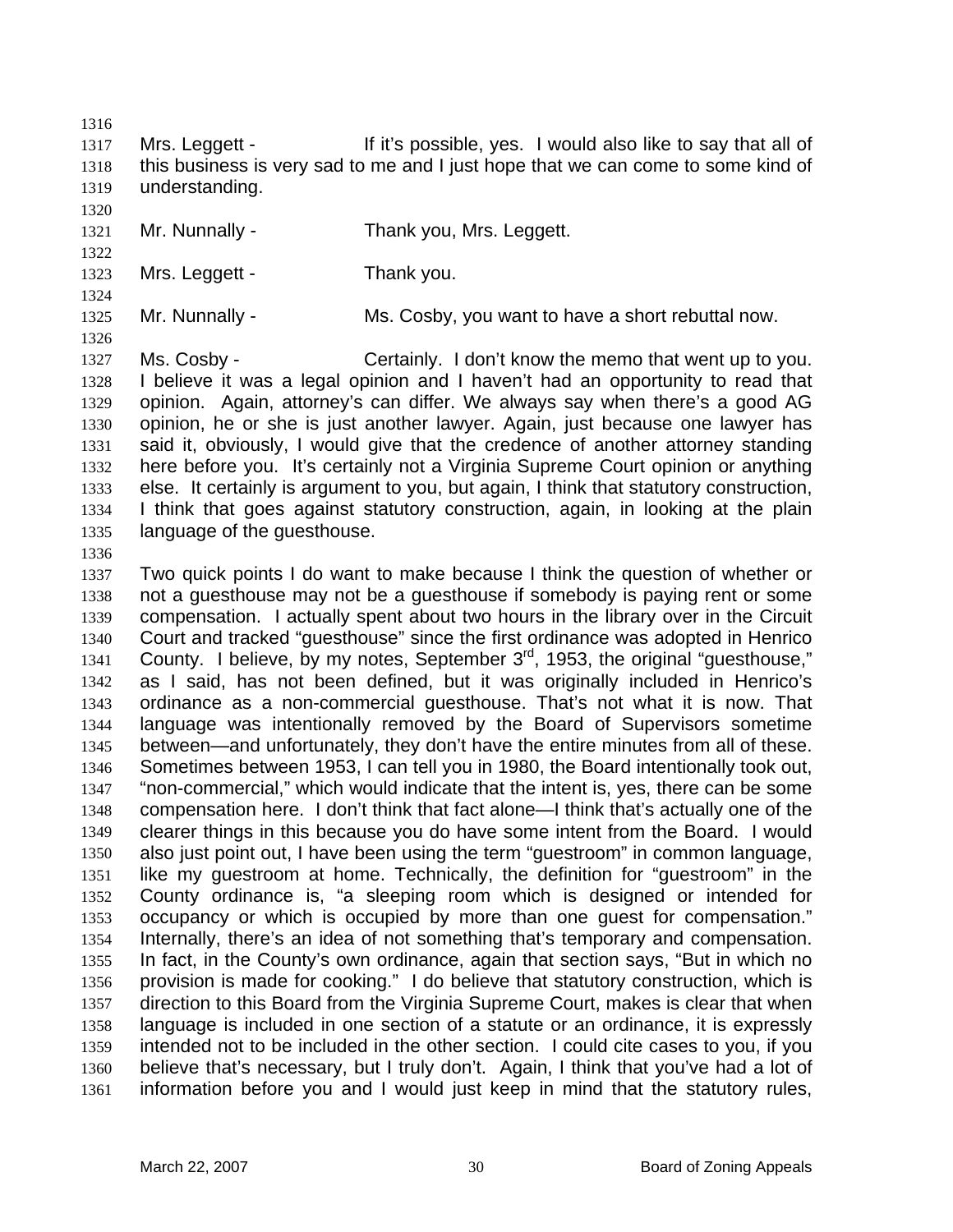please, and the fact that zoning is against the common law. Mrs. Leggett has a right to use her property unless and until there is a zoning ordinance that specifically and clearly and intently prevents her from doing what she otherwise freely has to do under the Constitution. I don't intend to make some grand statement at the end of this but it works. Thank you very much and we would ask that the decision be reversed and she be allowed to be considered a guesthouse with the kitchen as it is with no limits on occupancy. Thank you very much. 1362 1363 1364 1365 1366 1367 1368 1369

1370 1371

1372

Mr. Nunnally - Thank you, ma'am.

1373 1374 1375 1376 1377 1378 Mr. Gidley - **Ms. Cosby.** Before you go, I just have one quick question. The inspector cited a provision stating that you can't have two dwellings on one lot, and yet the section for the guesthouse that you're coming under as an accessory use said every single-family residential district. Unless they want to nullify their prohibition on two dwellings per lot, what's the different in your opinion between a dwelling and guesthouse?

- 1379 1380 1381 1382 1383 1384 1385 1386 1387 1388 1389 Ms. Cosby - I think it's the language in—Well, I'll turn to it so I can cite precisely. In 24-93, the first part of that is except as otherwise permitted pardon me— "Except as otherwise provided herein, no lot shall contain more than one dwelling." It is permitted. Generally, no, you can't have two dwellings on one lot, but as Ms. Dwyer pointed out, an accessory guesthouse, or if this had been a living quarters, that's a dwelling. I had the same question about is that a problem. I think Mr. Blankinship and I had this question about the remaining part of that ordinance and if this structure, whether it's a guesthouse, whether it would be a living quarters, is found to be accessory, the rest of 24-93 doesn't apply. This is only for two principal dwellings.
- 1390

1391 1392 Mr. Blankinship - I'm not sure you answered the question. If this building is not a dwelling, what is?

1394 1395 Ms. Dwyer - The How would you define the difference between a dwelling and a guesthouse?

1396

1400

1393

1397 1398 1399 Mr. Blankinship - Where do you cross that line, if including a full kitchen doesn't cross the line? If having occupancy for an indefinite period of time doesn't cross the line, what does?

1401 1402 1403 1404 1405 1406 1407 Ms. Cosby – I think it can be the same thing. A dwelling—and if you'll give me just a minute. It says, "A dwelling is any building or portion thereof occupied or designed to be occupied exclusively for residential purposes." So, a dwelling—It says, "Not including a tent, cabin, travel trailer, or room in a hotel." So yes, under the ordinance, a guesthouse is a dwelling, but your own definition of a dwelling would include a temporary nature. It's an accessory dwelling and only accessory dwellings—and here are only two in the County that I can find—I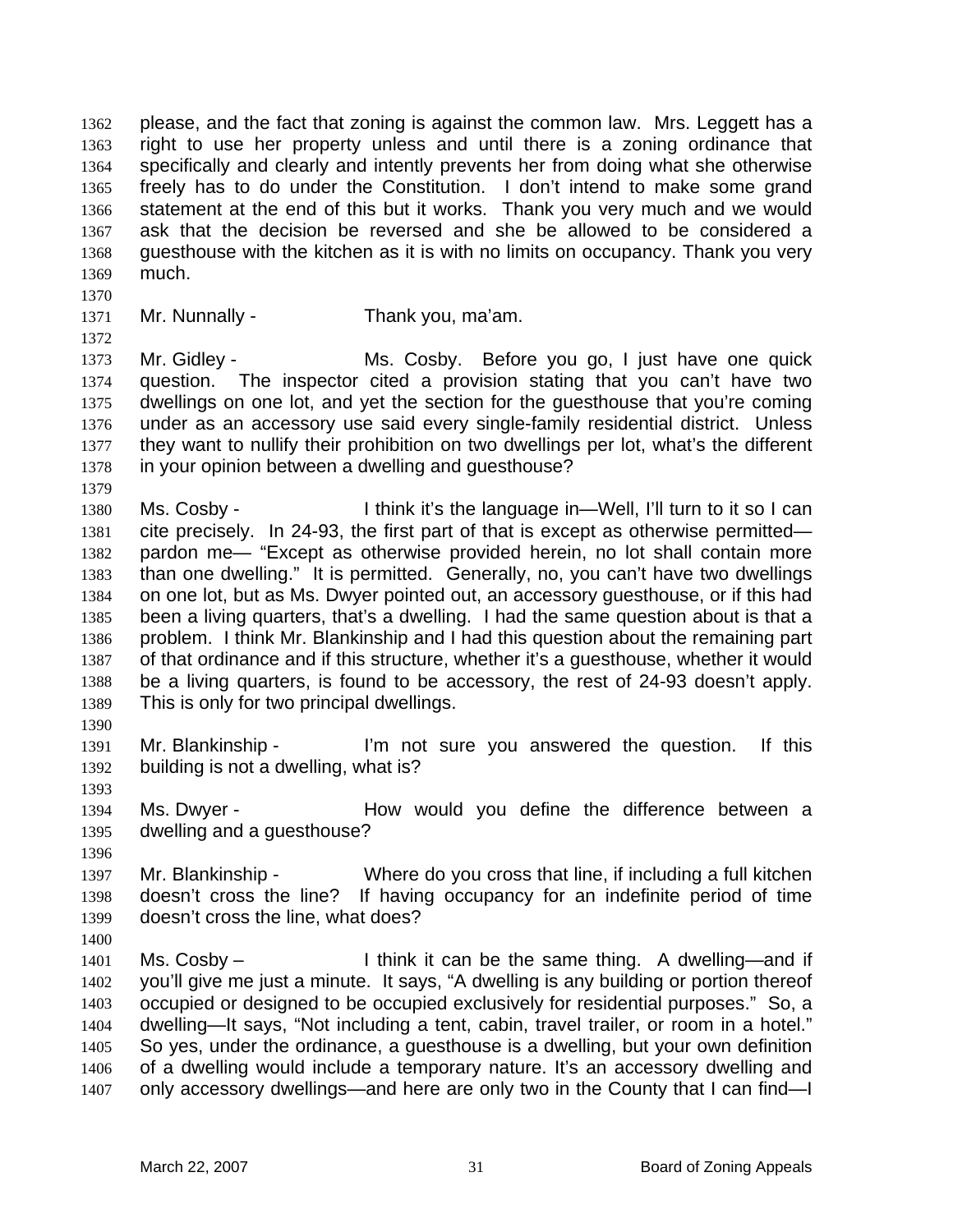might be wrong—the living quarters for a watch person and a guesthouse. Those two are accessory dwellings. So, yes. Do they meet the definition? Absolutely. They would always fall under this definition. As a matter of law, I think all—Even if somebody were only living there for—If it's for residential purposes, if they're staying there. A residence can be— 1408 1409 1410 1411 1412

1414 1415 1416 1417 1418 1419 Ms. Dwyer - The You're responding with a legal argument which says a guesthouse can be a dwelling, but it's a special exception that's allowed, a second dwelling, if it's a guesthouse, is allowed. I understand that, but what we're getting at is, factually, what makes a guesthouse different from a [unintelligible] dwelling? This looks for all purposes like two dwellings on a single lot.

1421 1422 1423 1424 1425 1426 1427 1428 1429 1430 1431 1432 1433 Ms. Cosby – Sure, and that's the question. A questhouse—And it's the legal title to it. You and I own it, a dwelling; we have title to it. That's a principal—Is it a single-family dwelling? Is it the residence? That's Mrs. Leggett's house, no question. She owns title to it. She has another property there that somebody lives in. It's a guesthouse; it's a dwelling, but you could call it a guest dwelling because they don't have title to it; nobody has a right to be there. Can it be used for residential purposes? Under the ordinance, absolutely, and it would be defined as a dwelling. Any structure in the County that somebody lives in, except for tent, cabin, or travel trailer, is going to fall under this definition. Guesthouses are considered accessory. I guess if you thought about it that way, every guesthouse would be a dwelling and what would be the purpose of even having a guesthouse or a watchman's quarters. That's going to be a dwelling. But those are permitted.

1434

1436

1438

1440

1444

1449

1451

1413

- 1435 Ms. Dwyer - That's a tough question to answer.
- 1437 Mr. Nunnally - All right, thank you ma'am.
- 1439  $Ms. \text{Cosby} - \text{Transy} - \text{Transy}$
- 1441 1442 1443 Ms. Harris - Before we leave this case, those persons who are in opposition who did not speak who are neighbors, I would like to see who they are.
- 1445 1446 1447 Mr. Blankinship - These are all County staff here. Mr. Carpenter spoke.
- 1448 Ms. Harris - The He's the only one? All right, thank you.
- 1450 Mr. Nunnally - Do I have a motion on this?
- 1452 1453 Ms. Dwyer - I'll make a motion that we uphold the decision of the Director of Planning and deny the appeal. The reason for that is I think the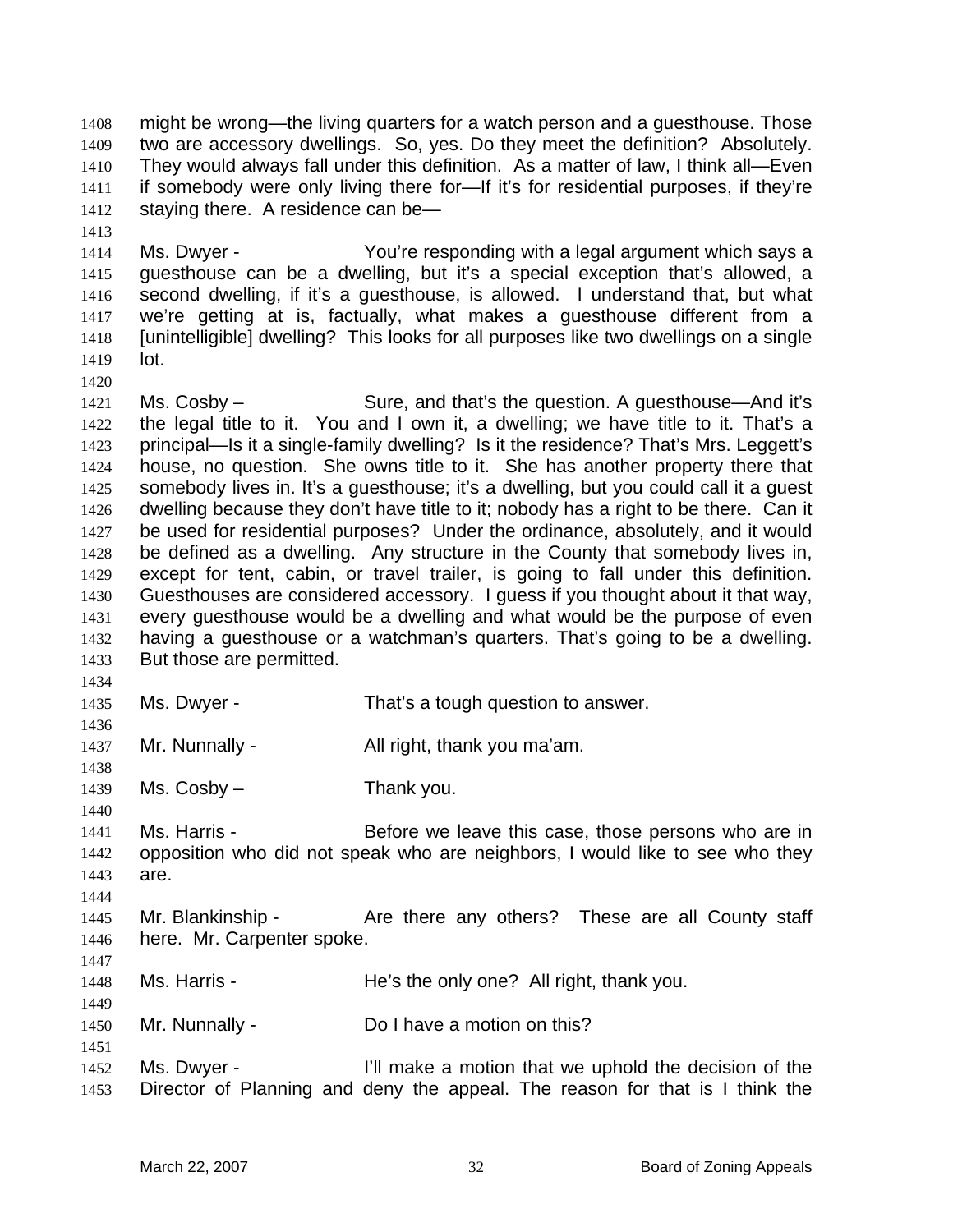citation was correct under 24-93(e) that only one dwelling is allowed on this particular lot. The question then becomes whether the second accessory building is, in fact, a residential dwelling that is not permitted, or whether it's a guesthouse, which is permitted as an accessory use. In listening to all the facts that have been brought forward, it seems to me that a reasonable understanding of the facts is that this is being used as a residential dwelling and not as a guesthouse. The facts are this has all the incidents of a self-contained, independent dwelling. It has a full kitchen, which I think is a factor that we can consider and should consider in determining whether it's a full-time residence versus a guesthouse. The owner of the property indicated that she wants her daughter to live there for an indefinite period of time. The person who is living in the accessory building now separately pays for utilities. People who had lived there for years before this actually paid rent to live in the house. The person who is living there has no other dwelling place to visit back and forth. Clearly, this is a full-time residence indefinitely for the daughter. Some of the other issues that have been raised are one, it's been used for a long period of time, so why should we be looking into it now. The answer to that is if it's been illegal for 10 years, it doesn't really matter. Now that it has come to the attention of the County, now that a complaint has been filed and we've been asked to review it, we have to examine whether it's permissible. If it's not permissible, it doesn't matter that it's been impermissibly used for a long period of time in the past. 1454 1455 1456 1457 1458 1459 1460 1461 1462 1463 1464 1465 1466 1467 1468 1469 1470 1471 1472 1473 1474

1475

1476 1477 1478 1479 1480 1481 The other statement that was made I think by the attorney had to do with the fact that the word, "non-commercial" had been taken out of the definition. I think that probably another interpretation of that is that "non-commercial" was taken out of the definition because the legislature wanted to include both commercial and non-commercial. They didn't want to make that distinct, not that they were permitting non-commercial uses on these lots.

1482

1483 1484 1485 1486 That's all I can think of at the moment to support it, but basically, this is not a cottage used as a guesthouse. It seems to me to be a permanent residence that's been used as such for many years and it is unlawful to have two residences or dwelling places used as a full-time residence on one single lot.

1487

1489

1488 Mr. Kirkland - **I** second the motion.

1490 1491 Mr. Nunnally - **Motion by Ms. Dwyer and seconded by Mr. Kirkland it** be denied. All in favor say aye. All opposed say no. It's been denied.

1492

1493 1494 1495 1496 1497 1498 After an advertised public hearing and on a motion by Ms. Dwyer, seconded by Mr. Kirkland, the Board **denied** appeal **A-005-07,** sustaining the decision of the Director of Planning with regard the property at 3615 Malpas Drive (Old Cannon Estates) (Parcel 846-708-9615), zoned A-1, Agricultural District (Varina). The Board determined that the accessory building on Mrs. Leggett's property is a dwelling, and not a guesthouse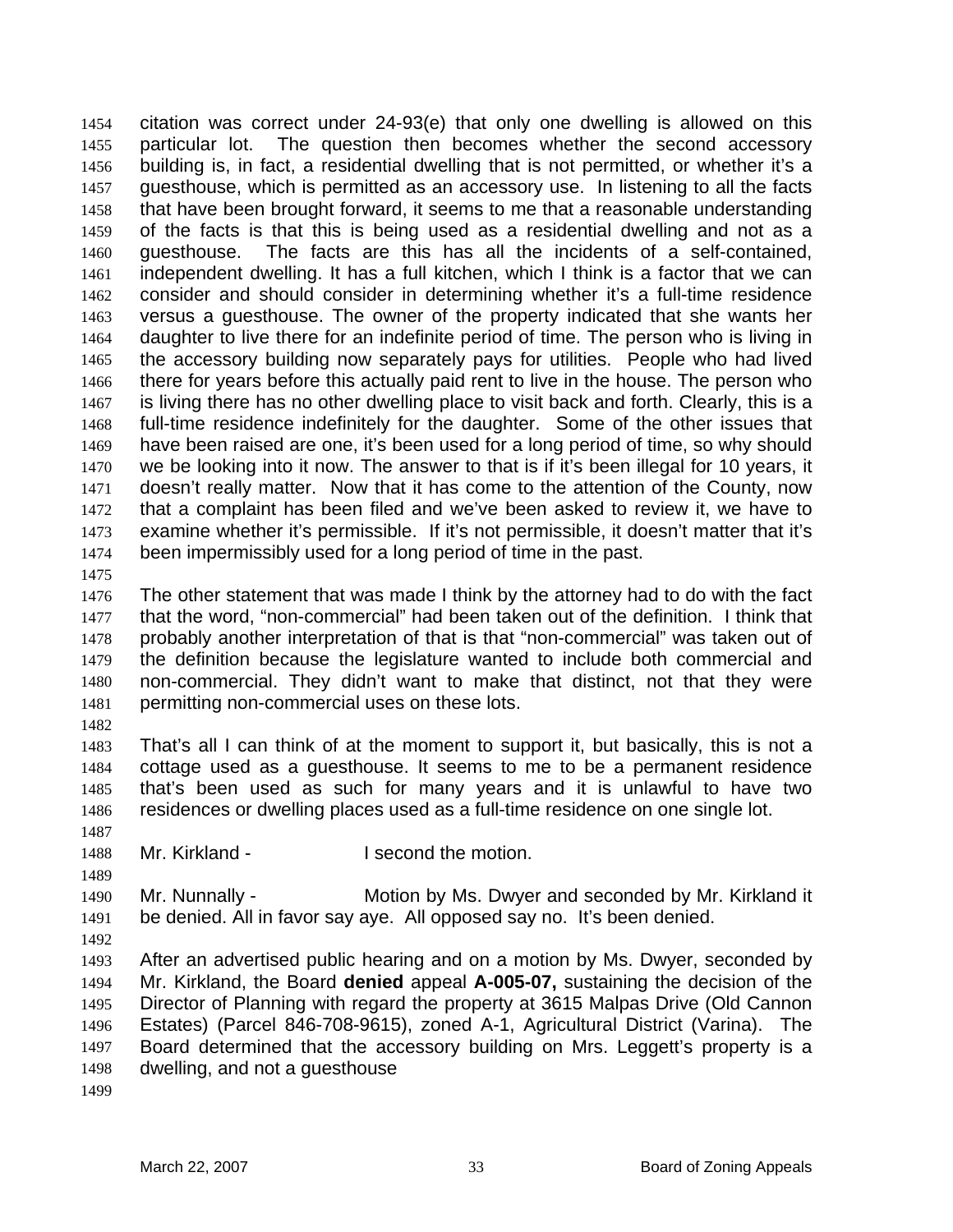| 1500         |                                 |                                                                                                                                   |             |
|--------------|---------------------------------|-----------------------------------------------------------------------------------------------------------------------------------|-------------|
| 1501         | Affirmative:                    | Dwyer, Harris, Kirkland, Nunnally                                                                                                 | 4           |
| 1502         | Negative:                       |                                                                                                                                   | $\mathbf 0$ |
| 1503         | Absent:                         | Wright                                                                                                                            | 1           |
| 1504         |                                 |                                                                                                                                   |             |
| 1505         |                                 |                                                                                                                                   |             |
| 1506         | Mr. Nunnally -                  | Okay, next case.                                                                                                                  |             |
| 1507         |                                 |                                                                                                                                   |             |
| 1508         | <b>UP-006-07</b>                | EAGLE CONSTRUCTION OF VIRGINIA, LLC                                                                                               |             |
| 1509         |                                 | requests a temporary conditional use permit pursuant to Section $24-116(c)(1)$ to                                                 |             |
| 1510         |                                 | install a temporary sales trailer at 10624 Smith Point Way (The Oaks at                                                           |             |
| 1511         |                                 | Crossridge) (Parcel 763-765-1289), zoned R-2C, One-Family Residence District                                                      |             |
| 1512         | (Conditional) (Brookland).      |                                                                                                                                   |             |
| 1513         |                                 |                                                                                                                                   |             |
| 1514         | Mr. Nunnally -                  | Is anyone else here interested in this case? If so, will                                                                          |             |
| 1515         | you please stand and be sworn?  |                                                                                                                                   |             |
| 1516         |                                 |                                                                                                                                   |             |
| 1517         | Mr. Blankinship -               | Raise your right hand. Do you swear the testimony                                                                                 |             |
| 1518         |                                 | you're about to give is the truth and nothing but the truth so help you God?                                                      |             |
| 1519         |                                 |                                                                                                                                   |             |
| 1520         | Ms. Wolf -                      | I do.                                                                                                                             |             |
| 1521         |                                 |                                                                                                                                   |             |
| 1522         | Mr. Nunnally -                  | Please state your name for the record, ma'am, and                                                                                 |             |
| 1523         | tell us what you're requesting. |                                                                                                                                   |             |
| 1524         | Ms. Wolf -                      |                                                                                                                                   |             |
| 1525<br>1526 |                                 | Members of the Board, good morning. My name is<br>Joyce Wolf. I'm with Eagle Construction of Virginia. We are the homebuilder, or |             |
| 1527         |                                 | will be the homebuilder in The Oaks, Section 2, and are requesting a temporary                                                    |             |
| 1528         |                                 | sales trailer office for home sales in that section of the subdivision. The trailer                                               |             |
| 1529         |                                 | would be of a temporary nature. We're requesting a one-year time period and we                                                    |             |
| 1530         |                                 | would be operating the sales in the trailer from-I'm trying to remember what our                                                  |             |
| 1531         |                                 | hours would be. I don't have our application in here. Monday through Saturday.                                                    |             |
| 1532         |                                 | believe it was 8 a.m. until 5 p.m. It's on the application. I don't have it with me,                                              |             |
| 1533         |                                 | sorry. We would offer parking spaces and there would be a handicap-accessible                                                     |             |
| 1534         |                                 | ramp to the trailer. We would also have sanitary facilities on site. We are                                                       |             |
| 1535         |                                 | required to install some landscaping that will make it look a little more palatable                                               |             |
| 1536         |                                 | to the area. As of right now, there are no homes under construction in the                                                        |             |
| 1537         |                                 | neighborhood. The existing Section 1, as you can see, the closest home is right                                                   |             |
| 1538         |                                 | here. This home here is separated by a large common area that is completely                                                       |             |
| 1539         |                                 | wooded. I'd be happy to answer any questions you might have.                                                                      |             |
| 1540         |                                 |                                                                                                                                   |             |
| 1541         | Ms. Harris -                    | Did you use a similar trailer when you constructed                                                                                |             |
| 1542         | Section 1?                      |                                                                                                                                   |             |
| 1543         |                                 |                                                                                                                                   |             |
|              |                                 |                                                                                                                                   |             |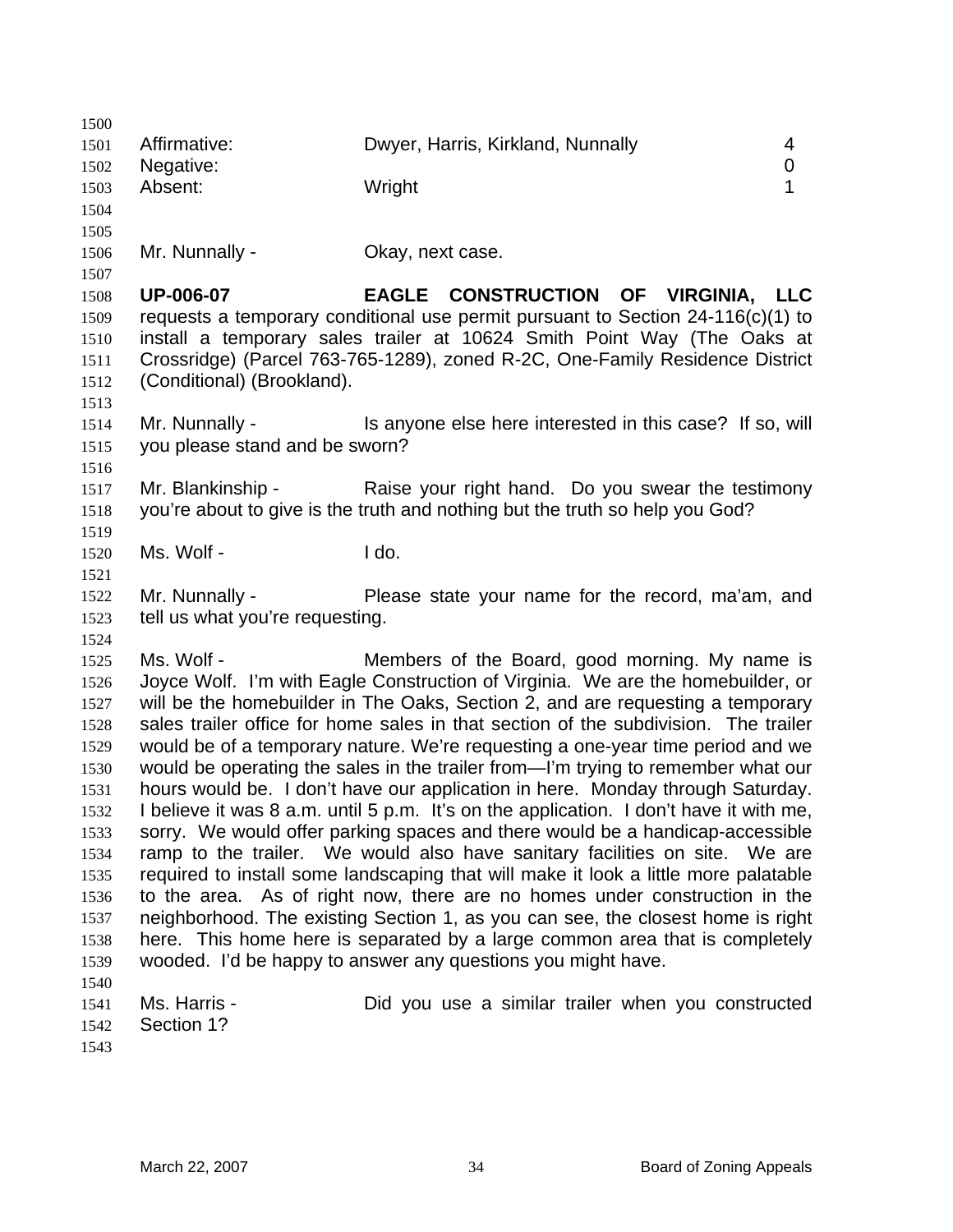Ms. Wolf - No, I believe we had a construction trailer; we did not have a sales office. I believe at that time, we may have been operating sales from Crossridge, which is right next door. 1544 1545 1546 1547 1548 1549 1550 1551 1552 1553 1554 1555 1556 1557 1558 1559 1560 1561 1562 1563 1564 1565 1566 1567 1568 1569 1570 1571 1572 1573 1574 1575 1576 1577 1578 1579 1580 1581 1582 1583 1584 1585 1586 1587 1588 1589 Mr. Kirkland - Is there any reason you can't do that this time, or is it separated now or what? Ms. Wolf - The Music of the Separated. Crossridge is a gated community for active adults and they actually have control over the clubhouse, of the pavilion. We have a sales model in section 2 of The Carriages, but that is strictly for sales within Crossridge. It's not the same type of dwelling that we would be selling in The Oaks. The Oaks is a single-family; these are detached that we're selling in The Carriages. Mr. Kirkland - The bathroom in the trailer, will that be a port-a-potty, or is this going to be connected directly in? It says here it's going to be connected in and then it says it will be a port-a-potty in one sentence also. Ms. Wolf - We actually have three options here. The utilities are currently under construction in this section of the subdivision. As soon as those are available, we will be connecting the bathroom in the trailer to the public utilities that will be available. In the interim, we can do a pump-and-haul facility behind the trailer. Mr. Kirkland - Yes. Ms. Wolf - Correct could also have an accessible port-a-potty, or port-a-john outside. Mr. Kirkland - That would be screened, of course. Ms. Wolf - The Yes, yes sir. We can do that with a fence or plantings, something of a temporary nature because we do intend to connect public utilities as soon as they are available. Mr. Kirkland - This site would be the site of the first home or next door to it? Do you think it'll take until March 2008 to get to that? Ms. Wolf - There are 22 lots in this section. Hopefully sales will go much quicker than that, but we generally operate on a 17-week construction schedule for our homes, so starting roughly five a month—We would hope to have a model home available to get rid of this use, but we have asked for one year. Mr. Kirkland - **Okay.**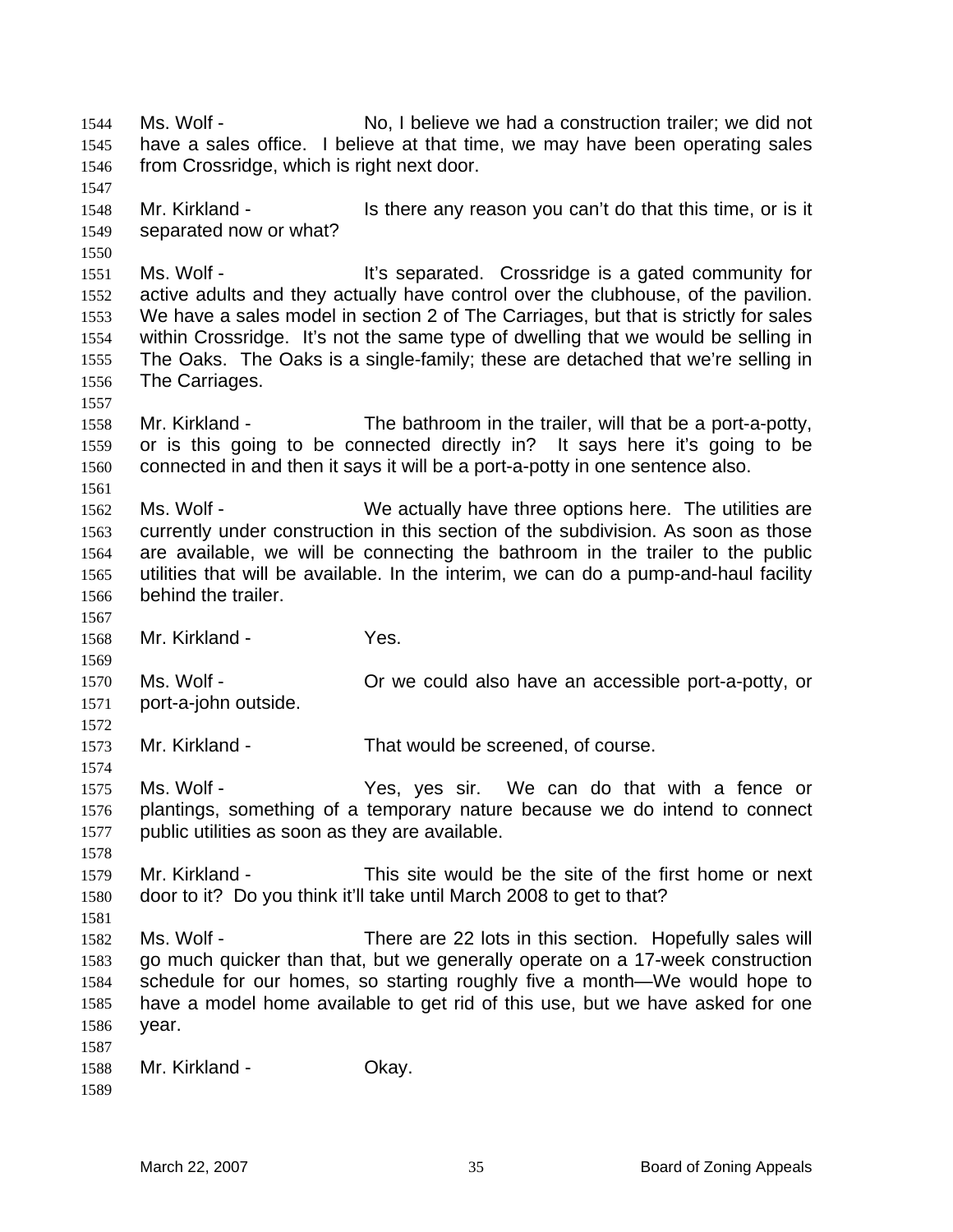| 1590<br>1591                                                         | Ms. Wolf -                                              | As far as building the first model home, it just<br>depends on how sales go whether or not it would be in our best interest to have a                                                                                                                                                                                                                                                                                                                                                                                                                                     |
|----------------------------------------------------------------------|---------------------------------------------------------|---------------------------------------------------------------------------------------------------------------------------------------------------------------------------------------------------------------------------------------------------------------------------------------------------------------------------------------------------------------------------------------------------------------------------------------------------------------------------------------------------------------------------------------------------------------------------|
| 1592                                                                 |                                                         | model home furnished for the purpose of selling 21 other homes in here.                                                                                                                                                                                                                                                                                                                                                                                                                                                                                                   |
| 1593<br>1594<br>1595                                                 | Mr. Kirkland -                                          | Is this the last section?                                                                                                                                                                                                                                                                                                                                                                                                                                                                                                                                                 |
| 1596<br>1597                                                         | Ms. Wolf -                                              | Yes sir.                                                                                                                                                                                                                                                                                                                                                                                                                                                                                                                                                                  |
| 1598<br>1599                                                         | Mr. Kirkland -                                          | This will be it?                                                                                                                                                                                                                                                                                                                                                                                                                                                                                                                                                          |
| 1600<br>1601                                                         | Ms. Wolf -                                              | Yes.                                                                                                                                                                                                                                                                                                                                                                                                                                                                                                                                                                      |
| 1602<br>1603<br>1604                                                 | Mr. Nunnally -<br>will be available?                    | Did they give you any idea when the public facilities                                                                                                                                                                                                                                                                                                                                                                                                                                                                                                                     |
| 1605<br>1606<br>1607<br>1608<br>1609                                 | Ms. Wolf -<br>would estimate.                           | They're currently installing water at this time. I would<br>think within the next 30 to 60 days we'd have tentative acceptance of utilities so<br>that the temporary sanitary facilities would be very temporary, or 30 to 60 days, I                                                                                                                                                                                                                                                                                                                                     |
| 1610<br>1611                                                         | Mr. Nunnally -                                          | All right.                                                                                                                                                                                                                                                                                                                                                                                                                                                                                                                                                                |
| 1612<br>1613                                                         | Ms. Harris -                                            | Were you developers for Section 1?                                                                                                                                                                                                                                                                                                                                                                                                                                                                                                                                        |
| 1614<br>1615                                                         | Ms. Wolf -                                              | I'm sorry?                                                                                                                                                                                                                                                                                                                                                                                                                                                                                                                                                                |
| 1616<br>1617                                                         | Ms. Harris -                                            | Were you the developers for Section 1?                                                                                                                                                                                                                                                                                                                                                                                                                                                                                                                                    |
| 1618<br>1619<br>1620                                                 | Ms. Wolf -<br>all of Crossridge right next door.        | Yes ma'am. We built all of the homes in Section 1 and                                                                                                                                                                                                                                                                                                                                                                                                                                                                                                                     |
| 1621<br>1622<br>1623                                                 | Ms. Harris -                                            | In Condition 3 where there's a mention of a detailed<br>landscaping plan, will the existing trees be a part of the landscaping plan?                                                                                                                                                                                                                                                                                                                                                                                                                                      |
| 1624<br>1625<br>1626<br>1627<br>1628<br>1629<br>1630<br>1631<br>1632 | Ms. Wolf -<br>pleasing from the street.                 | Actually, the front portion of this lot has been cleared.<br>I believe there might be a picture in your packet showing the lot. We have<br>cleared the front portion of the lot. The trees behind this trailer would remain. So,<br>no ma'am, we would be installing. All of that has been cleared since that aerial<br>photograph has been taken. It's been cleared back to probably 30 feet behind<br>where the house site is. That's typically what we do. We would certainly provide<br>landscaping around the trailer and skirting under the trailer to make it more |
| 1633<br>1634<br>1635                                                 | Mr. Kirkland -<br>from like a wetland or a common area. | Ms. Harris, it looks like a lot of the area is buffered                                                                                                                                                                                                                                                                                                                                                                                                                                                                                                                   |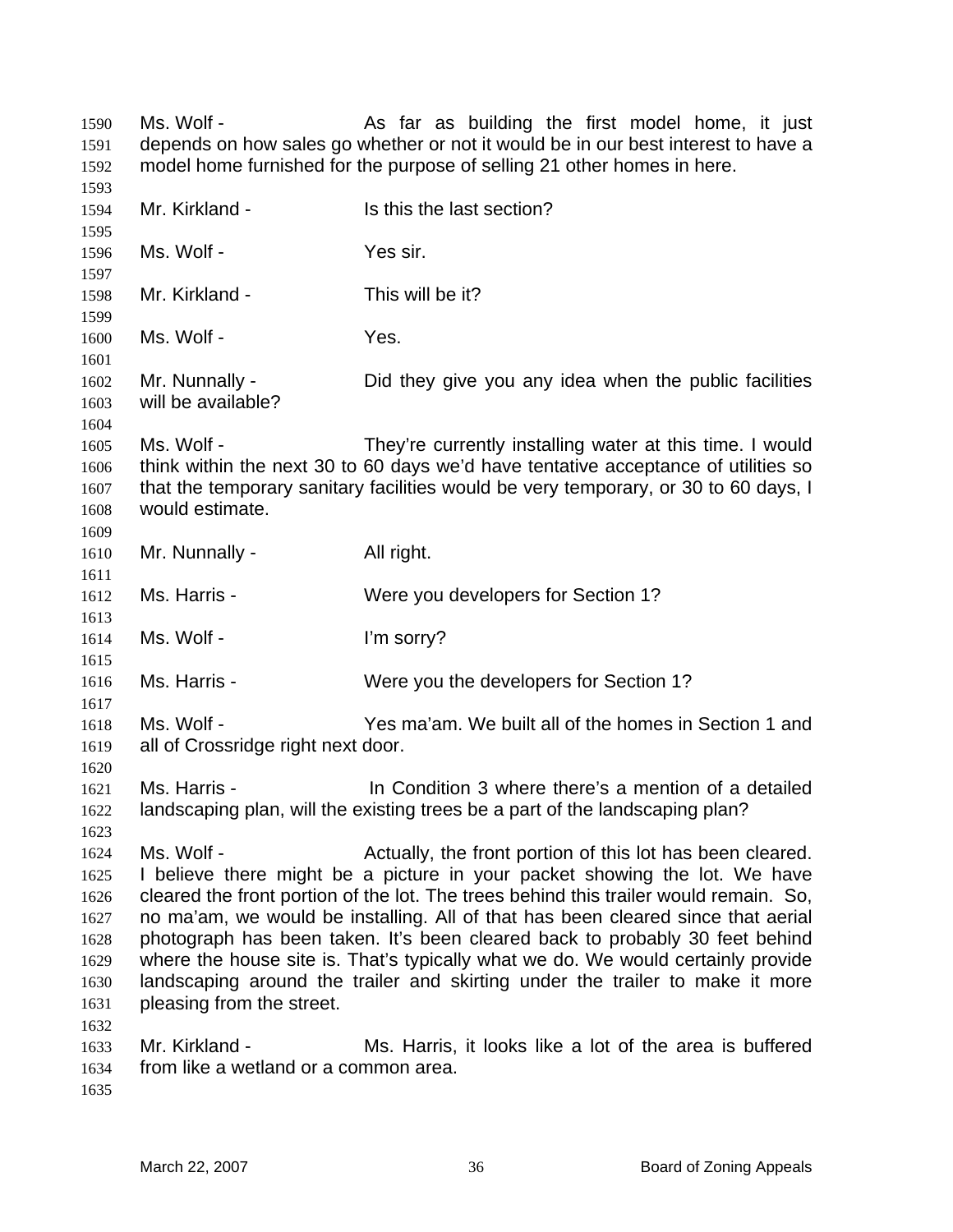1636 Ms. Wolf - That's correct. 1637 1638 1639 1640 1641 1642 1643 1644 1645 1646 1647 1648 1649 1650 1651 1652 1653 1654 1655 1656 1657 1658 1659 1660 1661 1662 1663 1664 1665 1666 1667 1668 1669 1670 1671 1672 1673 1674 1675 1676 1677 1678 1679 1680 1681 Mr. Kirkland - The State of like in a little cove around there. I looked at it yesterday. Ms. Harris - Thank you. Mr. Nunnally - Any other questions for Ms. Wolf? May I ask once again, is anyone here in opposition to this case? Hear none, that concludes the case. We'll let you know later on. Ms. Wolf - Thank you. Mr. Kirkland - The Move we approve this trailer. It will not affect the health, safety, or welfare of any of the persons residing in the neighborhoods adjoining it. I went by the site yesterday and everything looks pretty good. It's buffered by trees. Ms. Harris - Second. Mr. Nunnally - Motion by Mr. Kirkland and seconded by Ms. Harris that it be approved. All in favor say aye. All opposed say no. It's been approved. After an advertised public hearing and on a motion by Mr. Kirkland, seconded by Ms. Harris, the Board **granted** application **UP-006-07** for a temporary conditional use permit to install a temporary sales trailer at 10624 Smith Point Way (Parcel 763-765-1289), zoned R-2C, One-Family Residence District (Conditional) (Brookland). The Board granted this use permit subject to the following conditions: 1. Only the improvements shown on the plan filed with the application may be constructed pursuant to this approval. No substantial changes or additions to the layout may be made without the approval of the Board of Zoning Appeals. Any additional improvements shall comply with the applicable regulations of the County Code. 2. The trailer shall be skirted on all sides with a durable material as required by the building code for a permanent installation. 3. A detailed landscaping and lighting plan shall be submitted to the Planning Department with the building permit for review and approval. Approved landscaping shall be installed as soon as the weather permits. All landscaping shall be maintained in a healthy condition at all times. Dead plant materials shall be removed within a reasonable time and replaced during the normal planting season.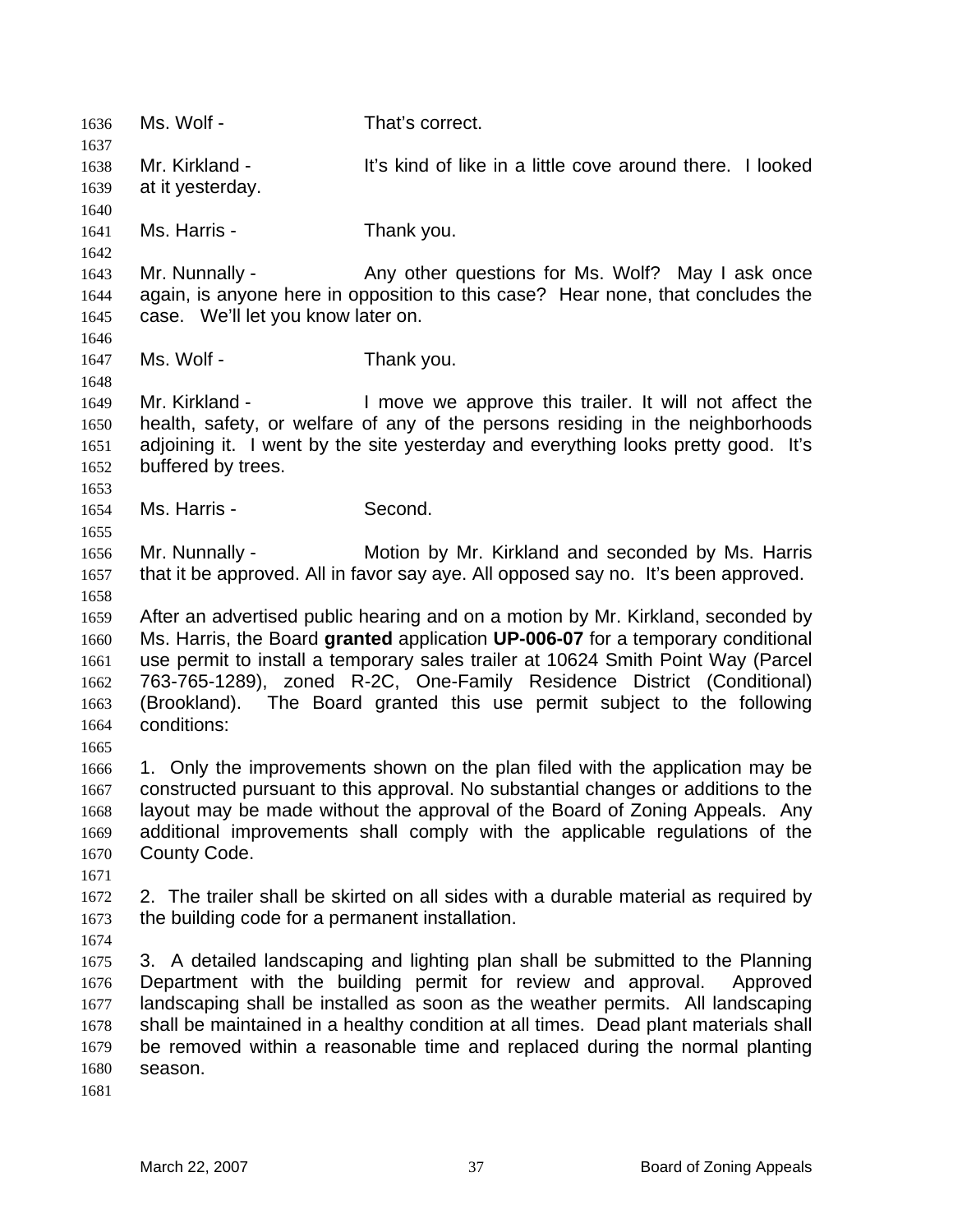| 1682<br>1683<br>1684 | adjacent property.                   | 4. The bathroom in the trailer shall be connected to sanitary facilities approved<br>by the Virginia Department of Health. This facility shall be screened from |
|----------------------|--------------------------------------|-----------------------------------------------------------------------------------------------------------------------------------------------------------------|
| 1685<br>1686<br>1687 | which time this permit shall expire. | 5. The trailer shall be removed from the property on or before March 24, 2008, at                                                                               |
| 1688                 |                                      |                                                                                                                                                                 |
| 1689                 |                                      |                                                                                                                                                                 |
| 1690                 | Affirmative:                         | Dwyer, Harris, Kirkland, Nunnally<br>4                                                                                                                          |
| 1691                 | Negative:<br>Absent:                 | 0<br>1<br>Wright                                                                                                                                                |
| 1692<br>1693<br>1694 |                                      |                                                                                                                                                                 |
| 1695                 | Mr. Nunnally -                       | The Board is going to take a five-minute recess.                                                                                                                |
| 1696                 | <b>FIVE MINUTE RECESS</b>            |                                                                                                                                                                 |
| 1697<br>1698         |                                      |                                                                                                                                                                 |
| 1699                 | Mr. Nunnally -                       | Call the next case, Mr. Blankinship.                                                                                                                            |
| 1700                 |                                      |                                                                                                                                                                 |
| 1701                 | A-006-07                             | STEPHEN C. WINKS requests a variance from                                                                                                                       |
| 1702                 |                                      | Section 24-9 to build a one-family dwelling at 1457 Crystal Springs Lane (Parcel                                                                                |
| 1703                 |                                      | 804-679-8140), zoned R-2A, One-family Residence District (Varina). The public                                                                                   |
| 1704                 |                                      | street frontage requirement is not met. The applicant proposes 0 feet public                                                                                    |
| 1705                 |                                      | street frontage, where the Code requires 50 feet public street frontage. The                                                                                    |
| 1706                 |                                      | applicant requests a variance of 50 feet public street frontage.                                                                                                |
| 1707                 |                                      |                                                                                                                                                                 |
| 1708                 | Mr. Nunnally -                       | Is anyone else here interested in this case? If so, will                                                                                                        |
| 1709                 |                                      | you please stand and raise your right hand and be sworn.                                                                                                        |
| 1710                 |                                      |                                                                                                                                                                 |
| 1711                 | Mr. Blankinship -                    | Do you swear the testimony you're about to give is                                                                                                              |
| 1712                 |                                      | the truth and nothing but the truth so help you God?                                                                                                            |
| 1713                 |                                      |                                                                                                                                                                 |
| 1714                 | Mr. Winks -                          | I do.                                                                                                                                                           |
| 1715                 |                                      |                                                                                                                                                                 |
| 1716                 | Mr. Nunnally -                       | Please state your name for the record, sir, and tell us                                                                                                         |
| 1717                 | what you're requesting.              |                                                                                                                                                                 |
| 1718                 |                                      |                                                                                                                                                                 |
| 1719                 | Mr. Winks -                          | Thank you. Steve Winks. I'm a resident of 1457                                                                                                                  |
| 1720                 | Crystal Springs Lane in Varina.      |                                                                                                                                                                 |
| 1721                 |                                      |                                                                                                                                                                 |
| 1722                 | Mr. Nunnally -                       | All right, sir.                                                                                                                                                 |
| 1723                 |                                      |                                                                                                                                                                 |
| 1724                 | Mr. Winks -                          | The purpose of the petition this morning is that we                                                                                                             |
| 1725                 |                                      | own a home on Crystal Springs Lane. It was a house that my father built for me                                                                                  |
| 1726                 |                                      | and we have a large field in front of our house. We've owned this property for 50                                                                               |
| 1727                 |                                      | years. We would like to spin the field off as a building site. What that does in                                                                                |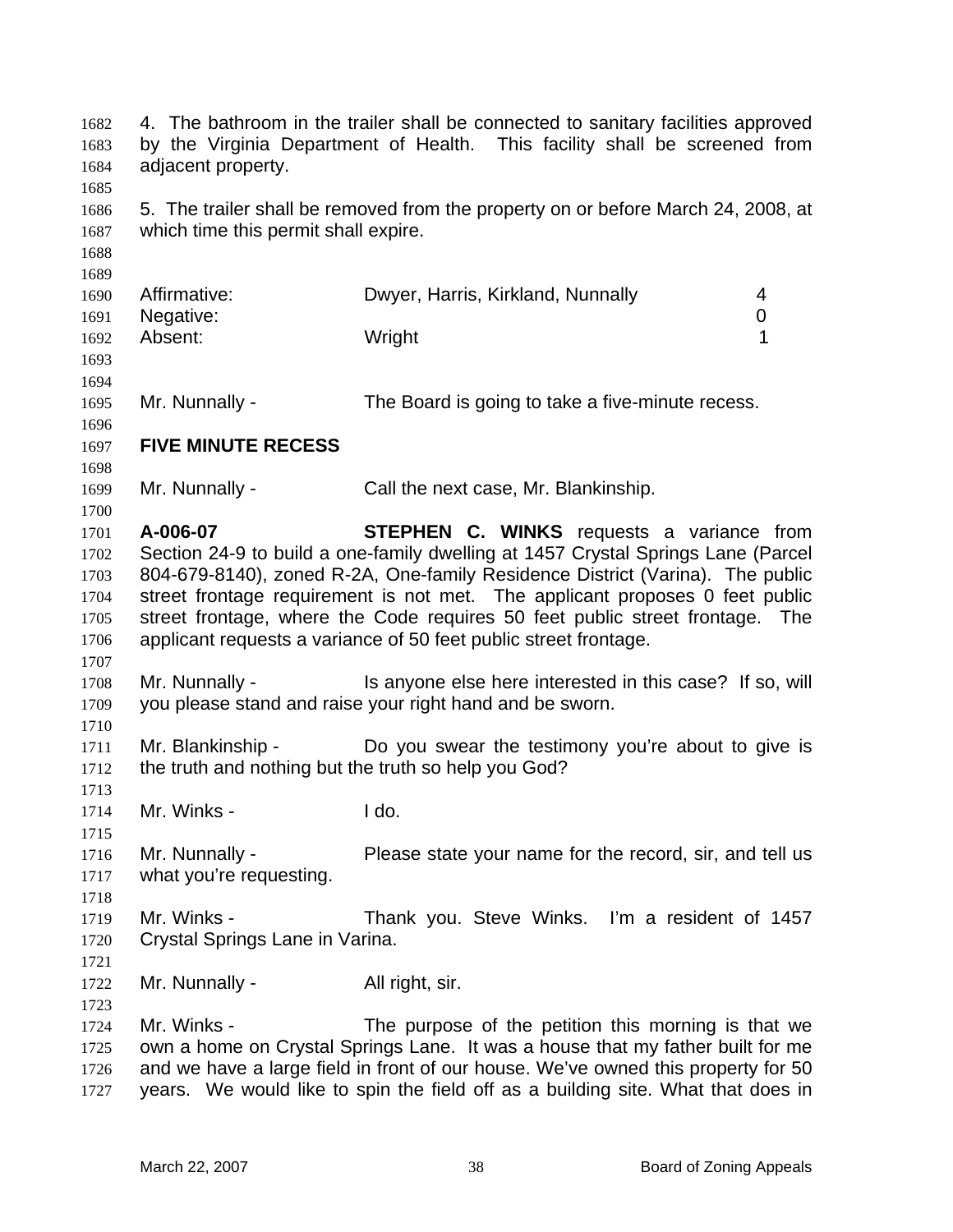doing that is that we would lose our access to Osborne Turnpike, which is the blue line there. We've been using Crystal Springs Lane for 50 years as our access to our home. It appears as though in order for us to use the field as a building lot, we would have to divide the field into 150-foot type lots. As you all know, Varina is a beautiful rural area and we're trying to maintain the frontage, 283 feet of frontage on Osborne intact so it won't be divided. The Zoning Ordinance does not allow that. The option for us is to build a \$100,000 road in for access to my house, which I don't think is reasonable or fair. We are basically asking for a variance that would keep the frontage of our field intact so we can maintain the rural character of Osborne Turnpike in Varina. In doing so, we are consistent with Randall Arendt, who is a very famous land planner who specializes in rural land planning who has been engaged by Henrico County to, basically, advise the County on zoning-related issues. Randall Arendt's suggestion is to maintain the rural character; you keep as much road frontage as possible intact. 1728 1729 1730 1731 1732 1733 1734 1735 1736 1737 1738 1739 1740 1741 1742

1743

1744 1745 1746 1747 1748 1749 1750 1751 1752 1753 1754 1755 1756 1757 1758 1759 We're not trying to do anything crazy here; we're just trying to gain use to our property. From a financial standpoint, the lots in Varina are very expensive. Gratz Farm has just been sold and they're developing two-acre lots. Those lots will go for about 125,000 bucks. So, this is very important from a financial consideration as well. The motivation here is to optimize the value of the property. That's kind of the whole thesis of the thought there. I can go into a lot of other background, which I don't think is necessary. Varina is a rural area and there's a presumption with the Zoning Code that we have public water and sewer, but we don't. In fact, if you were to take Osborne Turnpike from the city limits all the way down to where it terminates at Kingsland Road at the James River, there are only five state-maintained roads immediately off Osborne Turnpike. None of these thousands of acres on the river side of Osborne have public water and sewer. So, we are all well and septic, private roads, and we suddenly find ourselves in a situation where if you own five acres, as I do, or if you own 50 acres, as Joe Morrissey, my neighbor, does, and you have less than 300 feet of road frontage, you're stuck. You can have one house and that's it.

1761 1762 1763 I want to hopefully get a better understanding in terms of whether I can or cannot use this field. My concern here is simply that if I can't spin the field off, I basically am losing 125,000 bucks. That's kind of the story.

1765 Mr. Nunnally - Do you have this property up for sale now, sir?

1766 1767 1768 1769 1770 1771 Mr. Winks - The Moldo, I do. We have several people who are interested. In fact, we've got some contracts on it. This lady was asking me what's the financial difference between the two. I can tell you that if I had that as a separate lot, there's a least \$125,000 difference in what I can get for the property with or without the field being a lot.

1772

1760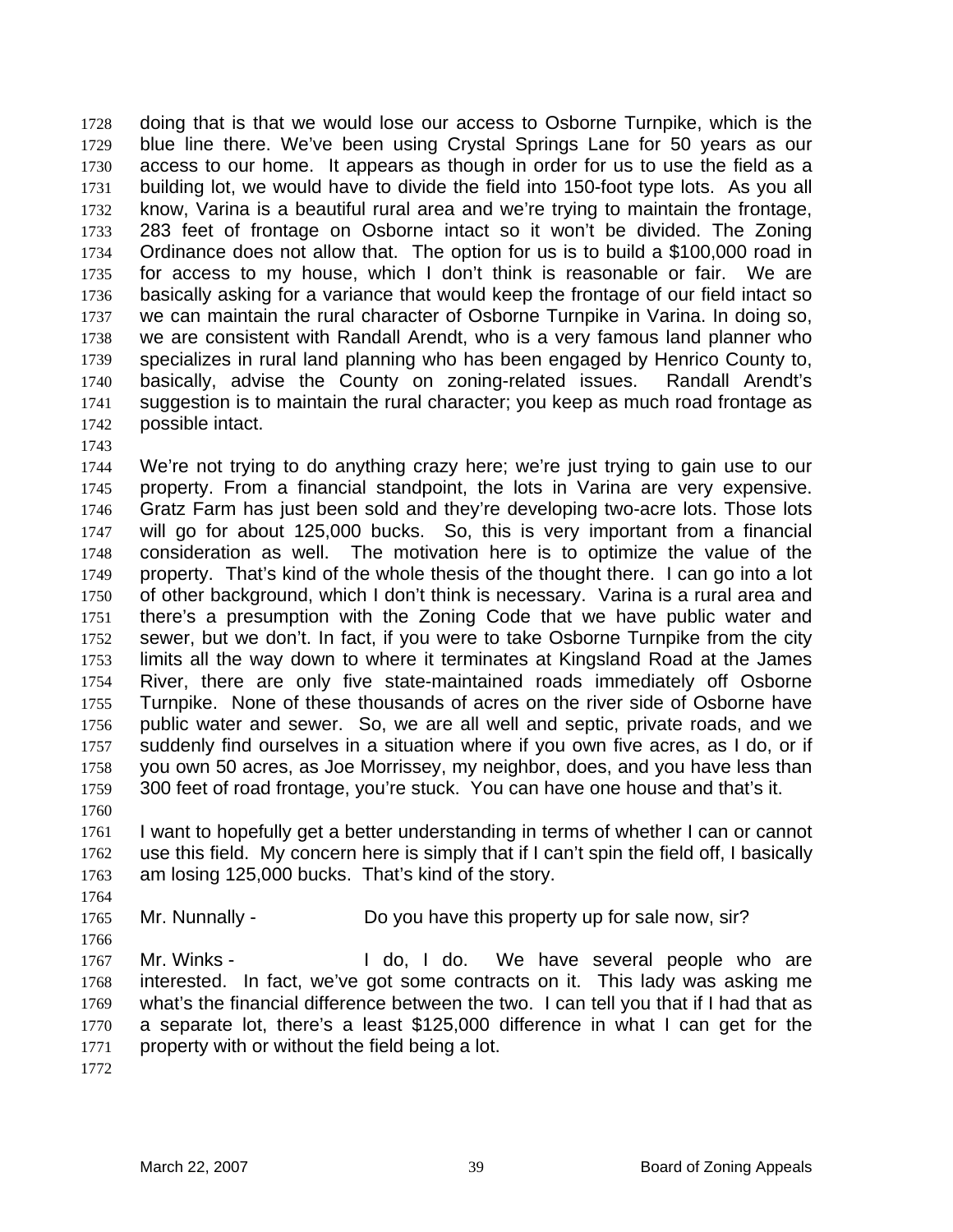Ms. Dwyer - Mr. Winks, this lot was purchased as 5-and-some-odd acres. 1773 1774 1775 1776 1777 1778 1779 1780 1781 1782 1783 1784 1785 1786 1787 1788 1789 1790 1791 1792 1793 1794 1795 1796 1797 1798 1799 1800 1801 1802 1803 1804 1805 1806 1807 1808 1809 1810 1811 1812 1813 1814 1815 1816 1817 1818 Mr. Winks - Yes, in 1956. Ms. Dwyer - Ckay. So, this is the first time that you've sought to divide it. Mr. Winks - We've never divided the property. Ms. Dwyer - So, it's been a whole lot, as you say, every since you've owned it. Mr. Winks - Right, and my parents before me. Ms. Dwyer - The You said that there's a presumption in the ordinance that there's water and sewer. Is that because more road frontage is required for lots without water and sewer? Mr. Winks - That's part of it. We didn't realize the field was zoned R-2A, which is like 80-foot lots, and, of course, we don't have public water and sewer, and that would be the only way you could have 80-foot lots. We thought it was A-1. There is this presumption, because when you talk to the County about the use of the property and that sort of thing, it's, oh, you can do this, that, and the other. Then I say we don't have public water and sewer, and it's, "Oh gosh, well, you can't do any of that." Ms. Dwyer - The You're not suggesting there's some unreasonable discrimination. The reason that you have to have more property— Mr. Winks - No, I understand perfectly. Ms. Dwyer - The Munimipulary - — — — [unintelligible] wells and septic systems. Mr. Winks - The Understand perfectly. The issue here is can I use this property to its highest and best use. There might not be any legal reason why I should be able to use it; it's just a question of fairness. It's a question of as a citizen I'm trying to maximize the value of the property. I think I should have the right to maximize the value of the property and right now, I'm required to put in a state-maintained road in order for me to spin that field off and that's \$100,000. It doesn't make any economic sense. On the other side of Osborne Turnpike, there are only four state-maintained roads that go north away from the river. Anyone in Varina who has owned property for a while is kind of stuck because we all are required to put in these beautiful, wide, lovely statemaintained roads that are cost prohibitive for us as individuals in order to just get any utility out of the property. I argue on my behalf, but I can tell you that there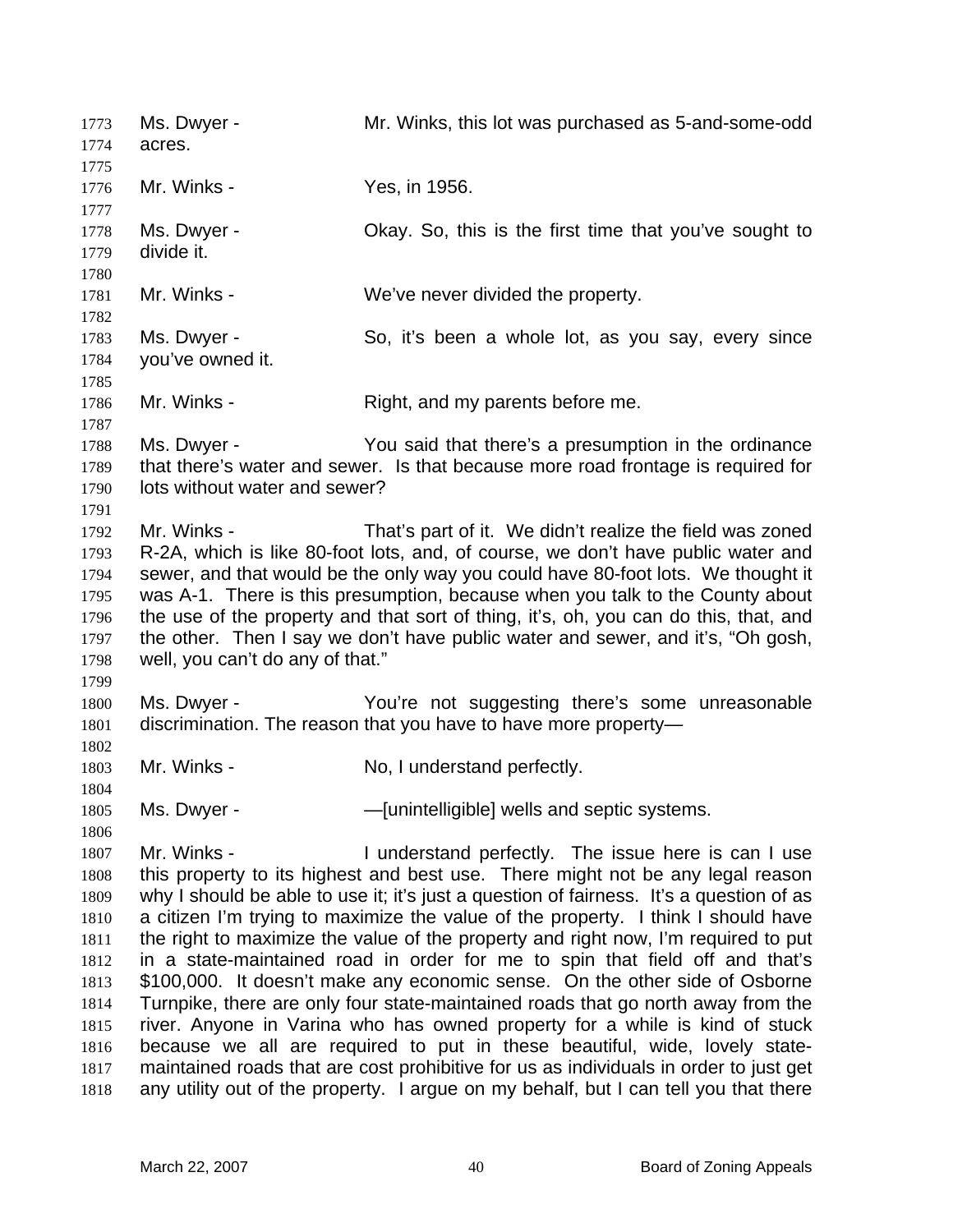are hundreds of people that are in Varina that would love to see the rural character of the area maintained. It is consistent with Randall Arendt's thoughts of what would be a wonderful way for the river side of Osborne to be developed, or even the eastern part of Henrico County developed. What's happening now is that anybody who owns any property in Varina of any size is pretty much required to put in a state-maintained road, which for individuals is almost impossible. I ask you to consider the plight of property owners in Varina and that we basically as ascribe zero value to this field unless I have a state-maintained road. I'm kind of stuck. I've been told that there's a zero chance of getting this approved. I'm asking for this Board to reason through people who own property in Varina and consider the plight that we're in and why is it that we can't use 3- 1/2 acres or 3.1 acres of property as we choose fit. Apparently we can't, but it just doesn't seem right. 1819 1820 1821 1822 1823 1824 1825 1826 1827 1828 1829 1830 1831 1832

1833 1834 Ms. Dwyer - You've had reasonable use of the five-and-some-odd acres for the time that you've lived there.

1836 Mr. Winks - The Pifty years, yes.

1838 Mr. Nunnally - Any questions?

1840 Mr. Kirkland - No questions.

1842 Mr. Nunnally - Any other questions?

1844 1845 Ms. Harris - What would be your alternative if this variance were not granted?

1846

1835

1837

1839

1841

1843

1847 1848 1849 1850 1851 1852 1853 1854 1855 Mr. Winks - Well, the alternative is basically doing what I'm doing. I don't expect it to be approved, but I don't think it's right. The alternative is to sell it and to go someplace else, to move someplace else. I love Varina. I'm active in all the civic organizations, etcetera, but when you are put in the situation where you've been a lifelong resident of Varina and you have property that you have planned on—I had planned on selling this to finance college educations. If you can't sell the property to finance college educations, that's not right. I will sell it and I'll move someplace else. That's pretty much it. Thank you.

1856 1857 Mr. Nunnally - Thank you. Is anyone else here in favor of this application? Anybody in opposition? Please come forward.

1858

1859 1860 1861 1862 1863 1864 Mr. Cousins - I'm Charles Cousins. I live at 1462 Crystal Springs, which is directly across the street from Mr. Winks. When I bought the property almost two years ago—I have a large beside me that's probably two acres—and I was asked could that ever be used for building. I was told then that the only thing being considered at that time was a hardship. Even today, I can't see where Mr. Winks' case is a hardship. He told us this morning that if the road had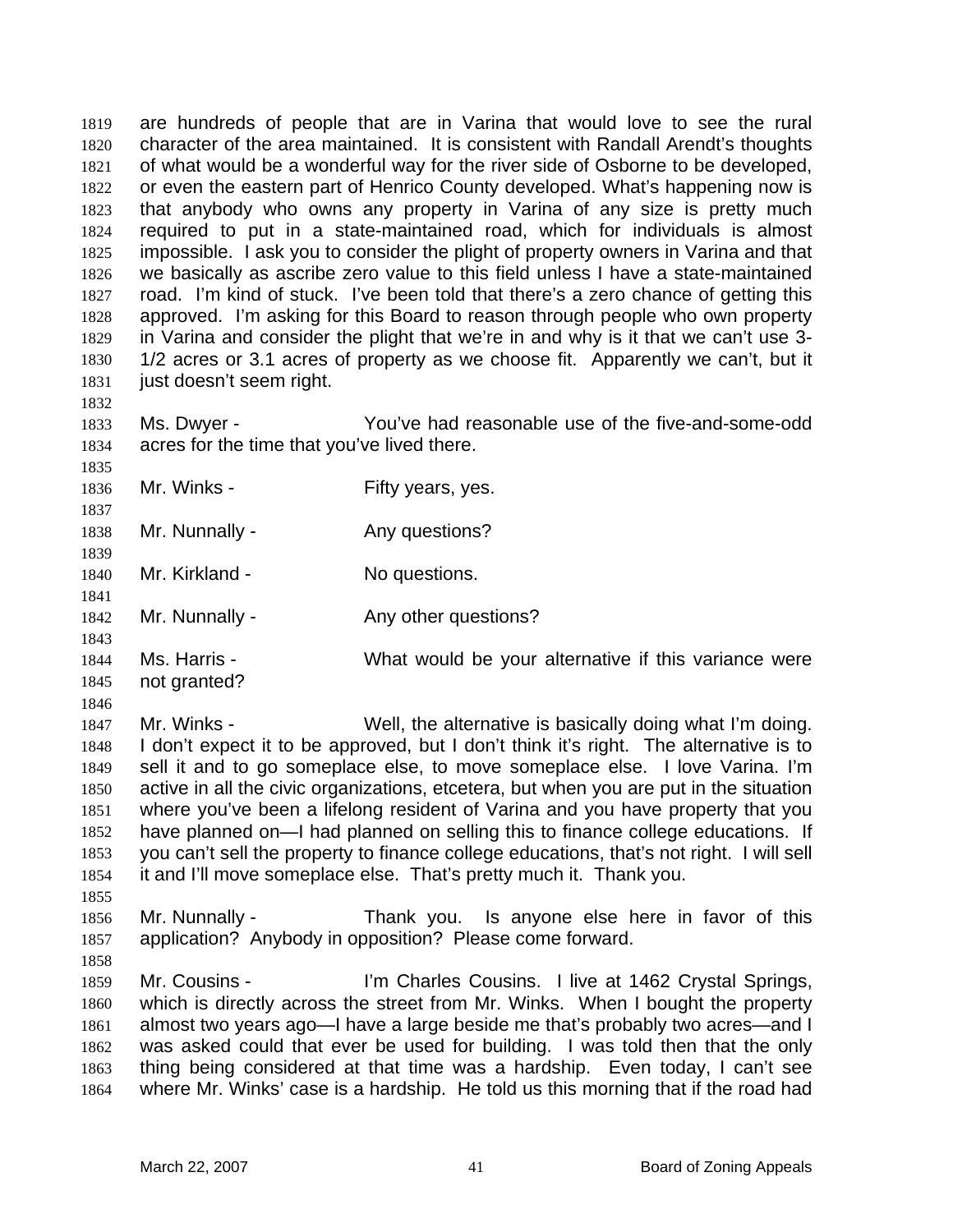to be built, he would have to put four or five houses in there to justify the expense. That would not be a two-acre tract of land like he was speaking of down the road. Also, the motion does not meet the criteria of a variance. There's no hardship, the variance would make the original house on Crystal Springs Lane illegal by not having road frontage needed to be in compliance. I'd like to see the area stay like it is. The lady who's behind me, she has dedicated her property to a sanctuary. She wants it to be a bird sanctuary when she passes. It's a real nice area. To put a small development in here just doesn't seem feasible, especially with the water and sewer problems we now have. Thank you all. 1865 1866 1867 1868 1869 1870 1871 1872 1873

1874

1875 1876 Mr. Nunnally - Thank you. You have a short rebut? Yes sir. Does anyone else want to speak in opposition? Hold on, Mr. Winks.

1877 1878

1879

1881

1883

1885

1898

1901

Mr. Kirkland - We have one more opposition.

1880 Mr. Nunnally - We have one more lady to speak.

1882 Ms. McDonough - Good morning.

1884 Mr. Nunnally - Good morning.

1886 1887 1888 1889 1890 1891 1892 1893 1894 1895 1896 1897 Ms. McDonough - My name is Jennifer McDonough. I understand where Mr. Winks is coming from; however, my feeling is one of not personal issues but future issues as Mr. Winks has this entire property for sale, thus the variance would follow the property and those property owners. Potential decisions here today could affect me. I live at 8788 Osborne, which is adjacent to that field. Decisions here today could affect me in the future because it's kind of setting the standard for the property that is between myself and Mr. Cousins, property to my left along Osborne and along all of Osborne, I believe. I moved to the area because I wanted lots of land between us. Again, I agree there is no hardship. This entire parcel of land is for sale currently. He's lived there for 50 years without a problem and now that the parcel of land is for sale, there is now a changing of that situation.

1899 1900 Mr. Nunnally - Thank you, ma'am. Go ahead, Mr. Winks. Short rebuttal.

1902 1903 1904 1905 1906 1907 1908 1909 1910 Mr. Winks - Thank you. My intention is to keep that as one lot. I would not want to subdivide it; I would not want to put in a state-maintained road. I would hate to see that put into 80-foot lots, but this is kind of like a last-ditch effort on my part to preserve the property, the property that I grew up on. If I sell it, I can assure that whoever buys it is going to consider putting in a statemaintained road and there's nothing you can do about it. More importantly, when you put in a \$100,000 road, you can't do that for a lot; you're going to have to have more than one lot. So, whoever buys this property certainly has the right to put in a state-maintained road and to put in as many lots as possible. I hate the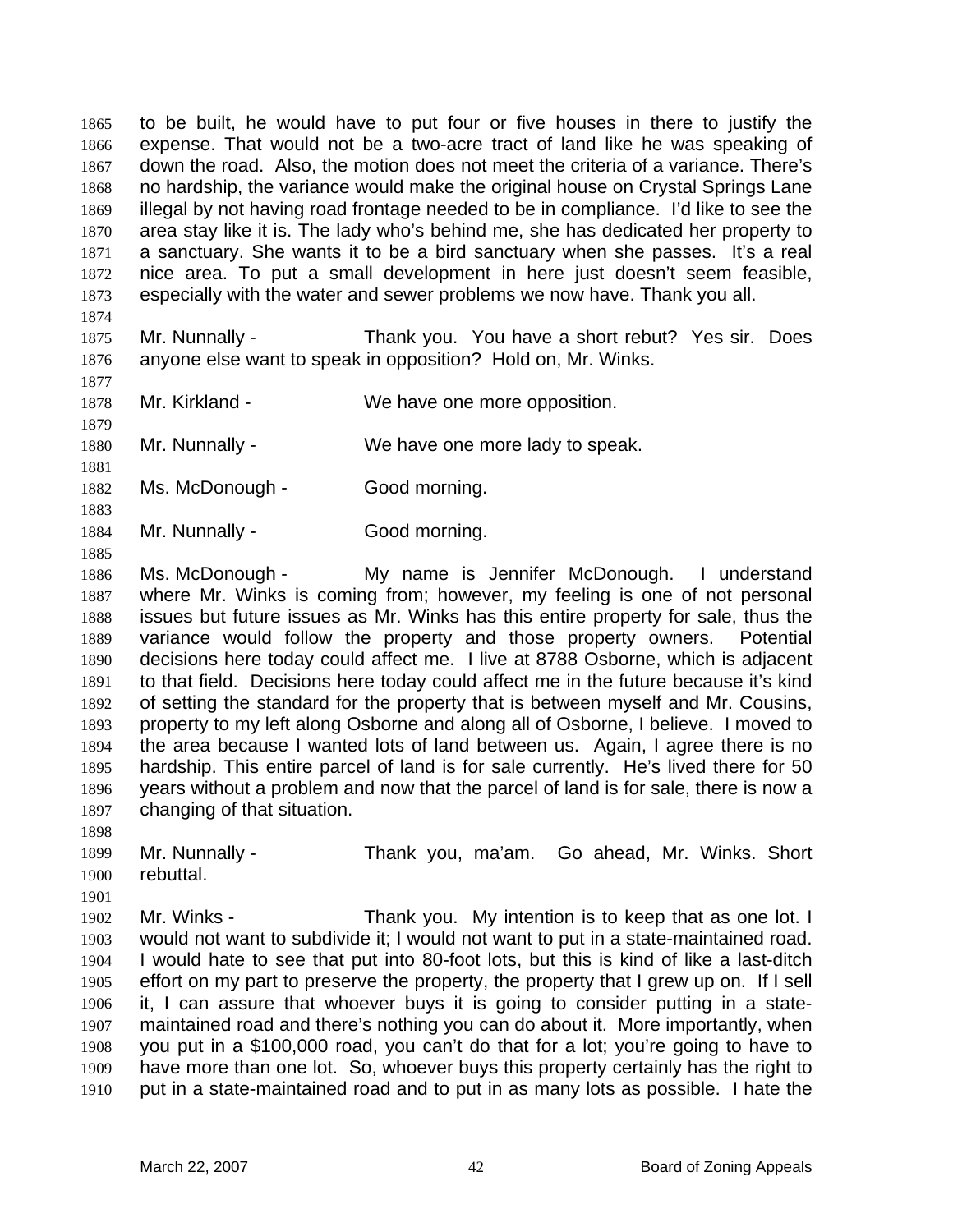thought of doing that, and frankly, that's one of the reasons why I'm selling. I don't want to be the guy who does it. Be careful what you pray for, because you might get it. Thank you. 1911 1912 1913 1914 1915 1916 1917 1918 1919 1920 1921 1922 1923 1924 1925 1926 1927 1928 1929 1930 1931 1932 1933 1934 1935 1936 1937 1938 1939 1940 1941 1942 1943 1944 1945 1946 1947 1948 1949 1950 1951 1952 1953 1954 1955 1956 Mr. Nunnally - Thank you. All right, anyone else? That concludes the case. Do we have a motion? Mr. Kirkland - The University of the Imove we deny it. Mr. Nunnally - **Motion by Mr. Kirkland it be denied.** Ms. Dwyer - Second. Mr. Kirkland - Reason being the effect of the Zoning Ordinance on the property under consideration as it stands does not interfere with the reasonable uses of the property taken as a whole. Therefore, that's what I see as a Cochran/Cherrystone combination case here. I still move we deny it. Ms. Harris - Thave a discussion on this motion. This is a problem, as we know, in Varina, as Mr. Winks indicated. It's occurring probably less now that it has previously, but still it is occurring because of the enormous amount of vacant land in Varina. This is an issue that I really believe the Board of Supervisors needs to give us directives or it certainly needs to be addressed. I'm hoping that we can pass this information along to them. Mr. Kirkland - Mr. Blankinship, since this is the last frontier of Henrico County, I guess it would be good if they met with their legislators on this thing. We're going to have to get a really good [unintelligible] new ordinances and laws put into place on this. This is going to start to be a frequent thing. Mr. Blankinship - It is a frequent topic of conversation. Mr. Kirkland - The East End, especially. Ms. Dwyer - I think we have to remember that at one time, the County was very undeveloped everywhere and utilities and public services were not available everywhere. This issue has been faced by each segment of the County as it has gone from essentially a rural community to a more developed community. This tension between people wanting to make the most money they can off their land and fitting within what their Board of Supervisors has described as the land use requirements in the Code I think have always been there and they're just being felt now by Varina. They've been felt by Fairfield and Brookland and Tuckahoe and Three Chopt as well, as those districts have also been developed. I think the Board has established the standards for development, and those standards are road frontage and that's required. While that might not enable people to make the most money they would like to make off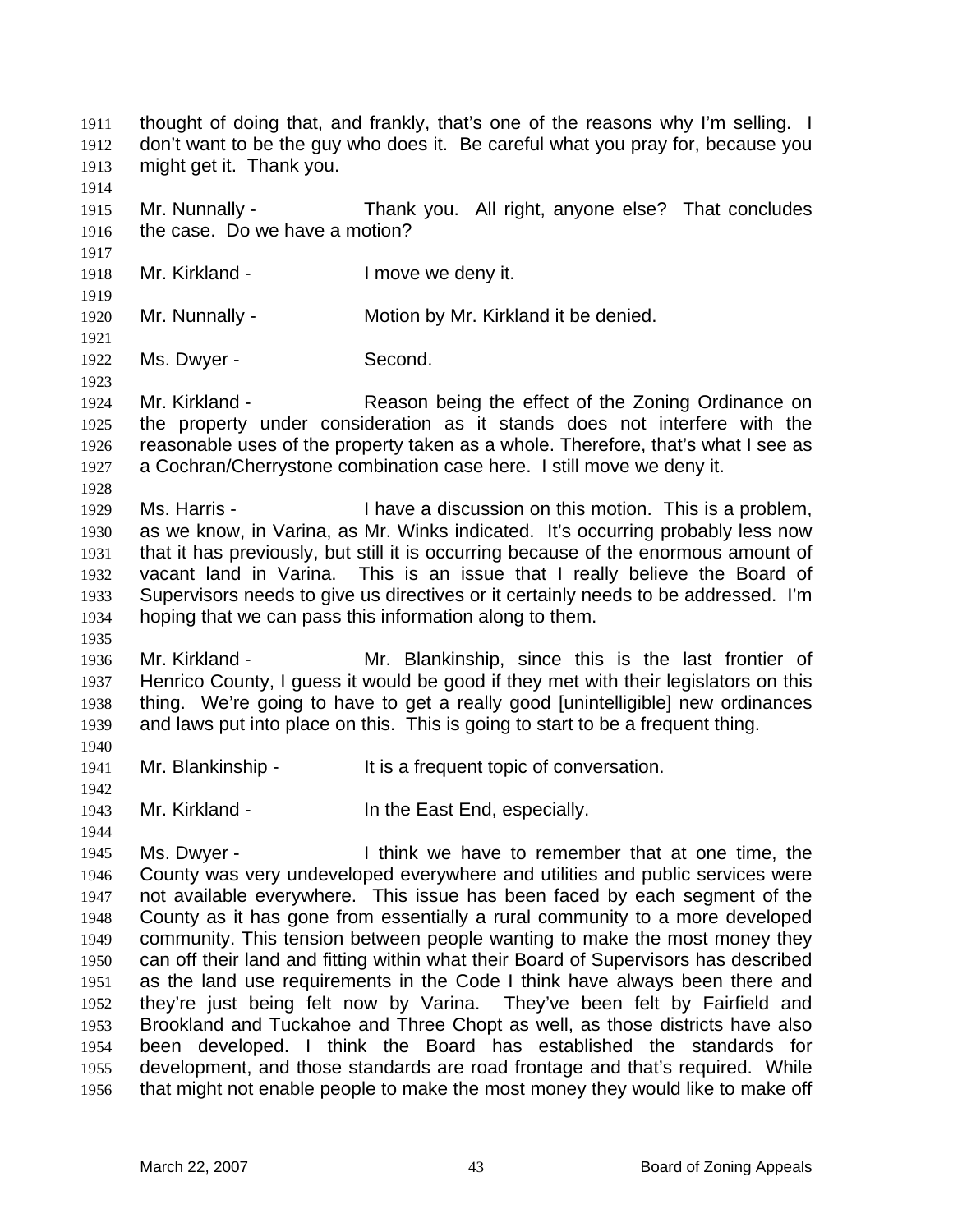their property, at this point, the Board has spoken so we really have no basis for circumventing that. Mr. Kirkland - Correct. Mr. Nunnally - All right, let's take a vote on that. Motion by Mr. Kirkland and seconded by Ms. Dwyer it be denied. All in favor say aye. All opposed say no. It's been denied. After an advertised public hearing and on a motion by Mr Kirkland, seconded by Ms. Dwyer, the Board **denied** application **A-006-07,** requesting a variance to build a one-family dwelling at 1457 Crystal Springs Lane (Parcel 804-769-8140), zoned R-2A, One-Family Residence District (Varina). Affirmative: Dwyer, Harris, Kirkland, Nunnally 4 Negative: 0 Absent: Wright 1 Mr. Nunnally - All right, the minutes of February. Ms. Harris - I have one correction on page 16, line 683. The word "from," should be "for." "It's been disturbing them for quite some time." Ms. Dwyer - What line is that? Ms. Harris - Line 683 on page 16. Mr. Nunnally - All right, any other correction? Do I have a motion? Ms. Dwyer - I move we accept the minutes as amended. Ms. Harris - Second the motion. Mr. Nunnally - Motion by Ms. Dwyer and seconded by Ms. Harris the minutes be accepted as corrected. All in favor say aye. All opposed say no. On a motion by Ms. Dwyer and seconded by Ms. Harris, the Board **approved** the minutes of the **February 22, 2007** Henrico County Board of Zoning Appeals meeting. Affirmative: Dwyer, Harris, Kirkland, Nunnally 4 Negative: 0 Absent: 1